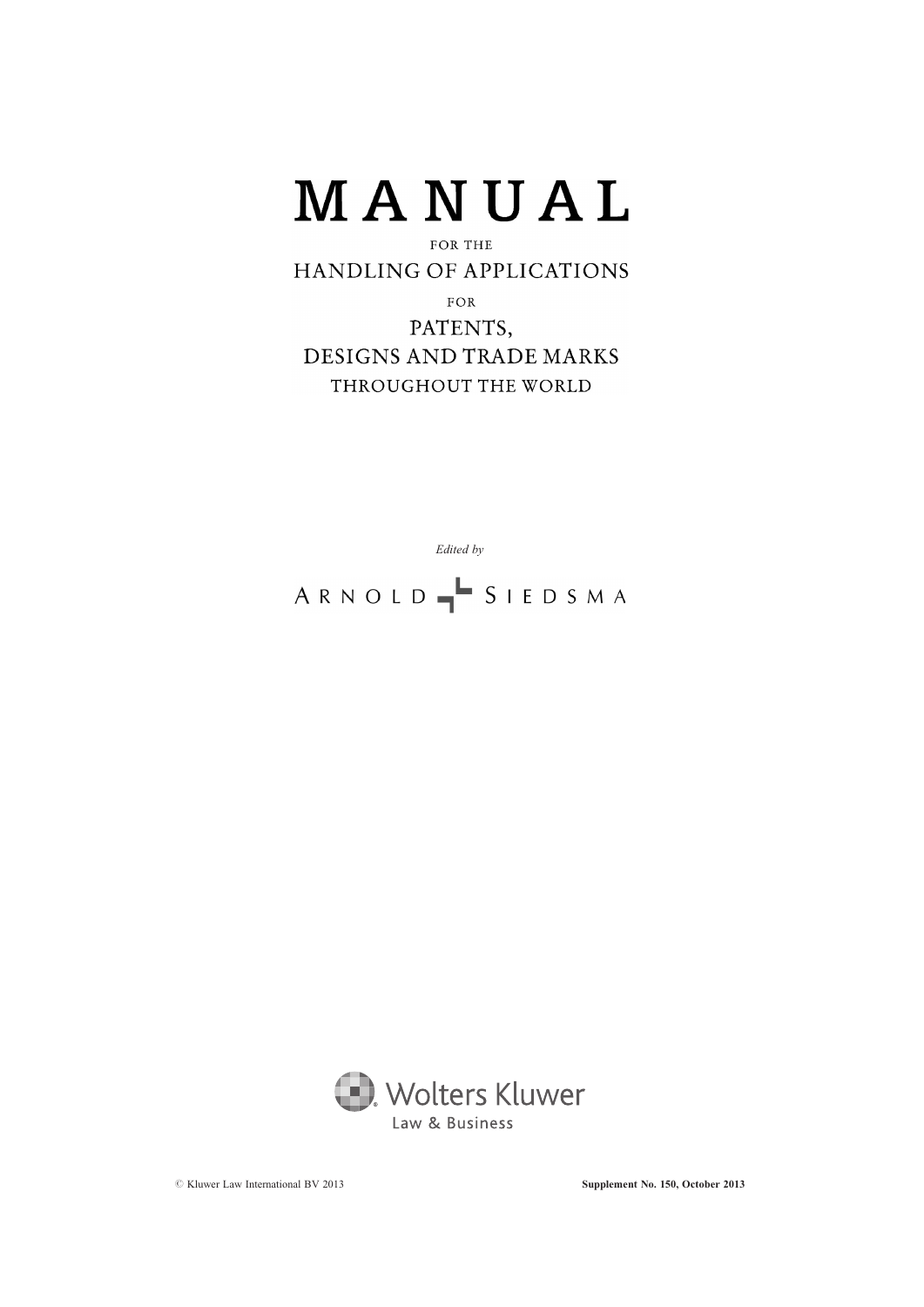Published by: Kluwer Law International P.O. Box 316 2400 AH Alphen aan den Rijn The Netherlands E-mail: sales@kluwerlaw.com Website: http://www.kluwerlaw.com

Sold and distributed in North, Central and South America by: Aspen Publishers, Inc. 7201 McKinney Circle Frederick, MD 21704 **I** IS A E-mail: customer.service@aspenpublishers.com

Sold and distributed in all other countries by: Turpin Distribution Services Ltd. Stratton Business Park Pegasus Drive Biggleswade Bedfordshire SG18 8TQ United Kingdom E-mail: kluwerlaw@turpin-distribution.com

DISCLAIMER: The material in this volume is in the nature of general comment only. It is not offered as advice on any particular matter and should not be taken as such. The editor and the contributing authors expressly disclaim all liability to any person with regard to anything done or omitted to be done, and with respect to the consequences of anything done or omitted to be done wholly or partly in reliance upon the whole or any part of the contents of this volume. No reader should act or refrain from acting on the basis of any matter contained in this volume without first obtaining professional advice regarding the particular facts and circumstances at issue. Any and all opinions expressed herein are those of the particular author and are not necessarily those of the editor or publisher of this volume.

ISBN 978-90-718-8801-4

 $\circ$  2013 Kluwer Law International BV, The Netherlands

All rights reserved. No part of this publication may be reproduced, stored in a retrieval system, or transmitted in any form or by any means, mechanical, photocopying, recording or otherwise, without prior written permission of the publishers.

Permission to use this content must be obtained from the copyright owner. Please apply to: Permissions Department, Wolters Kluwer Legal, 76 Ninth Avenue, 7th floor, New York, NY 10011-5201, United States of America. E-mail: permissions@kluwerlaw.com

Printed in the United Kingdom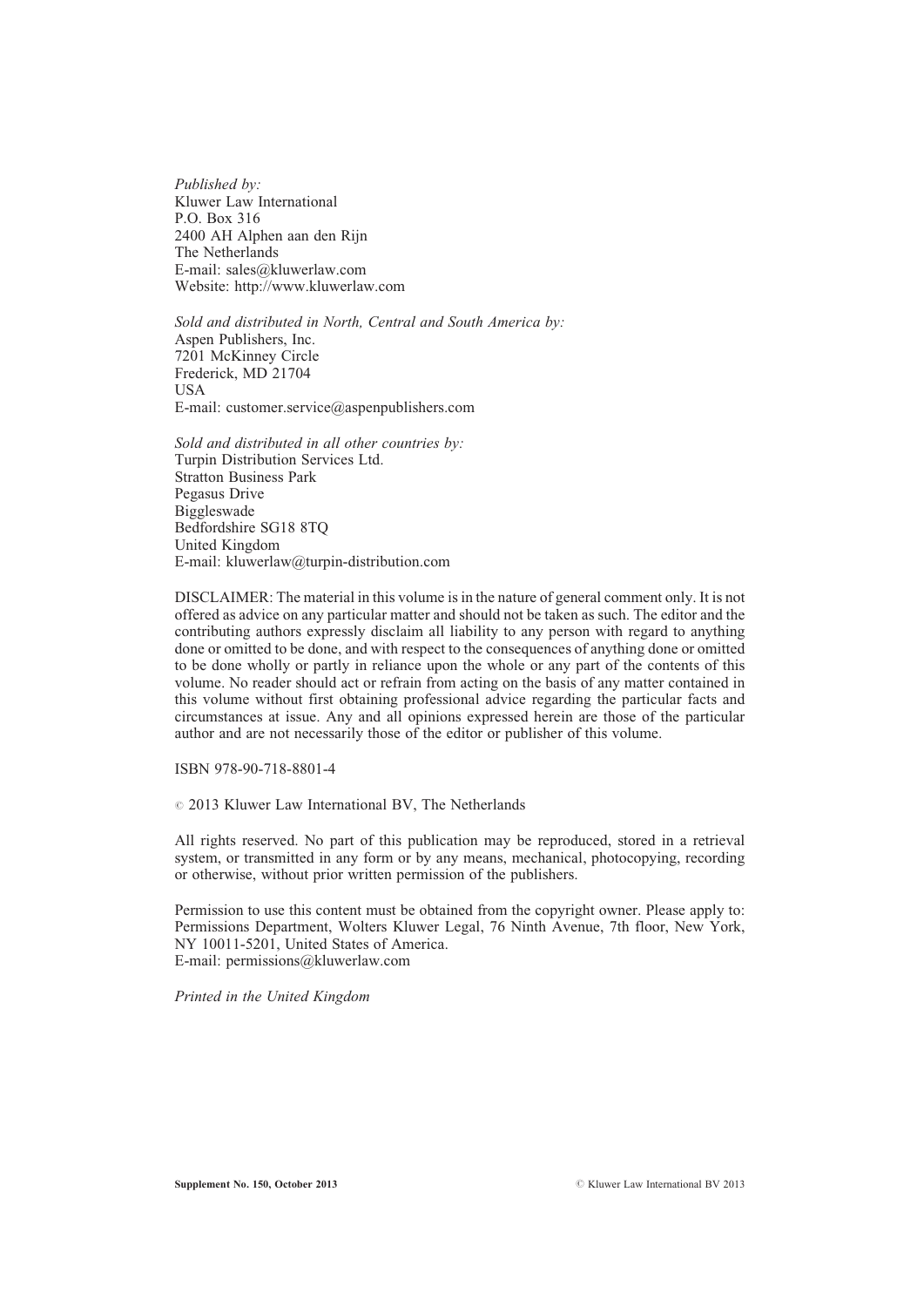# **SAN MARINO**

# *EDITED BY*

# ARNOLD SIEDSMA

EUROPEAN PATENT ATTORNEYS ATTORNEYS AT LAW TRADE MARK ATTORNEYS

The Hague, Munich E-mail: ipmanual@arnold-siedsma.com Website: www.arnold-siedsma.com

# *IN COOPERATION WITH*

# Società Italiana Brevetti

Proprietà intellettuale ed industriale Intellectual and Industrial Property Roma . Milano . Firenze . Verona



Roma, Milano, Firenze, Verona E-mail: roma@sib.it Website: www.sib.it

# **PATENTS**

# **SUMMARY**

# **Kinds of Patents**

- National patents of invention
- European patents

# **Duration of Patents**

– 20 years from the filing date

### **Patentable / Not Patentable**

- To be patentable an invention must meet the novelty, inventive step and industrial application requirements.
- The exceptions of Rule 39 PCT apply. The following are also not patentable: discoveries; computer programs as such; inventions the working of which is contrary to public policy and morality processes for cloning human beings; processes for modifying the germ line genetic identity of human beings; uses of human embryos for industrial or commercial purposes; processes for modifying the genetic identity of animals which are likely to cause them suffering without any substantial medical benefit to man or animal, and also animals resulting from such processes; the human body, at any stage of its formation



Wellington/Auckland Auckland@ajpark.com E-mail: Wellington@ajpark.com Website: www.ajpark.com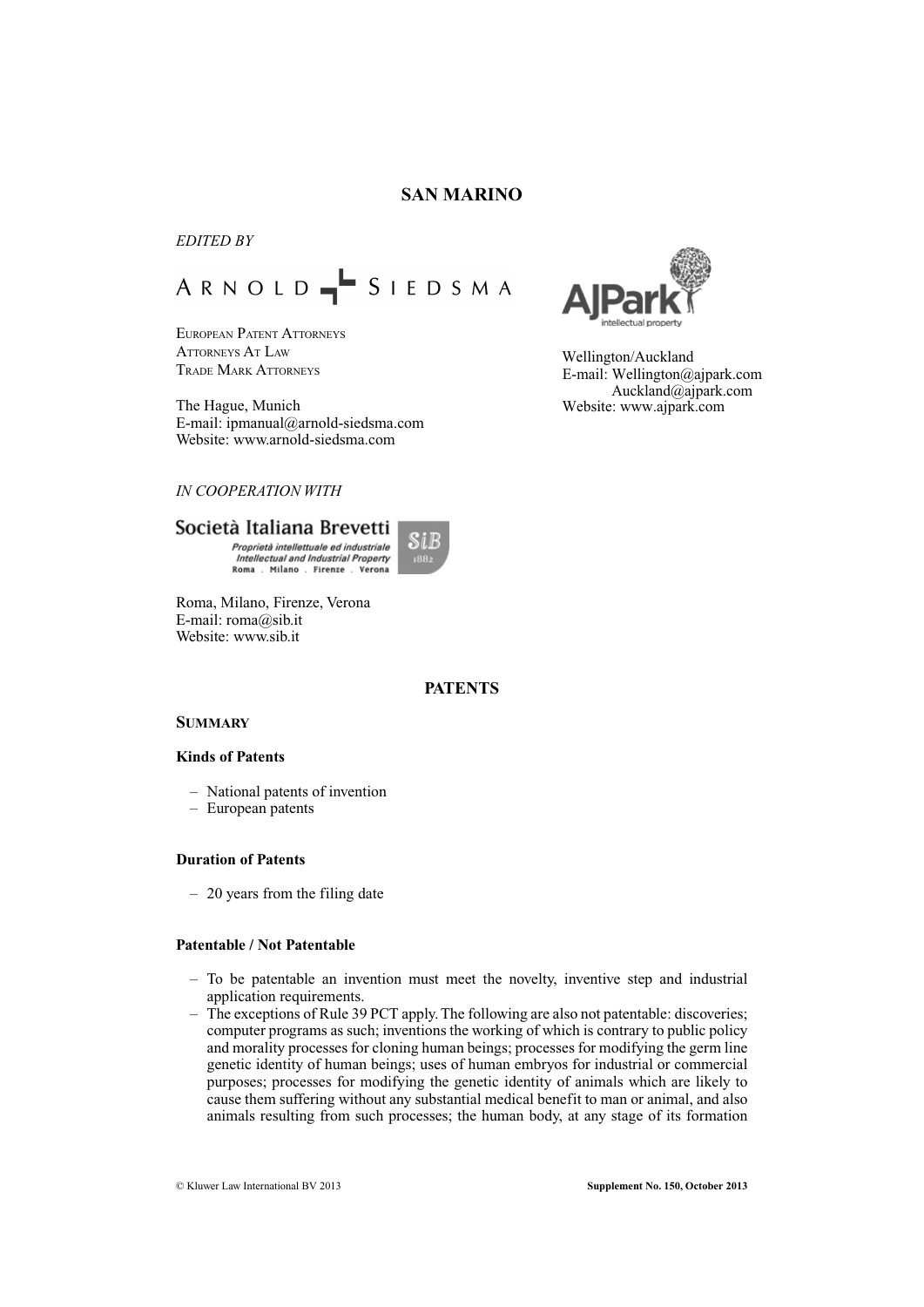# **SAN MARINO – 2** PATENTS

and development, and the simple discovery of one of its elements, including sequences or partial sequences of genes.

# **Novelty**

- Absolute novelty is required.
- A 6-month grace period applies.

# **Requirements and Procedure**

- Filing languages: any
- Language of translation: Italian
- Time limit for filing translation: one month from the filing date
- A patent is granted after formal examination only.

# **Specific Aspects of Regional Patents**

– Patent protection in San Marino may also be obtained through a European patent validated in San Marino.

# **Specific Aspects of International Patent Applications (PCT)**

- Time limit for entering National Phase: 31 months from the priority date
- Time limit for filing translation: 31 months from the priority date.

# **Governmental Websites**

– www.usbm.sm (San Marino Patent and Trademark State Office)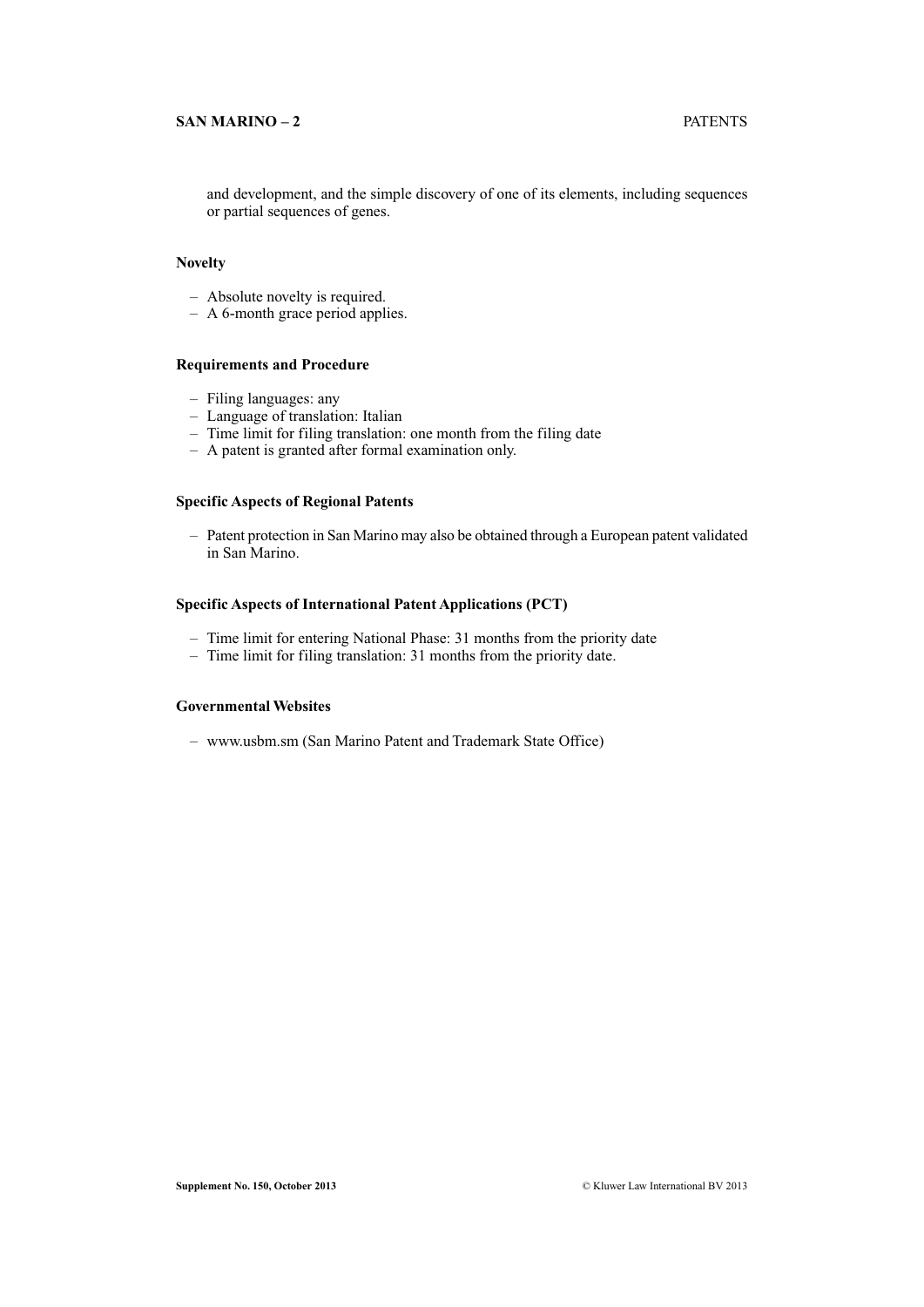# **DETAILED INFORMATION**

### **Conventions and Legislation**

# *Conventions*

- Paris Convention (International Union) 1883–1967 (effective in San Marino as from 4 March 1960; the Stockholm Act 1967 is in force as from 26 June 1991);
- Convention Establishing the World Intellectual Property Organization (WIPO Convention) 1967 (effective in San Marino as from 26 June 1991);
- The Hague Convention Abolishing the Requirement of Legalization for Foreign Public Documents 1961 (effective in San Marino as from 13 February 1995);
- Patent Cooperation Treaty (PCT) 1970 (effective in San Marino as from 14 December 2004);
- European Patent Convention (EPC) (effective in San Marino as from 1 July 2009); and
- Pact of Amity and Good Neighbourhood between the Republic of San Marino and Italy of 31 March 1939.

Pursuant to the 1939 Pact of Amity between San Marino and Italy, each country has the obligation to prevent in its own territory any infringement or counterfeiting of inventions which are covered by industrial property rights in the other country. Therefore, an Italian patent or patent application enjoys protection in San Marino. This, however, does not apply to European patents validated in Italy.

#### *Laws*

- Law No. 79 of 25 May 2005 (Industrial Property Sole Act) as amended by Law No. 114 of 20 July 2005 and by Law No. 189 of 5 December 2011;
- Decree No. 78 of 20 April 2010 (Patent, Trademark and Design Fees);
- Regulations No. 5 of 2 July 2007 (Regulation for the activity of professional representatives); and
- Decree No. 153 of 5 November 2004 (PCT implementing rules).

# **Kinds of Patents**

- National patents of invention
- European patents.

# **Duration of Patents**

Twenty years from the filing date of the application, subject to the payment of annual fees, and subject to the filing within nine years from the filing date of written statements that the invention satisfies the patentability requirements.

#### *Supplementary protection certificate*

Not applicable in this jurisdiction.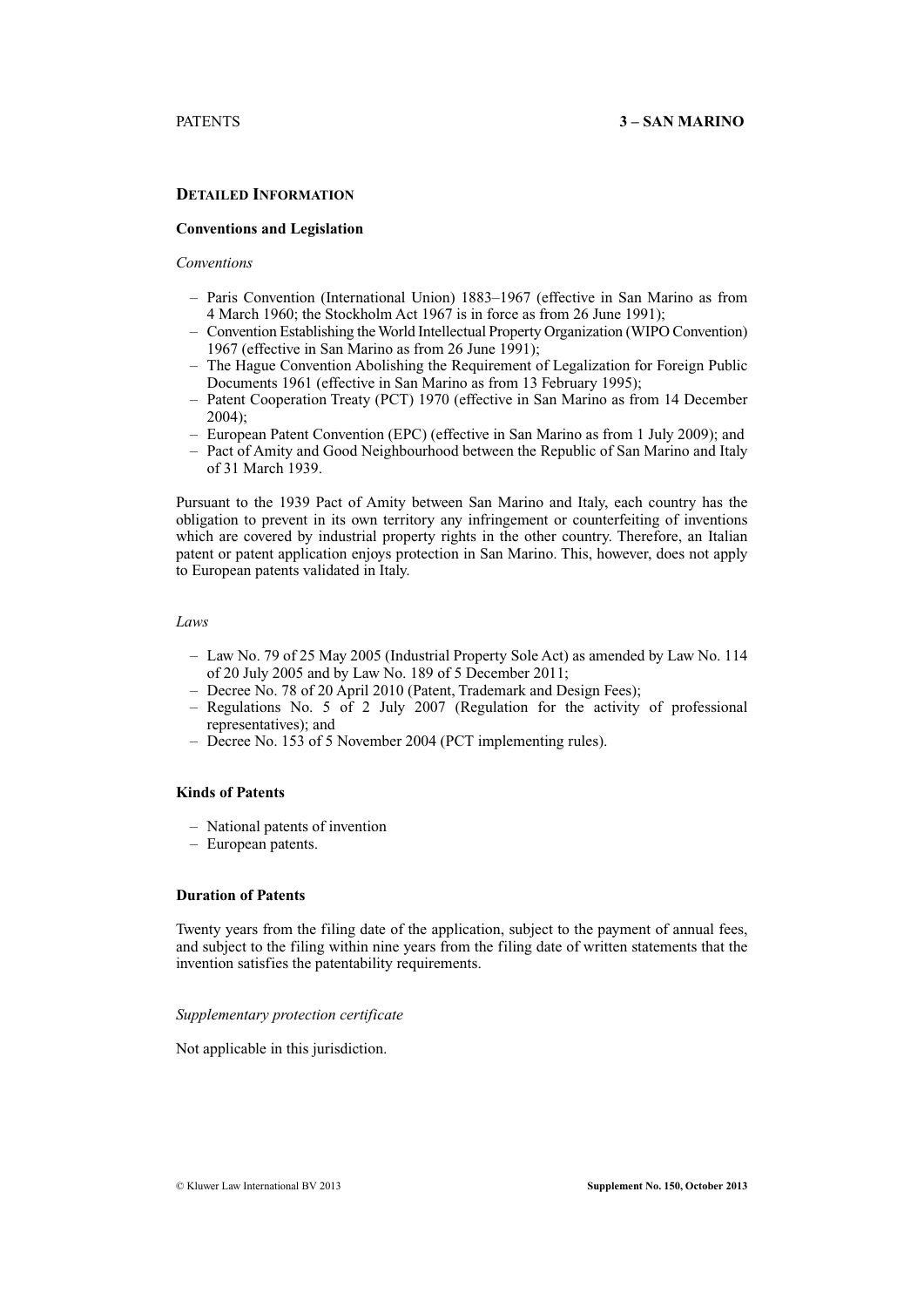# **Requirements for Renewal**

A patent is to be maintained through the payment of annual fees.

The annual fees (starting with the fourth annual fee) are to be paid yearly in advance within the end of the anniversary month of the filing date.

Term for late payment: six months provided a fine is paid.

In respect of European patents validated in San Marino, the first annual fee due in San Marino is the one concerning the year following the year in which the mention of the grant of the patent was published in the European Patent Bulletin.

Before the end of a period of nine years from the filing date of the application, the applicant or the owner of the patent or the exclusive licensee must file written statements that the invention satisfies the patentability requirements, failing which the patent will lapse at the end of the ninth year. Any patent granted for the same invention by the European Patent Office (EPO) or by another international authority recognized by the PCT is in particular considered as a valid statement of patentability of the invention.

# **Patentable / Not Patentable**

An invention, in order to be patentable, must be new, must involve an inventive activity (inventive step), and be susceptible of industrial application.

An invention is considered to involve an inventive activity if, having regard to the state of the art, it is not obvious to a person skilled in the art.

An invention is considered to be susceptible of industrial application if it can be manufactured or utilized in any field of industry, including agriculture, handicraft, fishery and services.

The exceptions of Rule 39 PCT apply.

The following are not patentable:

- (i) Discoveries, scientific theories and mathematical methods as such.
- (ii) Aesthetic creations as such.
- (iii) Schemes, rules and methods for performing mental acts, playing games or doing business, and computer programs as such.
- (iv) Presentation of information as such.
- (v) Methods for the treatment of the human or animal body by surgery or therapy and diagnostic methods practised on the human or animal body. This provision shall not apply to products, in particular substances or compositions to be used in any of these methods.
- (vi) Inventions the working of which is contrary to public order or morality. The working of an invention is however not deemed to be contrary to public order or morality only because it is prohibited by law or regulation. In this connection, the following in particular are not patentable:
	- Processes for cloning human beings.
	- Processes for modifying the germ line genetic identity of human beings.
	- Uses of human embryos for industrial or commercial purposes.
	- Processes for modifying the genetic identity of animals which are likely to cause them suffering without any substantial medical benefit to man or animal, as well as animals resulting from such processes.
- (vii) Animal varieties or essentially biological processes for the production thereof, it being understood, however, that microbiological processes and the products obtained thereby are not excluded from patentability. Essentially biological processes are deemed those which integrally consist of natural phenomena as crossbreed or selection.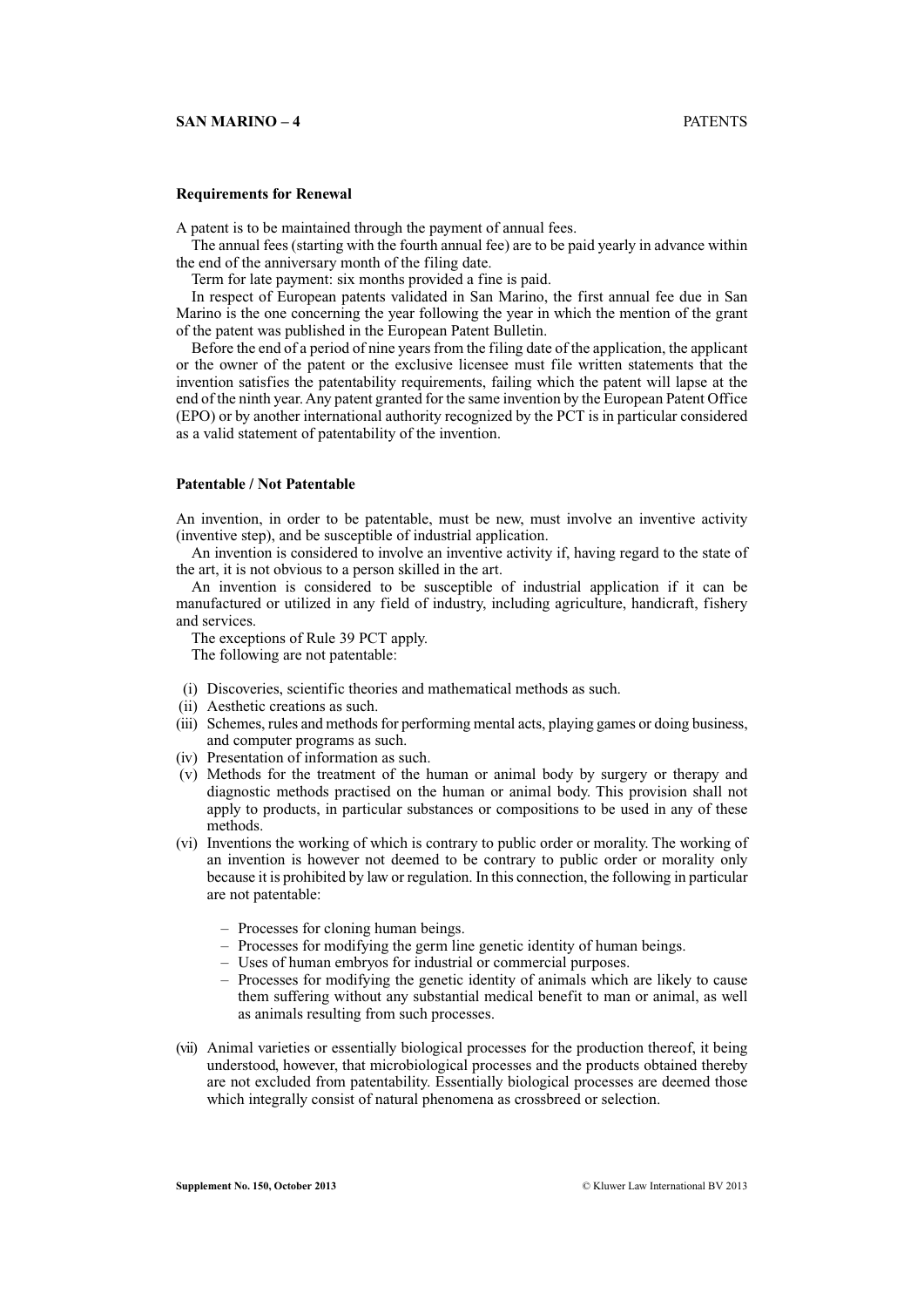(viii) The human body since conception and at the various stages of its formation and development, and the mere discovery of one of its elements, including the sequence or partial sequence of a gene.

A biological material which is isolated from its natural environment or produced by means of a technical process shall be patentable, even if it previously occurred in nature.

#### *Chemical compositions*

Chemical compositions are patentable.

#### *Pharmaceuticals*

Pharmaceuticals are patentable.

# *Second use*

An invention that concerns a new medical use or application of a substance or composition already known in the art (and forming part of the state of the art) is patentable.

#### *Treatment of the human body*

Methods for the treatment of the human or animal body by surgery or therapy and diagnostic methods practiced on the human or animal body are not patentable.

# *Biological materials*

'Biological material' means any material containing genetic information and capable of reproducing itself or being reproduced in a biological system.

'Microbiological process' means any process involving or performed upon or resulting in microbiological material.

The limitations on the patentability of ethical sensitive biotechnological matters are explicitly indicated in the Law. Microbiological processes and the products thereof, and microorganisms per se may be patented.

Inventions comprising biological material isolated from its natural environment or produced by means of technical processes, may constitute patentable inventions.

However, the following are not patentable:

- The human body since conception and at the various stages of its formation and development, and the mere discovery of one of its elements, including the sequence or partial sequence of a gene.
- Processes for cloning human beings.
- Processes for modifying the germ line genetic identity of human beings.
- Any use of human embryos for industrial or commercial purposes.
- Processes for modifying the genetic identity of animals which are likely to cause them suffering without any substantial medical benefit to man or animal, as well as animals resulting from such processes.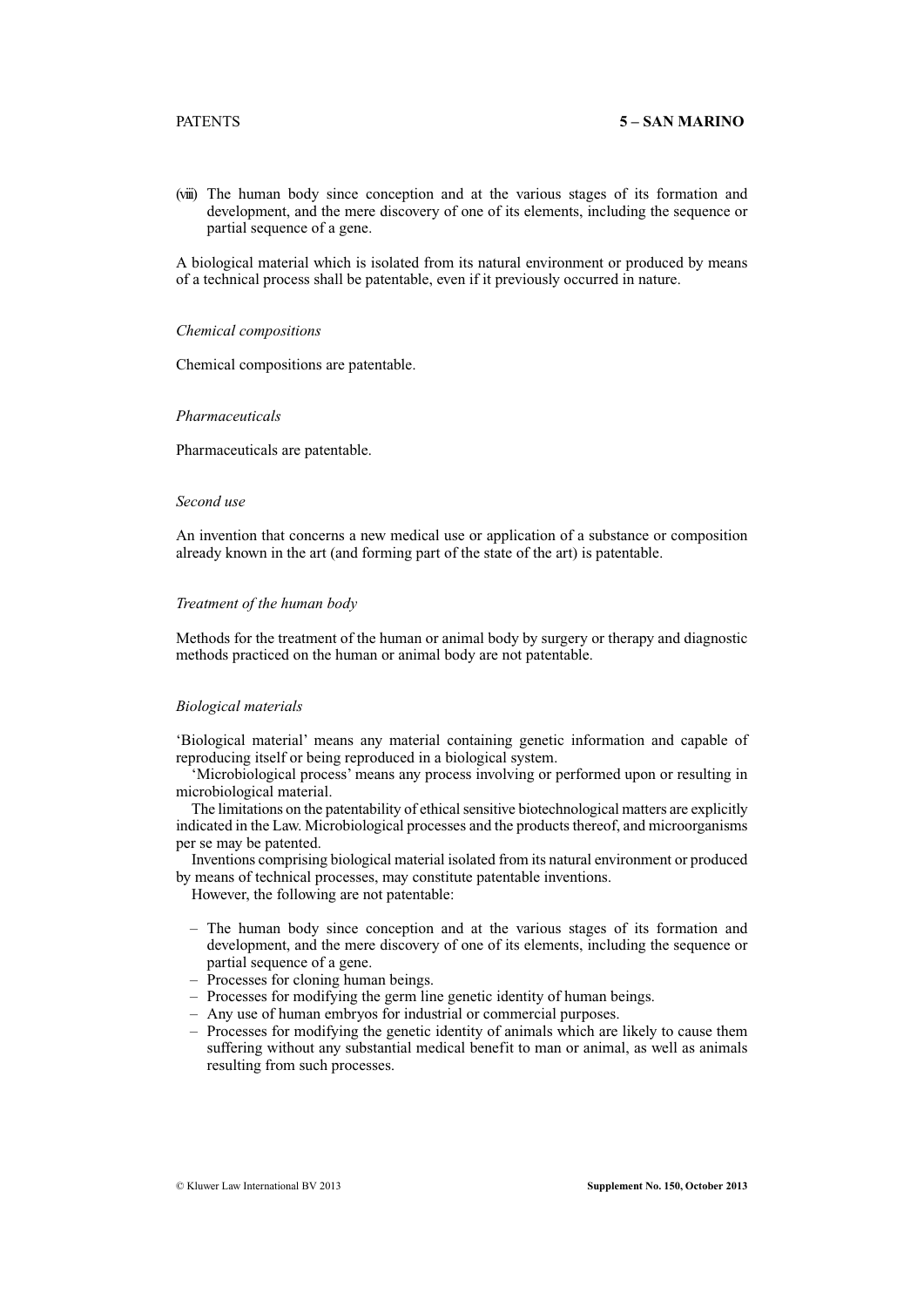#### **SAN MARINO – 6** PATENTS

Animal varieties and essentially biological processes for the production of the same are not patentable. However, microbiological processes and the products obtained thereby are not excluded from patentability.

# *Plant varieties*

Plant varieties are not patentable.

#### *Software-related inventions*

Computer programs as such are not patentable.

#### *Business methods*

Methods for doing business as such are not patentable.

#### *Immoral inventions or inventions contrary to public order*

Inventions the working of which is contrary to public order or morality are not patentable. The working of an invention is however, not deemed to be contrary to public order or morality only because it is prohibited by law or regulation.

# *Semiconductors*

Semiconductors are not patentable.

# **Novelty**

Absolute novelty applies.

An invention is new if it is not comprised in the state of the art. The state of the art comprises everything made available to the public anywhere in the world before the filing date of the patent application (or, if priority is claimed, before the priority date), by oral or written description or by use. Such a disclosure is deemed significant only when it allows an unspecified number of persons to understand the contents of the invention.

When determining the novelty of an invention, the elements pertaining to the state of the art are to be considered only individually and not combined together.

The state of the art furthermore comprises the contents of patent applications filed in the Republic of San Marino, or having effect in San Marino, in particular including Italian patent applications, as they have been filed, which applications have a filing date preceding that of the San Marino application, but which have been published or made available to the public on or after the filing date of the San Marino application. The contents of prior applications as meant here are only to be considered in determining the novelty of the invention, but not in deciding whether the invention implies 'inventive activity'.

Inventions concerning a new use or application of a substance or composition already known in the art (and forming part of the state of the art) are patentable.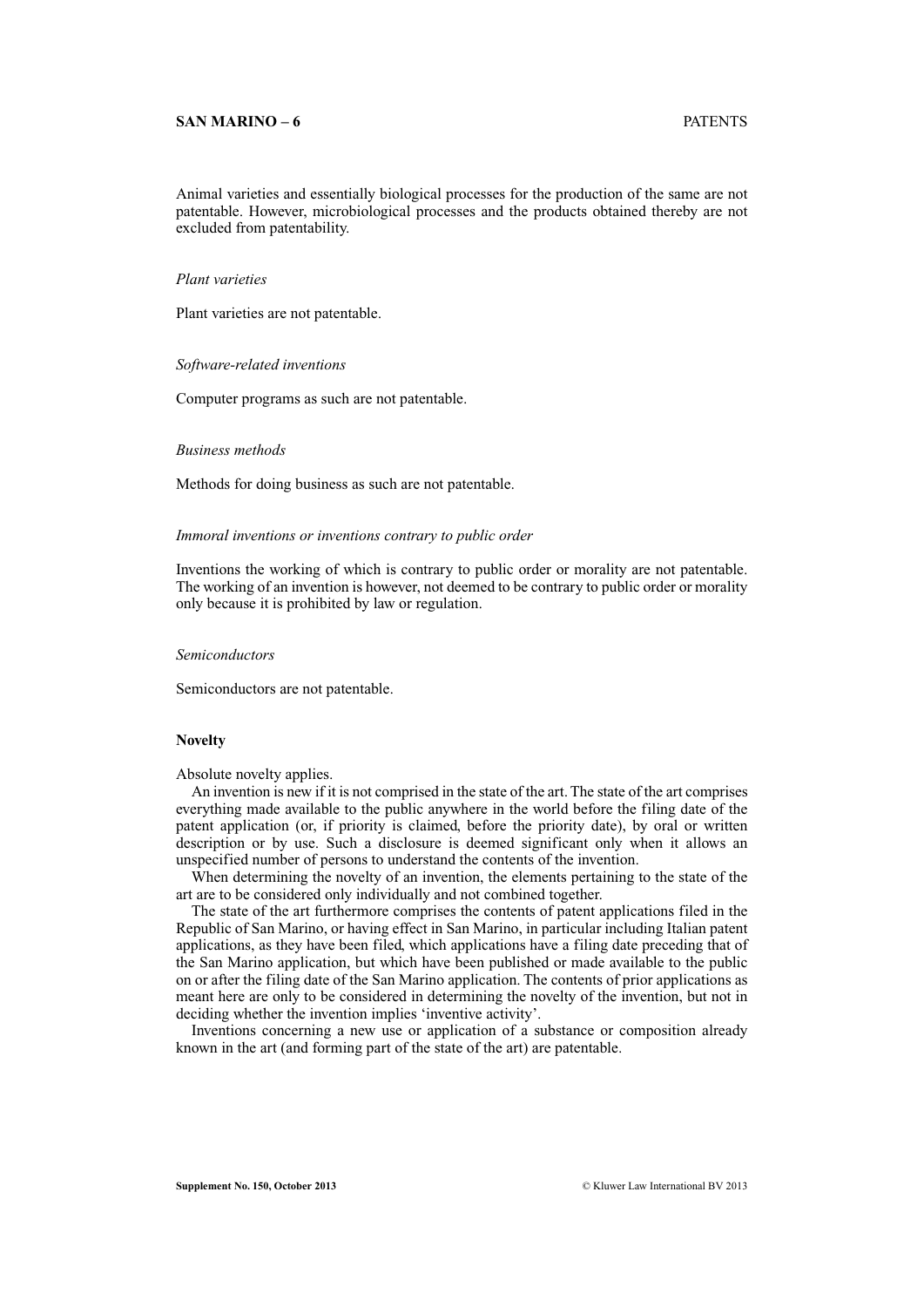# *Grace period*

A prior disclosure of the invention shall not be taken into account in considering its novelty if the disclosure occurred not more than six months prior to the filing date of the application (or if applicable the priority date) and if it was due to, or in consequence of:

- following acts made by the applicant or his/her legal predecessor; or
- an abuse made by a third party in relation to the applicant or his/her legal predecessor.

A prior disclosure of the invention shall also not be taken into account when determining its novelty if the disclosure occurred no more than six months prior to the filing date of the application due to the fact that the invention was displayed at an official or officially recognized international exhibition falling under the terms of the Convention on International Exhibitions signed at Paris on 22 November 1928, and its later revisions. Other official exhibitions for which this provision applies may be designated by the Director of the San Marino Patent and Trademark Office.

# **Applicant**

The right to the patent belongs to the inventor or to his/her successor in title (natural or legal person).

If an invention is due to more than one inventor, the patent rights are governed by the provisions on co-ownership, unless there is a different agreement between the co-owners.

Where two or more inventors have made the same invention independently of each other, the right to a patent shall belong to the person whose patent application has the earliest filing date (or if applicable the earliest priority date), provided that this first patent application has been published.

It is presumed before the San Marino Patent and Trademark Office that the applicant is entitled to the invention.

An employee of the San Marino Patent and Trademark Office cannot apply for, be assignee of, or be concerned with any patent, neither directly nor through a third party. This provision applies also to a former employee during two years after the end of his/her work relation with the San Marino Patent and Trademark Office.

An invention made in the performance or fulfilment of a work or employment contract belongs to the employer, absent contractual provisions to the contrary. However, the inventor is entitled to a fair remuneration to be determined taking into consideration his/her salary and the importance of the invention.

In the absence of the above conditions, where the invention made by an employee falls within the field of activity of the employer (whether private or public), the latter has the right of preemption for the exclusive or not exclusive use of the invention or to purchase the patent as well as to apply for, or purchase, for the same invention, patents abroad. In such cases the inventor has the right to a royalty or a price, to be fixed under deduction of an amount equivalent to the value of the assistance that the inventor might have received from the employer in developing the invention. The inventor has the duty of communicating to the employer that an invention was made, that a patent application was filed in respect of the invention and that a patent was granted. The preemption right of the employer in such cases is to be exercised within three months from the receipt of the notice that the patent has been granted.

If in any of the above-mentioned cases no agreement is reached the fair remuneration, royalty or price to be paid to the employee-inventor, is established by arbitration.

An invention is still considered as having been made in the performance of a work or employment contract if the relevant patent is applied for within one year after the inventor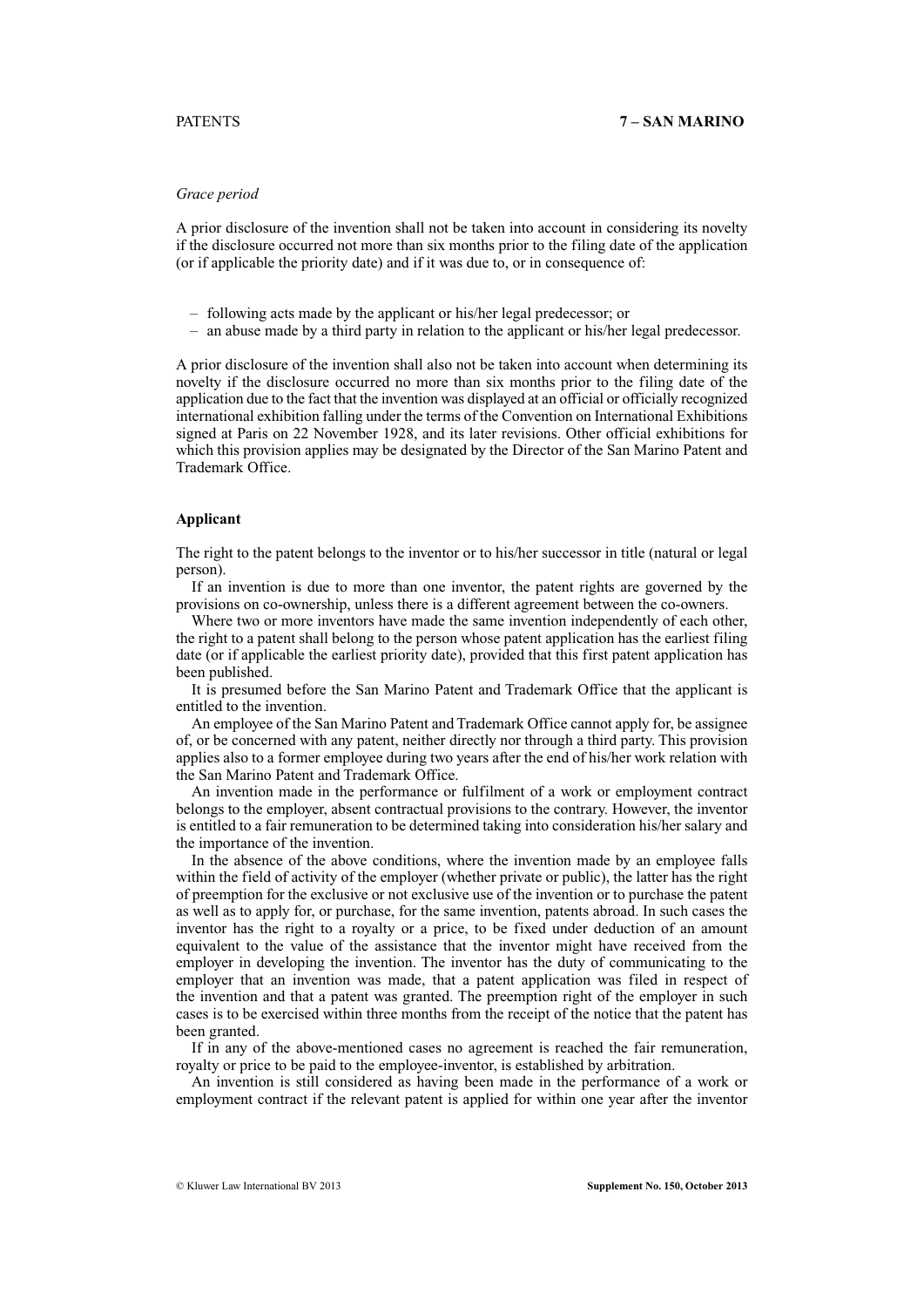# **SAN MARINO – 8** PATENTS

left the employment with the private undertaking or public administration in whose field of activity the invention falls.

As an exception to the general rule, when the employer is a research public organization (OPR), the inventor shall communicate the invention to the OPR and the latter shall express its interest for patenting the invention within two months from said communication.

In any case, the inventor has the right to receive at least 30% of the incomes obtained through the exploitation of the invention.

If the OPR does not express its interest or the patent application is not filed within four months from such expression of interest, the right to patent is transferred to the inventor.

Applications filed by or patent granted to a non-entitled person: If it is established by a final decision that the invention belongs to another person than the one who filed the application, such another person has, within the three months following the final decision and provided that the patent has not yet been granted, the following options:

- prosecute the patent application in his/her own name, assuming for all purposes the quality of the applicant;
- file a new patent application, which, provided that its contents do not extend beyond those of the first application, shall be effective as of the filing date, or the priority date, of the original application, which shall in any case cease to produce effects;
- cause the application to be refused.

If the patent has already been granted to a person other than the one entitled to it, the latter may, at his/her discretion:

- (a) cause the patent to be transferred to his/her name by a decision having retroactive effect;
- (b) obtain that the patent granted to a person not entitled to it is declared null and void.

After two years from the date of publication of the patent grant, if the person entitled to the patent has failed to exercise any of the rights provided for in the preceding paragraph, any interested person may claim the nullity of the patent granted to a person not entitled to it.

# **Assignment**

A patent or a patent application may be assigned even without written form, but a written assignment is necessary for recordal, which allows the assignment to be effective against third parties who have acquired and lawfully maintained rights in the patent or patent application.

Documents required for the recordal of an assignment: (a) a notarized and legalized (through Apostille where applicable) assignment deed or a certified copy thereof along with a sworn translation into Italian; (b) a Power of Attorney, not legalized; (c) proof of the payment of the prescribed official fees.

Pursuant to Law No. 189 of 5 December 2011, the San Marino Patent and Trademark Office also accepts instead of assignment deeds assignment declarations signed by both parties.

#### **Requirements for Filing**

*Obligation to file first with national office*

No requirement.

*Minimum requirements for obtaining filing date / Provisional applications*

In order to obtain a filing date, the patent application shall contain: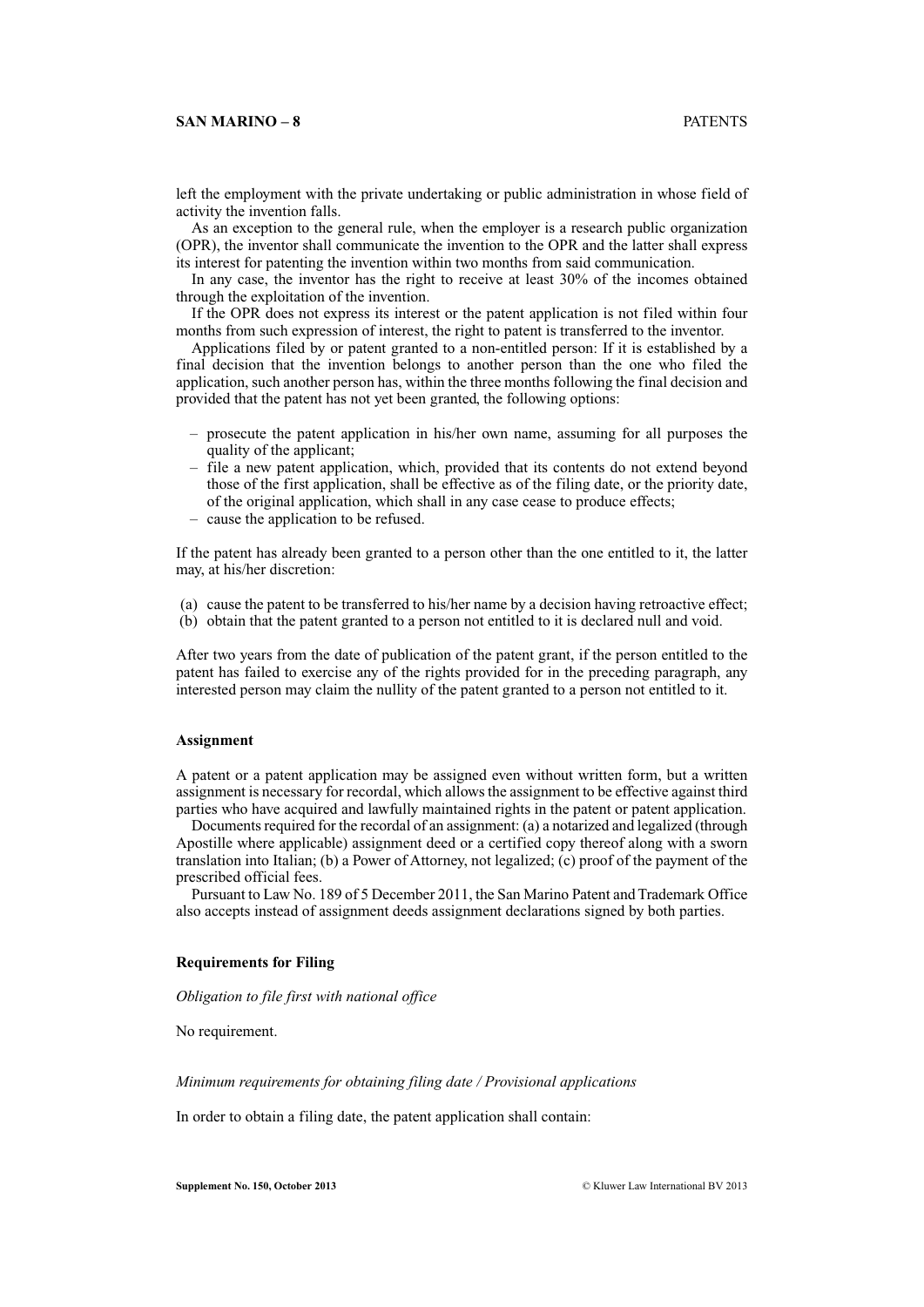- a request for a patent of invention in San Marino;
- information identifying the applicant; and
- a description of the invention.

Application fees must be paid before filing.

#### *Request for grant*

The patent application must be filed by the inventor or his/her successor in title or his/her professional representative.

Use of San Marino Patent and Trademark Office forms is mandatory and the patent application shall be signed in original.

The patent application shall contain: A request for grant which must include the full name, nationality and domicile of the applicant and full name of the inventor and of the professional representative, if any, the title of the invention, a declaration justifying the right to patent of the applicant, if the latter is not the inventor and, if priority is claimed, the name of the applicant, the indication of the country, serial number and filing date of the first foreign application the priority of which is claimed.

The application fees must be paid before filing.

The patent application must be accompanied by:

- the specification (description, abstract, claims and drawings if any);
- the proof of the payment of the prescribed official fees;
- the designation of the inventor;
- a Power of Attorney (in case of appointment of a representative);
- priority documents, if any.

The designation of inventor and the Power of Attorney may be filed within two months from the filing date of the application.

#### *Appointment of Representative*

Applicants residing abroad or whose main business address is abroad must be represented by a professional representative admitted to practice before the San Marino Office; nationals may file directly or through a qualified professional representative. Applicants or their professional representatives must elect an address for service in the Republic of San Marino, to which communications by the San Marino Patent and Trademark Office and deeds originating from Courts are served.

### *Power of Attorney / Designation of inventor / Other documents*

Powers of Attorney do not require notarization or legalization. The Power of Attorney may be filed within two months from the filing date of the application.

The inventor(s) must be designated and such a designation may be filed within two months from the application filing date of the application.

#### *Priority*

The right of priority with respect to a prior first patent application filed abroad within the previous twelve months is recognized.

The priority document, i.e., a certified non-legalized copy of the earlier application must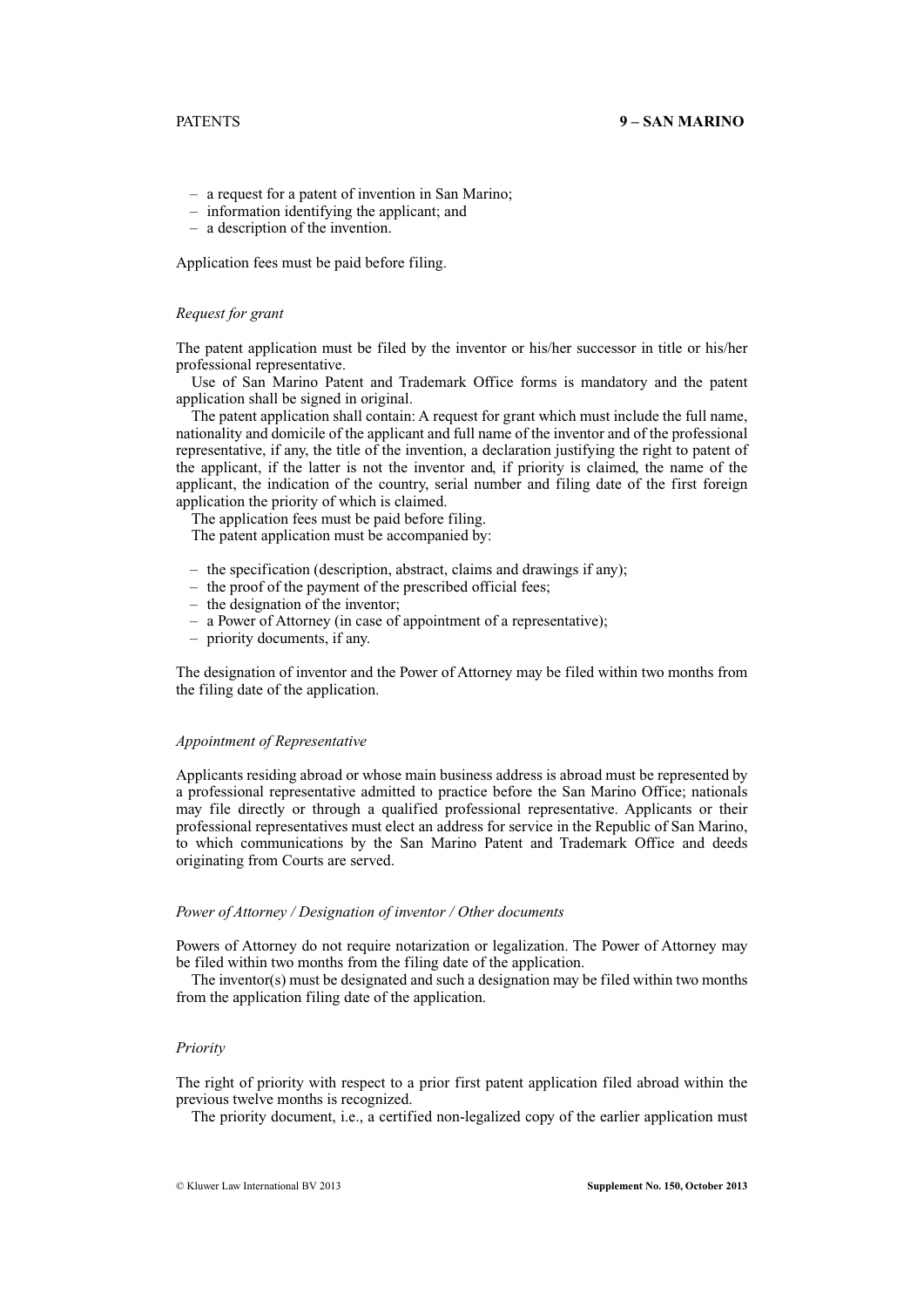# **SAN MARINO – 10** PATENTS

be filed within six months from the filing date of the patent application or within sixteen months from the priority date, whichever term expires later (no extension allowed).

If the patent application is filed by a party other than the applicant of the first patent application the priority of which is claimed, a deed of assignment of the priority rights is required.

The priority document must be filed along with an Italian translation thereof. The San Marino Patent and Trademark Office may request a sworn Italian translation of the priority document.

Multiple priorities may be claimed in one application, provided there is unity of invention. Partial priorities are admissible.

# *Allowable language(s) upon filing / Language(s) of procedure*

Description and claims may be filed in any language provided that an Italian translation is filed within one month from the filing date of the patent application.

All the documents drawn up in a foreign language shall be translated into Italian and the translation certified by the applicant or his/her professional representative.

However, the patent application and the declaration justifying the right to patent of the applicant must be filed in Italian.

#### *Description*

The specification shall disclose the invention in a manner sufficiently clear and complete for it to be carried out by a person skilled in the art.

The description of the invention must:

- (a) begin with the title of the invention, formulated exactly as in the patent application;
- (b) specify the technical field to which the invention relates;
- (c) indicate the background art which, as far as it is known to the applicant, can be regarded as useful to understand the invention and, preferably, cite the documents reflecting such art;
- (d) disclose the invention, as claimed, in such terms that the technical problem, even if not expressly stated as such, and its solution can be understood, and state any advantageous effect of the invention with reference to the background art;
- (e) briefly describe the contents of the drawings, if any;
- (f) describe in detail at least one way of carrying out the invention claimed, using examples where appropriate and referring to the drawings, if any;
- (g) expressly indicate, when it is not obvious from the description or nature of the invention, the way in which the invention is industrially applicable.

The description shall be presented in the manner and order specified above, unless, owing to the nature of the invention, a different presentation would afford a better understanding or be more concise.

The specification must be printed or type-written in indelible colour on sheets of white paper of international size ISO A4. The minimum margins (top, bottom, left and right) are of 1.5 cm.

If an invention concerns microbiological process or a product obtained by such process and it implies the use of a microorganism which is not accessible to the public and cannot be described in such a way as to enable the invention to be carried out by a person skilled in the art, in order to fulfil the requirements of sufficiency of disclosure a culture of the microorganism concerned shall be deposited, at the latest on the filing (or priority) date, with an authorized culture collection under the Budapest Treaty.

The application shall contain information available to the applicant on the characteristics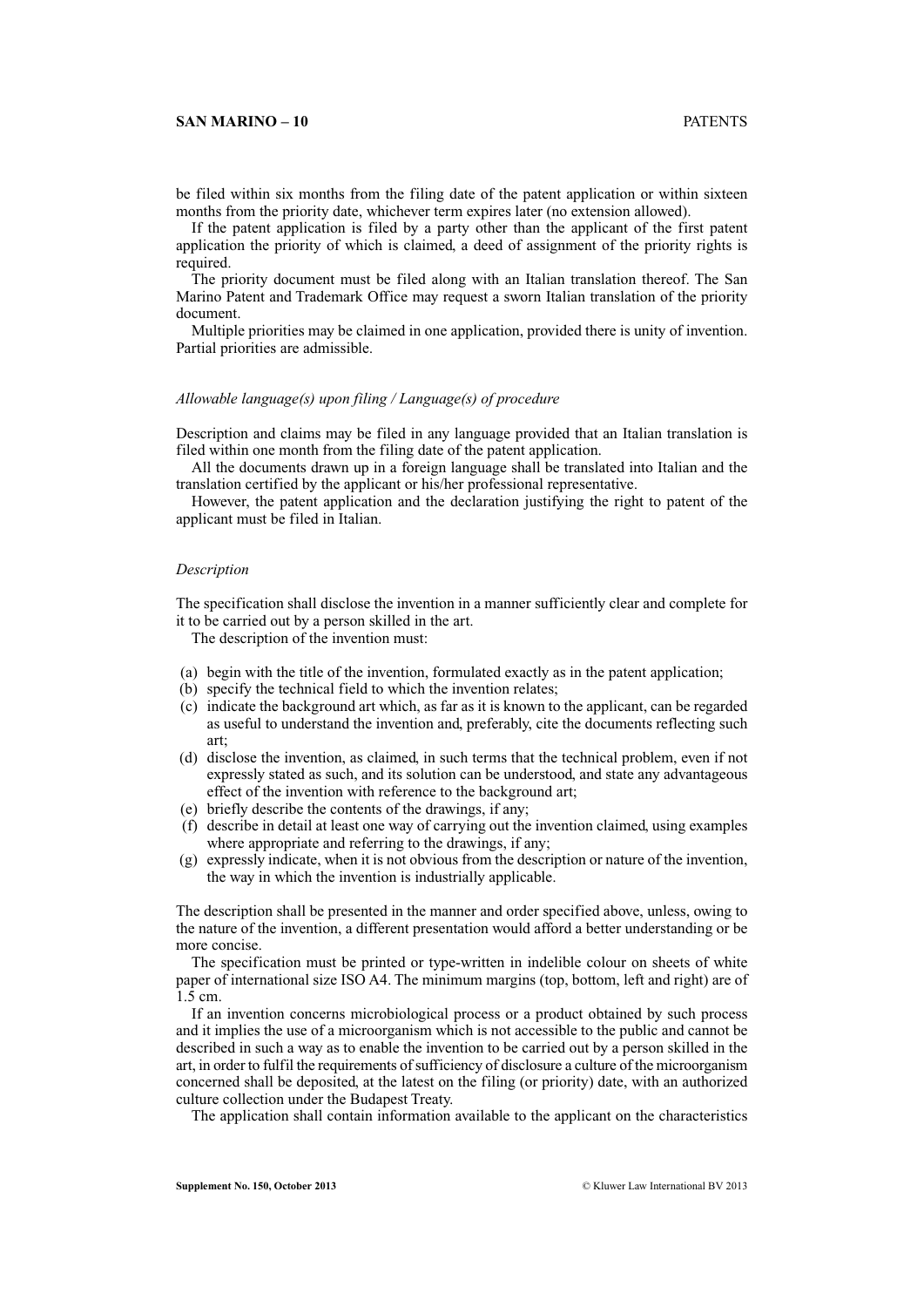of the microorganism, the name of the depositary institution and the deposit number. However, the name of the depositary institution and the deposit number of the microorganism can be provided within a period of two months from the filing date of the application.

Authorized culture collections with which deposits may be made are the collections recognized for obtaining European patents or international authorities recognized according to conventions ratified by the Republic of San Marino.

The expert solution is allowable, as well as the possibility of making a new deposit of the microorganism if an interruption of the availability of the same has occurred.

The new deposit shall be made on the same terms indicated above, and shall be accompanied by a declaration of the depositor on the identity between the new deposited material and the originally deposited material.

#### *Claims*

The claims shall define, in terms of technical features of the invention, the matter for which protection is sought and the extent of the protection. They shall be clear, concise and supported by the description.

Where appropriate the claims shall contain:

- (a) a preamble indicating the designation of the subject-matter of the invention and those technical features which are necessary for the definition of the claimed subject-matter but which, in combination, form part of the prior art; and
- (b) a characterizing portion, preceded by 'characterized in' or 'characterized by' and specifying the technical features for which, in combination with the preamble, protection is sought.

A patent application may contain several independent claims in the same category (product, process, apparatus or use) only if the object of the invention cannot conveniently be covered by one single claim.

Any claim stating the essential features of an invention may be followed by one or more dependent claims. Multiple dependency of claims is permitted.

Dependent claims shall contain, if possible at the beginning, a reference to the other claim or claims on which they depend and then state the additional features for which protection is sought. A dependent claim directly referring to another dependent claim shall also be admissible. All dependent claims referring back to a single previous claim, and all dependent claims referring back to several previous claims, shall be grouped together to the extent and in the most appropriate way possible.

The number of claims shall be reasonable with regard to the nature of the invention for which protection is sought. The claims shall be numbered consecutively in Arabic numerals.

#### *Abstract*

The abstract (preferably no more than 150 words) must indicate the title of the invention.

The abstract shall contain a concise summary of the disclosure as contained in the description, the claims and any drawings. The summary shall indicate the technical field to which the invention pertains, and shall be drafted in a manner allowing the clear understanding of the technical problem, the gist of the solution of that problem through the invention, and the principal use or uses of the invention. The abstract shall, where applicable, contain the chemical formula which, among those contained in the application, best characterizes the invention.

If the patent application contains drawings, the applicant shall indicate the drawing or, exceptionally, the drawings which should be published with the abstract. The San Marino Patent and Trademark Office may decide to publish one or more other drawings if it considers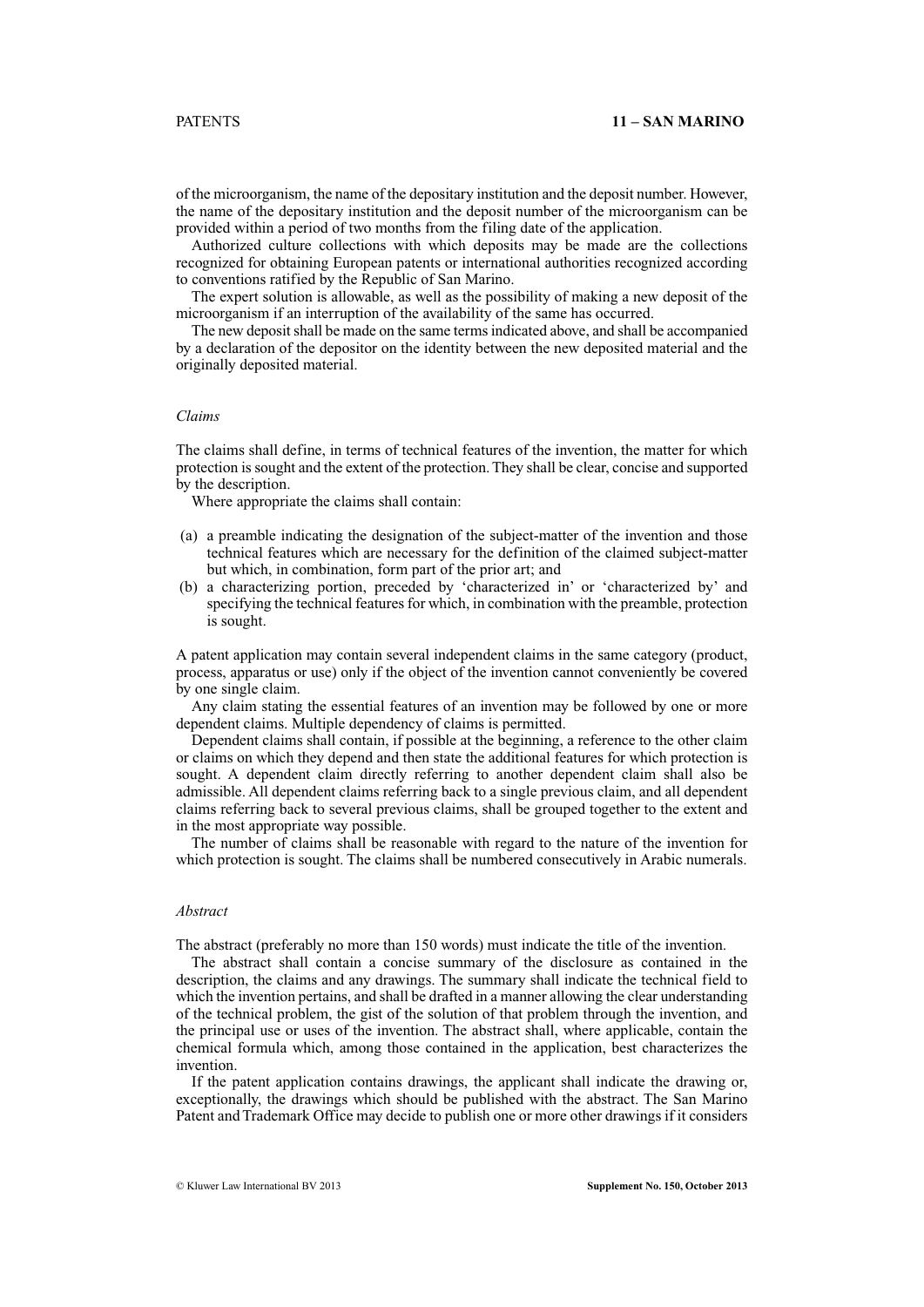# **SAN MARINO – 12** PATENTS

that they better characterize the invention. Each essential feature mentioned in the abstract and illustrated by a drawing shall be followed by a reference sign placed within parentheses.

#### *Drawings*

Drawings have to be provided when required for a better understanding of the invention.

The usable surface area of the sheets containing the drawings shall not exceed 26.2 cm  $\times$ 17 cm. The usable or used surface shall not be surrounded by frames. The minimum margins shall be as follows: top margin: 2.5 cm; left margin: 2.5 cm; right margin: 1.5 cm; bottom margin: 1.5 cm.

The drawings must be executed as follows:

- (a) The drawings must be executed, without colours, in black or blue, sufficiently dense and dark, and with uniformly thick and well-defined lines.
- (b) The sections shall be indicated by hatching which should not impede the clear reading of the reference signs and leading lines.
- (c) The scale of the drawings and the clarity of the graphical execution must be such that a photographic reproduction with a linear reduction in size to two thirds will allow all details to be distinguished without difficulty. If, exceptionally, the scale is given on a drawing, it shall be represented graphically.
- (d) All numbers, letters and reference signs appearing on the drawings shall be simple and clear. Brackets, circles or inverted commas shall not be used in association with numbers and letters.
- (e) Generally, all lines in the drawings must be drawn with the aid of drafting instruments.
- (f) The elements of the same drawing must be proportional to one another, unless a difference in proportion is indispensable for the clarity of the drawing.
- (g) The height of the numbers and letters shall not be less than to 0.32 cm. For the lettering of drawings, the Latin and, where customary, the Greek alphabets shall be used.
- (h) A drawing sheet may contain several figure; the different figures shall be numbered consecutively in Arabic numerals, independently of the numbering of the sheets.
- (i) Reference signs not mentioned in the description and claims shall not appear in the drawings, and vice versa. Reference signs to features shall be consistent throughout the application.

The drawings shall not contain text matter. Where indispensable to understand the drawings, a few short keywords, such as 'water', 'steam', 'open', 'closed' or 'section AB', may be included.

# *Payment of fees*

Evidence showing the payment of the prescribed fee is to be enclosed with the patent application.

# **Procedure**

#### *Filing Authority*

The patent authority is the San Marino Patent and Trademark State Office (*Ufficio di Stato Brevetti e Marchi* (USBM)).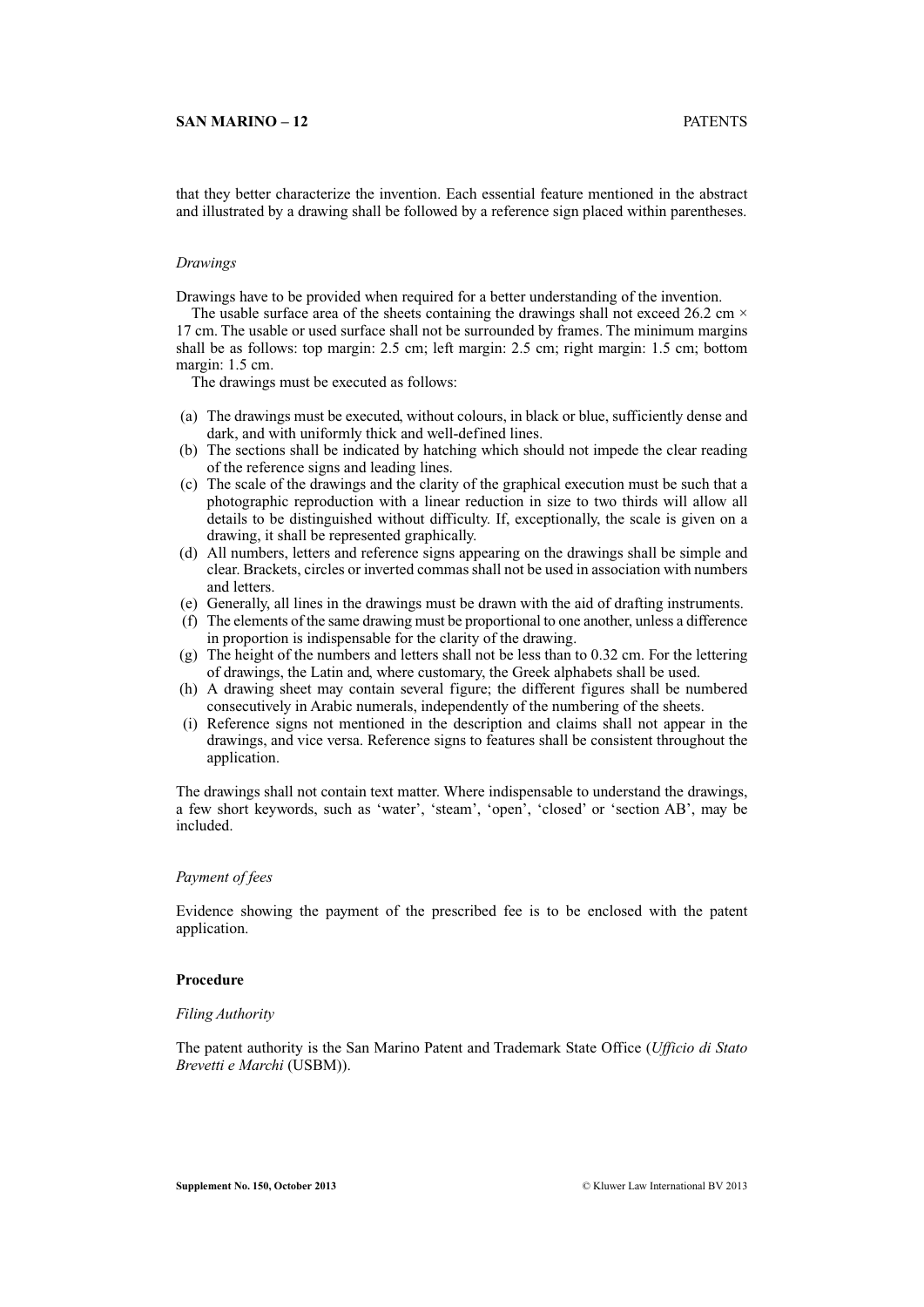# *Online filing*

The San Marino Patent and Trademark Office does not provide for online filing.

# *Formal examination*

The San Marino Patent and Trademark Office formally examines the application documents and accords a filing date if they contain: a) a request for grant; b) information identifying the applicant; c) a description of the invention.

If the examination reveals that the description, part of it or drawings referred to in the description are missing, the San Marino Patent and Trademark Office shall invite the applicant to correct the deficiency within two months from the receipt of its notice. If the applicant complies with the official request the filing date accorded to the application shall be the date on which the missing documents have been filed. The filing of the missing documents is subject to the payment of a re-establishment fee. Failing a reply to the official request the application is declared unreceivable.

The examination of the application does not begin before the publication of the application. The examination is limited to formal aspects only and does not refer to the technical or economic value of the invention.

The San Marino Patent and Trademark Office does not examine if the invention meets the patentability requirements i.e., – novelty, inventive step and industrial applicability.

The San Marino Patent and Trademark Office examines whether the subject-matter for which patent protection is sought may actually be regarded as an invention and whether it does not fall within the category of non-patentable invention. For this examination, the Office may use search reports prepared by other authorities, in particular search authorities according to the PCT.

On request by the San Marino Patent and Trademark Office, the applicant shall file copy of any official communication regarding prior art search or the examination procedure of any other patent application (or similar titles) filed abroad by the same applicant and having as object the same, or substantially the same, invention of that claimed in the patent application filed with the San Marino Patent and Trademark Office.

Objections by the San Marino Patent and Trademark Office are notified to applicant with an indication of the time limit for replying; which may be extended with a grounded request. If no reply to the objections is received in due time, the application is rejected.

The San Marino Patent and Trademark Office shall notify the applicant the partial or total rejection of the patent application; the applicant may lodge an appeal.

# *Search*

The applicant may request a prior art search to a search authority or organization entitled by the San Marino Patent and Trademark Office in order to establish whether the subject-matter of the patent application complies with the patentability requirements. The relevant fees have to be paid. Such search can be requested at any time until the decision to grant.

The San Marino Patent and Trademark Office may ask the applicant to produce a translation of the claims and/or of the description in another language, if necessary, to be supplied to the search authority.

The granting procedure is suspended by the San Marino Patent and Trademark Office until a search report has been completed. The search report is included in the patent application file.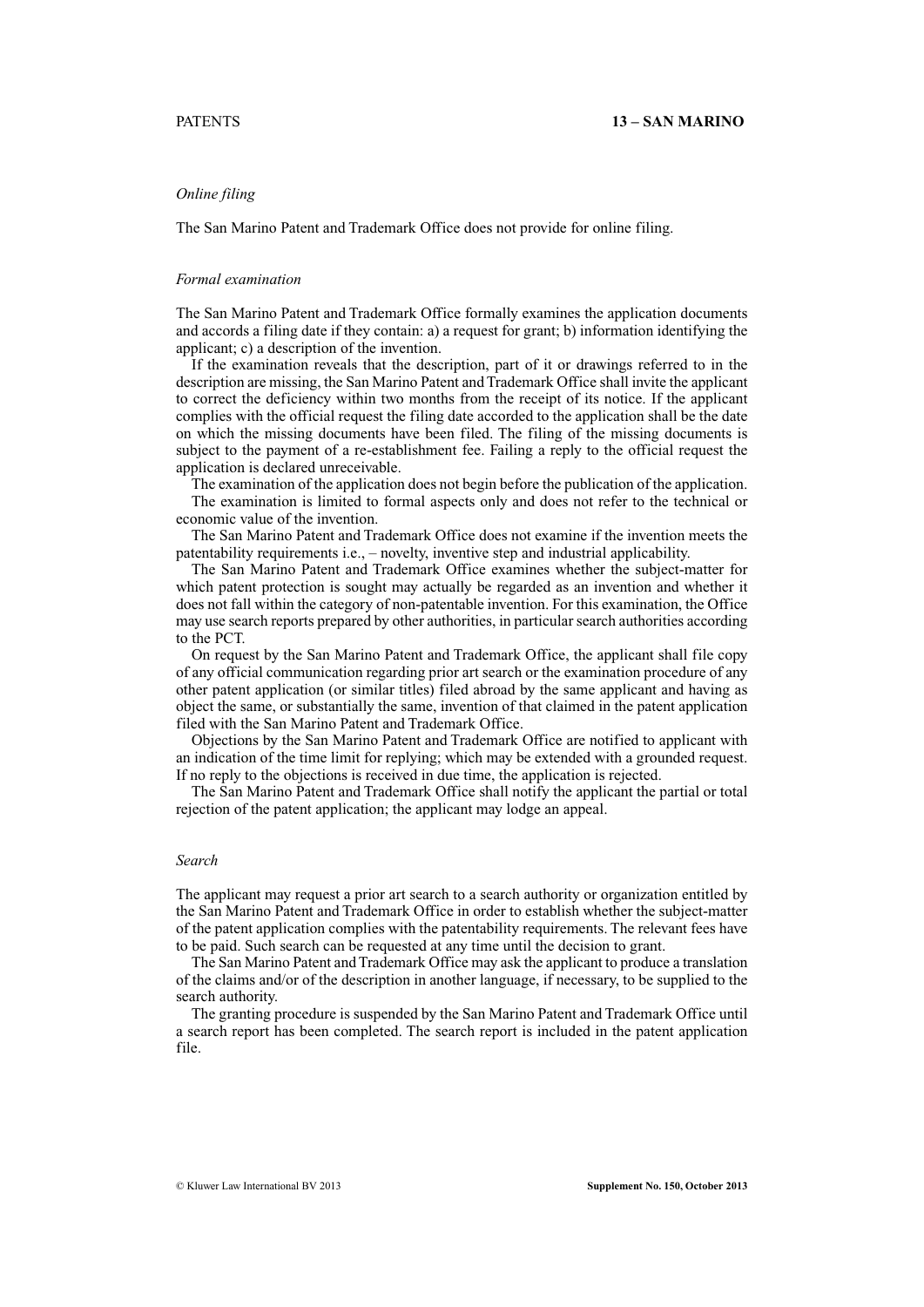#### **SAN MARINO – 14** PATENTS

# *Obligation to submit corresponding foreign search results and/or application numbers*

On request by the San Marino Patent and Trademark Office, the applicant shall file copy of any official communication regarding prior art search or the examination procedure of any other patent application (or similar titles) filed abroad by the same applicant and concerning the same, or substantially the same, invention of that claimed in the patent application filed in San Marino.

Before the end of nine years from the filing date of the application, the applicant or the owner of the patent or the exclusive licensee must file written statements that the invention meets the patentability requirements, failing which the patent will lapse at the end of the ninth year. Any patent granted for the same invention by the EPO or by another international authority recognized by the PCT is in particular considered as a valid statement of patentability of the invention.

# *Substantive examination*

Not applicable in this jurisdiction. The examination of the application is limited to formal aspects only.

#### *Accelerated examination*

On applicant's request, the examination of the application may be accelerated. In this case, if no search report has already been submitted, the applicant must supply the San Marino Patent and Trademark Office with such a search report.

# *Amendments and corrections*

As long as the patent application is pending, amendments and corrections not adding subject-matter to the contents of the application as originally filed are allowed; if said requirement is met, even new examples may be added.

#### *Third-party observations*

Following the publication of the application, any third party may submit observations or disclosures against the patentability of the invention covered by the application. The observations submitted in writing and duly grounded are included in the file of the application. The third party does not become a party to the proceedings before the San Marino Patent and Trademark Office and may request to remain anonymous.

### *Grant*

The patent is granted if the San Marino Patent and Trademark Office finds that it complies with all the prescribed requirements.

When granting a patent, the San Marino Patent and Trademark Office:

- (a) publishes a reference to said grant on the Official Bulletin;
- (b) issues a patent certificate and a copy of the patent to the applicant;
- (c) enters the patent in the Patent Register; and
- (d) makes copies of the patent available to the public.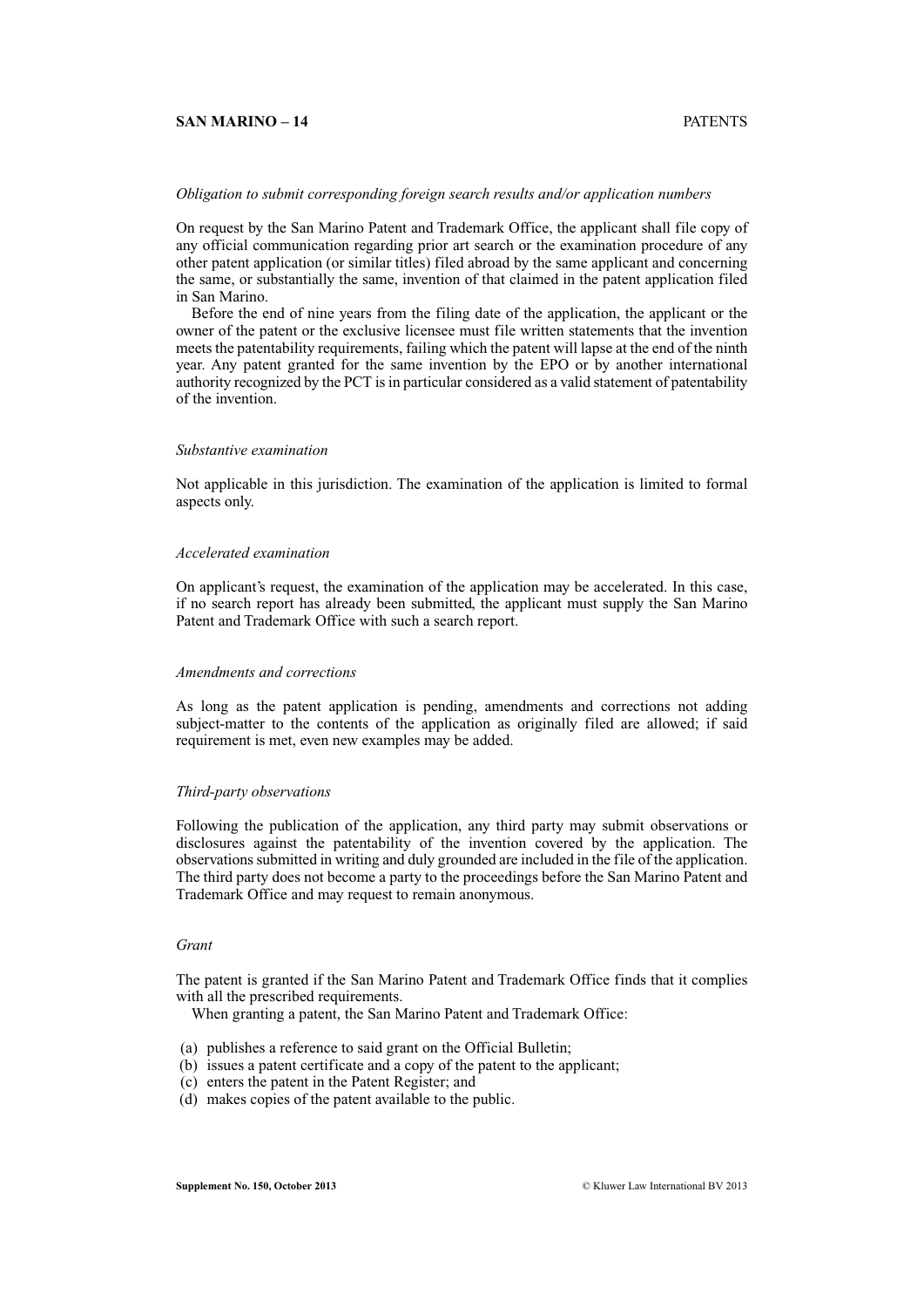The average processing time from filing to grant is two-three years.

The grant of the patent does not affect legal actions relating to its validity and the rights conferred by the invention.

Within nine years from the filing date of the application, the applicant or the owner of the patent or the exclusive licensee must file written statements that the invention meets the patentability requirements, failing which the patent will lapse at the end of the ninth year. Any patent granted for the same invention by the EPO or by another international authority recognized by the PCT is in particular considered as a valid statement of patentability of the invention.

The extent of the protection conferred by the San Marino patent cannot go beyond the protection conferred by any foreign patent for the same invention submitted as a statement as mentioned above. The description, claims and drawings must be amended accordingly.

#### *Re-examination*

Not applicable in this jurisdiction.

### *Opposition*

Not applicable in this jurisdiction.

# *Appeal*

The San Marino Patent and Trademark Office's decisions may be appealed to the San Marino Administrative Court.

# *Continuation applications*

Not applicable in this jurisdiction.

# *Unity of invention / Divisional applications*

Any patent application must relate to one invention only or to a group of inventions so linked as to form a single general inventive concept.

If a patent application comprises more than one invention, the San Marino Patent and Trademark Office shall require that it be restricted to a single invention within an assigned term, and the applicant is entitled to file as many divisional applications as there are inventions left, each of these retaining the original filing (and priority if any) date.

The division of a patent application in two or more divisional patent applications may also be requested by the applicant as long as the patent is granted by the San Marino Patent and Trademark Office.

The subject-matter of divisional patent applications cannot extend beyond the content of the original application as filed.

For each divisional application, the required fees must be paid.

# *Conversion*

Not applicable in this jurisdiction.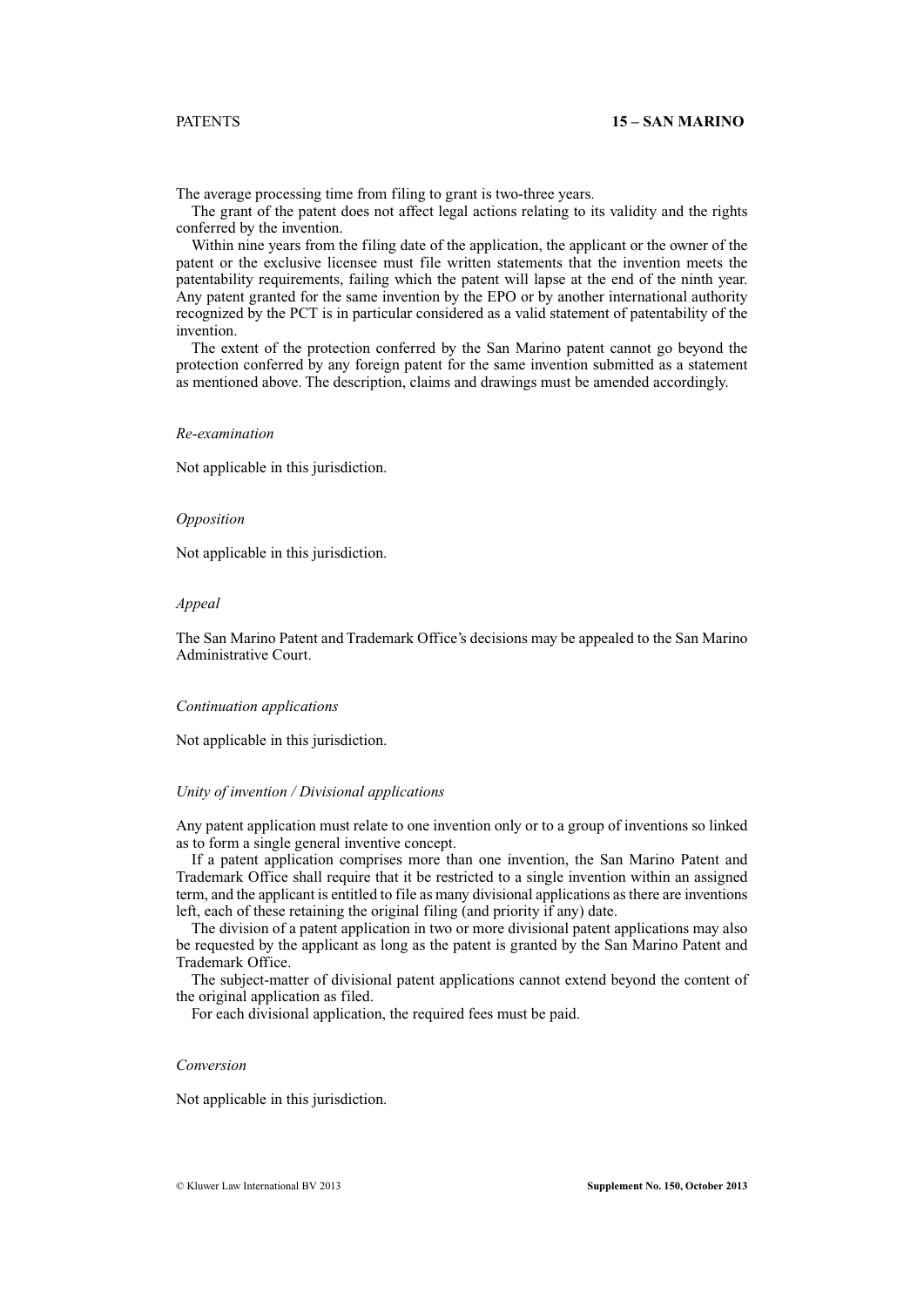# **SAN MARINO – 16** PATENTS

# *Publication / Public File Inspection*

Patent applications are published after expiration of eighteen months from the filing date or priority date. The applicant may require that the patent application is published beforehand.

As from the day on which the application is made available to the public, the applicant is entitled to claim exclusive rights.

When granting a patent, the San Marino Patent and Trademark Office publishes a reference to said grant on the Official Bulletin and makes copies of the patent available to the public.

If an invention concerns a biological material, and a culture of said biological material has been deposited with an authorized collection, after the patent application has been made available to the public, third parties may obtain samples of the biological material. The request for a sample must be filed with the collection where the culture was deposited, and must indicate: (a) name and address of the submitter; (b) undertaking by the submitter vis-à-vis the applicant or patentee not to make the sample of the biological material available to any third party; and (c) undertaking by the submitter to use the material for experimental purposes only.

On the depositor's request, the sample of the biological material may be released, once the patent application has been made available, only through the intermediary of an independent expert, whose name must be specified in the request, until the date that the patent is granted or for twenty years from the filing date of the patent application, in case the patent application is rejected or withdrawn. The expert designated for the use of the culture is jointly liable for any abuse committed by the submitter of the request for a sample.

#### *Withdrawal to prevent publication*

A patent application shall not be published if it is has been withdrawn or finally refused before the termination of the technical preparations for publication.

# **Nullity and Lapse**

A patent may be declared null (totally or partially) by a Court decision, on any of the following grounds:

- (a) the invention is not patentable because of lack of novelty, inventive step, industrial application and/or because it is contrary to public order or morality or because the concerned invention is not patentable per se;
- (b) the invention is not described in a manner sufficiently clear and complete for enabling a person skilled in the art to carry it out;
- (c) the subject-matter of the patent extends beyond the contents of the application as filed, or, if the patent was granted on a divisional application, beyond the content of the original application as filed;
- (d) the patentee was not entitled to the patent.

Nullity on any of the grounds under (a), (b), (c) or (d) may be requested by any interested party.

Nullity on the ground mentioned under (d) may be requested by the person being entitled to the patent; if that person does not take action within two years from the grant of the patent, then any interested person may request the nullity of the patent on this ground as well.

Nullity may be requested, even after the expiration of the patent.

The declaration of nullity of a patent has retroactive effect, but does not affect:

- (1) Decisions in infringement proceedings which have become final and have been executed before the nullity final decision.
- (2) Agreements concerning the invention concluded before the nullity final decision, to the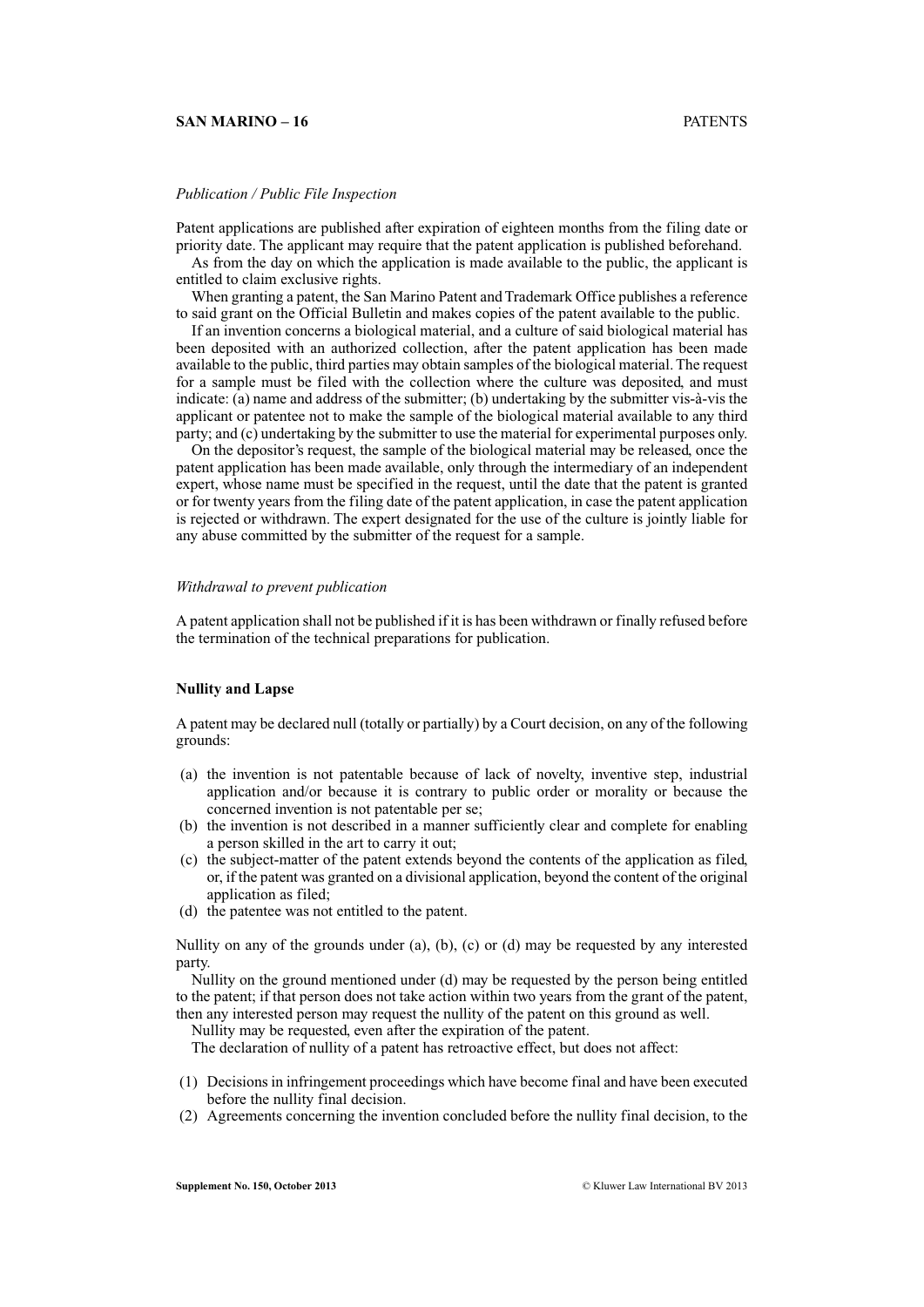extent they have been already executed. In the latter case however, refund of payments made under such agreements may be ordered on equity grounds, and taking into consideration the circumstances of the case.

Renunciation: a patent owner may renounce his/her patent. Such renunciation however has no effect if there are rights of third parties recorded under the patent and the renunciation takes place without their prior written consent.

Limitation of a patent is possible on request of the patent owner, accompanied by amended specification and drawings; printing fee will be due again in this case. Limitation does not affect the rights of third parties under the patent without their prior written consent. No limitation of a patent can be accepted as long as any nullity proceeding involving the patent has been finally terminated.

### **Use Requirement**

Patents must be worked in the Republic of San Marino or in Italy to an extent not seriously disproportionate to the needs of the Republic of San Marino within three years from the date of grant or within four years from the application date, whichever term expires later. Thereafter, the patent may not remain non-worked for longer than three consecutive years.

In case of non-working the patent becomes subject to the grant of compulsory licenses, unless the failure to work the invention is due to causes beyond the control of the owner of the patent. Lack of financial means or, if the product is widely circulated in foreign countries, lack of demand on the internal market for the patented product (or for the product obtained by the patented process), do not constitute grounds for excusing an insufficient working.

The importation into San Marino of goods manufactured abroad amounts to working of the patented invention.

Under the compulsory license provisions, a patent lapses owing to non-working or insufficient working only after expiry of a two-year period running from the date of grant of the first compulsory license. Consequently, if no compulsory license has been requested and granted, a non-worked patent does not lapse.

# **Marking**

Marking is advisable, but not compulsory. Possible marking: '*Brevettato*', or '*Brevetto*', or 'Brev.', which may also be followed by the patent number, or '*Brevetto depositato*', or 'Brev. Dep.', which may also be followed by the patent application number.

# **Licenses**

Exclusive and non-exclusive contractual licenses under a granted patent or even a pending patent application may be granted. License agreements must be recorded with the San Marino Patent and Trademark Office in order to be effective against third parties who have acquired and lawfully maintained rights in the patent or patent application.

Documents required for the recordal of a license: (a) a notarized and legalized (through Apostille where applicable) license deed or a certified copy thereof along with a sworn translation into Italian; (b) a Power of Attorney from licensor and from licensee, not legalized; (c) proof of the payment of the prescribed official fees.

Pursuant to Law No. 189 of 5 December 2011, the San Marino Patent and Trademark Office also accepts instead of license deeds license declarations signed by both parties.

Licenses of Right: As long as no exclusive license has been recorded with the San Marino Patent and Trademark Office in respect of an invention being the subject of a patent application or a granted patent, applicant or patentee may (in the patent application or in a written statement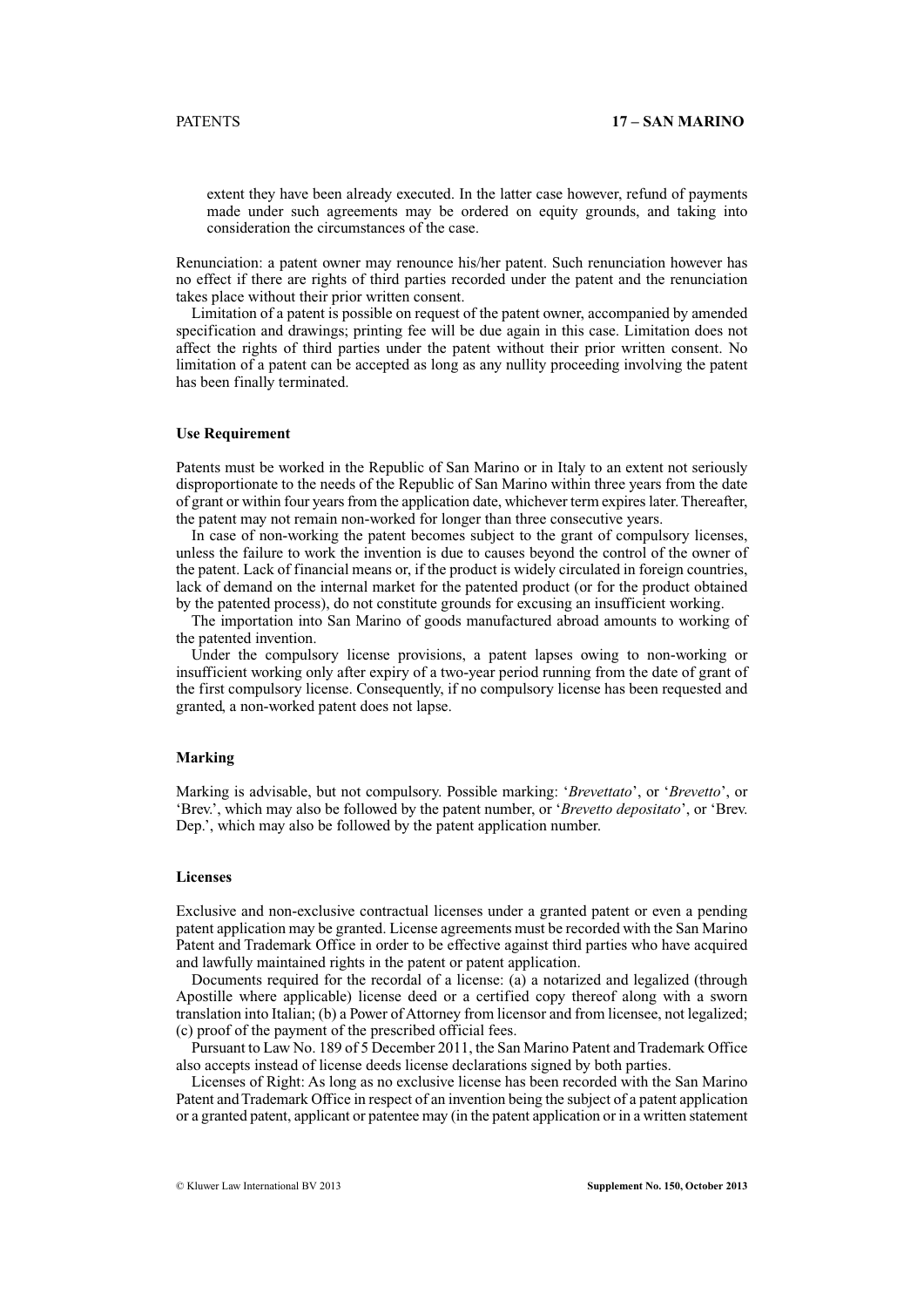addressed to the San Marino Patent and Trademark Office) offer to the public a non-exclusive license. Such license is effective as from notification of acceptance and irrespective whether any agreement has been reached on the remuneration. If no agreement on the remuneration is reached, the remuneration is determined by arbitration.

The patentee or applicant having offered a license of right enjoys a reduction of 50% on the annual fees, until revocation of the offer.

Compulsory licenses may be granted in the following cases:

A. Non-working. A compulsory license may be granted if, within three years from the date of grant of the patent or four years from the filing date of the application, whichever term expires later, the patented invention has not been worked, by the owner of the patent or his/her successor in title or by one or more licensees, or has been worked but to an extent which is seriously disproportionate to the needs of the Republic of San Marino. Furthermore, a compulsory license may be granted if working of the invention is interrupted or reduced, for more than three consecutive years, to an extent which is seriously disproportionate to the needs of the Republic of San Marino.

B. Dependent patents. The owner of an Italian or San Marino patent which cannot be worked without prejudice to the rights originating from a patent granted in San Marino on the basis of an earlier application may obtain a compulsory license under the earlier patent, but only to the extent necessary to work the invention covered by the later patent and provided that the invention of the later patent, as compared with the subject-matter of the earlier patent, represents an important technical progress. The owner of the earlier patent is entitled in turn to be granted a compulsory license under the later patent if the two inventions are aimed at the same industrial purpose.

No compulsory license may be granted to an infringer of the patent.

The term of a compulsory license may not exceed the remaining term of the patent and may be transferred only together with the business of the grantee, or with the particular branch of the business in which the license is used, except if the owner of the patent consents to the transfer without the business or its branch.

The grant of a compulsory license does not prevent the institution of legal proceedings relating to the validity of the patent concerned or the rights deriving from the patent, including actions instituted by the grantee of the license.

If the patent has not been worked within two years after the grant of the first compulsory license, or it has been worked within that period to an extent which is seriously disproportionate to the needs of the Republic of San Marino, it lapses.

A compulsory license is to be applied for, and is granted by the San Marino Patent and Trademark Office which determines the duration, the manner of exploitation, the guarantees and the other conditions of the grant, and the amount of the consideration and the payment conditions. The terms of the license may be modified by the San Marino Patent and Trademark Office, upon request by each of the interested parties if there are valid reasons. A compulsory license may be revoked, upon request by the patent owner, in case the circumstances leading to its grant no longer exist in a permanent way taking into account the patent owner's and the licensee's interests.

A compulsory license may furthermore be revoked by the San Marino Patent and Trademark Office if the conditions relating to the working of the invention have not been complied with, or if the grantee of the license has not paid the consideration in the amount and way as prescribed.

#### **Pledge and Seizure**

Security interests in respect of granted patents or even pending patent applications may be established and recorded with the San Marino Patent and Trademark Office in order to be effective against third parties who have acquired and lawfully maintained rights in the patent or patent application; the requirements are as in the case of assignments.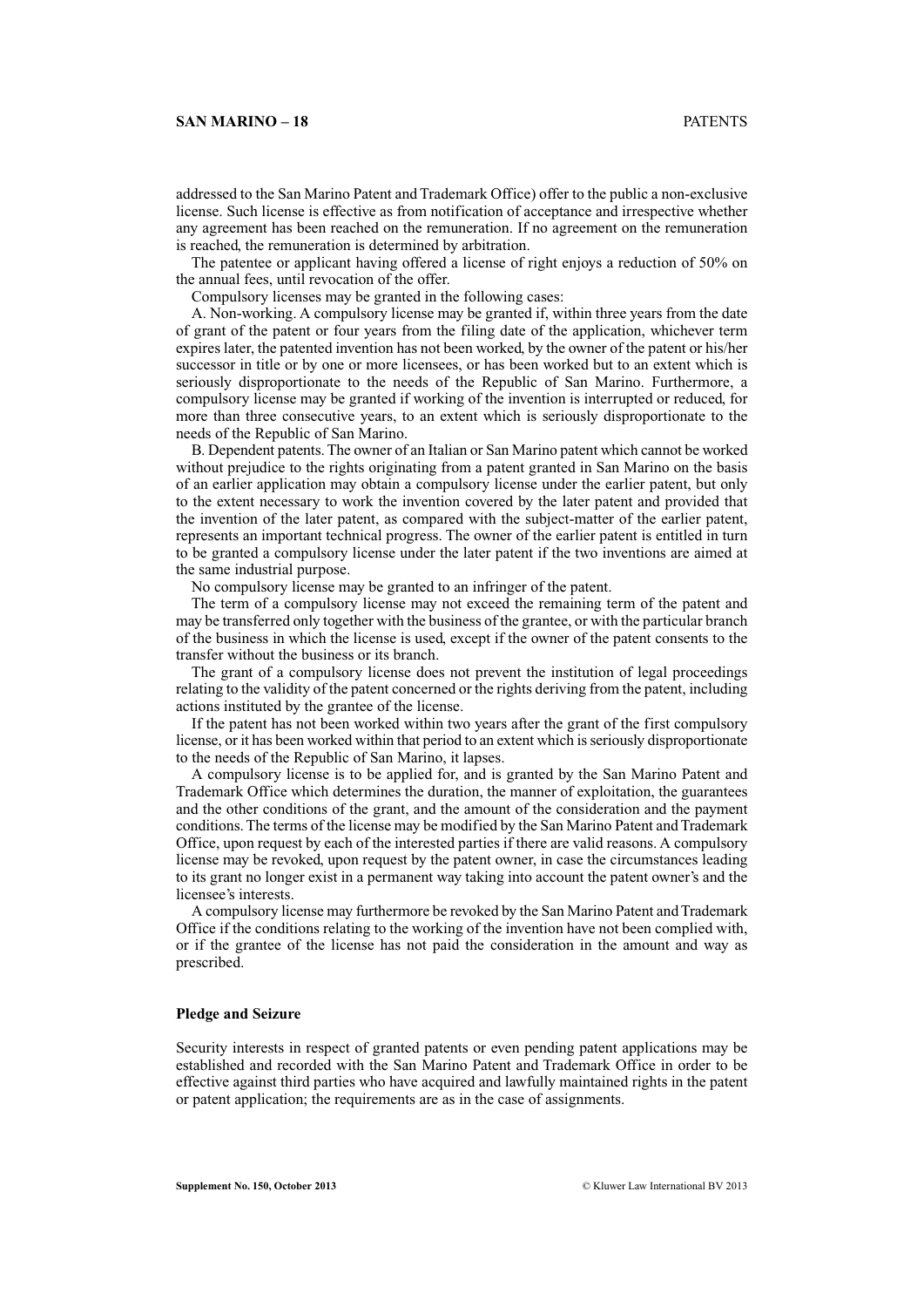# **Infringement**

#### *Infringing acts / Non-infringing acts*

Provided that the patent is granted, its legal effects run from the date on which the relevant application has been made available to the public or as regards an alleged infringer, from such earlier date on which the application with specification and drawings (if any) has been served upon him/her.

The scope of protection conferred by a patent is determined by the claims. However, the specification and the drawings (if any) are used for interpreting the claims, so as to balance a fair protection for the patent proprietor with a reasonable degree of legal certainty for third parties.

The following acts done within the territory of the Republic of San Marino by a third party without the consent of the owner of the patent are considered as patent infringement:

- (1) in the case of a patented product: the manufacture, importation, placing on the market, sale and use of the product or of essential parts of the same, as well as the storing of said product for any of the above-mentioned aims;
- (2) in the case of a patented process or method: the use of that process or method or of essential parts of the same, and furthermore the carrying out of any of the acts referred to the above point (1) with respect to a product directly obtained by the patented process or method.

Reversal of burden of proof: Until the contrary has been proved, any product identical to a product produced by a patented process is deemed to have been obtained by the patented process: (i) if the product obtained by the patented process is new, or (ii) if there is a substantial likelihood that the identical product was made by the patented process and the owner of the patent, although he/she has made reasonable efforts to determine the process actually used in the production of the product, was unable to so determine.

If the proprietor of a patent on a new industrial method or process provides other persons with the means unambiguously intended to carry out the patented invention, he/she is presumed to have grated such other persons a license to use such method or process, unless agreed upon otherwise.

A patent, whose carrying out implies the carrying out of inventions protected by previous patents still in force, cannot be carried out or used without the consent of the owners of said previous patents.

The following acts are not considered as an infringement:

- (1) use for personal and non-commercial purposes, and use of experimental character;
- (2) preparation of medical products in pharmacies on an individual medical prescription and pharmaceuticals so prepared;
- (3) acts regarding products which have been put on the market in the territory of the Republic of San Marino by the patent owner or with his/her consent.

#### *Prior user rights*

A person having been using, in good faith, an invention in his/her own undertaking within a twelve-month period preceding the filing (or the priority date) by a third party of a patent application concerning the same invention, may continue to use it within the same limits of such prior use. A right of prior use may only be transferred together with the undertaking in which the invention is being used. The burden of proving the prior use rests with the prior user.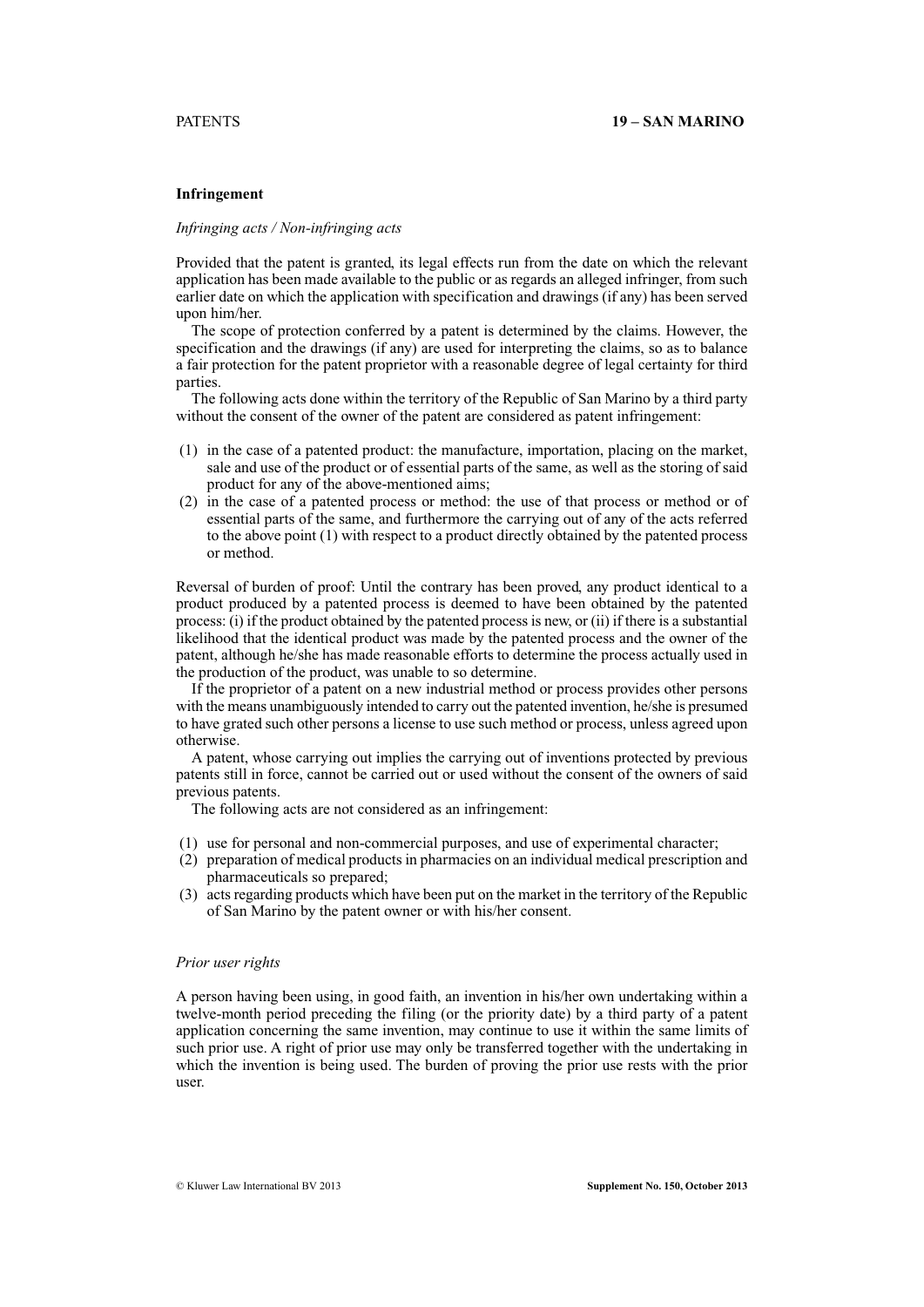### **SAN MARINO – 20** PATENTS

# *Remedies*

Patent infringement actions are to be brought before the San Marino Court. Infringement actions based on a pending patent application may be brought provided the application has been published or served on the alleged infringer, but they cannot be decided until the patent is granted.

Measures which may be granted by the Court, prior to or during the infringement proceedings, or at the end of the proceedings, include:

- Injunction: the patent owner may apply to the Court for an injunction prohibiting the manufacture, marketing and use of anything constituting an infringement of his/her patent or patent application. The Court when ordering the injunction may set a penalty for any subsequent infringement or non-compliance or delay in the compliance with the injunction order.
- Judicial inspection or seizure: the patent owner may request that a judicial inspection (description) and/or seizure be ordered of some or all of the infringing articles and of any means used in their manufacture, as well as of the proof evidence concerning the alleged infringement.

Judicial inspection may also relate to goods belonging to parties other than the alleged infringer, if these goods are not for personal use. Seizure may also relate to goods belonging to parties other than the alleged infringer, if these goods are traded by such parties. Judicial inspection only, but not seizure, is possible in respect of goods exhibited at an official or officially recognized exhibition in San Marino or in Italy (or which are in transit to or from such exhibition).

Preliminary injunction, judicial inspection and seizure may be obtained only if the conditions of '*periculum in mora*' and '*fumus boni iuris*' are met. If any of these remedies is granted before the infringement action is brought, the action must start within a short fixed term.

The Court may also decide that the infringing items and the means for their manufacture be transferred to the owner of the patent, without prejudice to his/her right to award of damages. At the request of the owner of the items mentioned in the preceding sentence, and having regard to the remaining term of the patent or to the particular circumstances of the case, the Court may also order the seizure of these items and of means of production until expiration of the patent, at the infringing party's expense. In this case the patent owner may request that the seized items be assigned to him/her.

The Court may order that the decision in an infringement proceeding be published, integrally or in summary form, in one or more newspapers as specified by it, at the expense of the losing party.

The Court may also award damages. In assessing the damages the Court must also evaluate the prejudice suffered as lost revenues by the patent owner, the prejudice deriving from the loss of value of the patented product on the marketplace and the unfair advantage taken by the infringer. At the request of the interested party, damages may be awarded in a lump sum on the basis of the records of the judicial proceedings and of the deriving presumptions.

#### *Penal provisions*

Patent infringement may be sanctionable, under given conditions, as a criminal offence.

#### *Enforcement and Customs*

Customs enforcement is not applicable in this jurisdiction.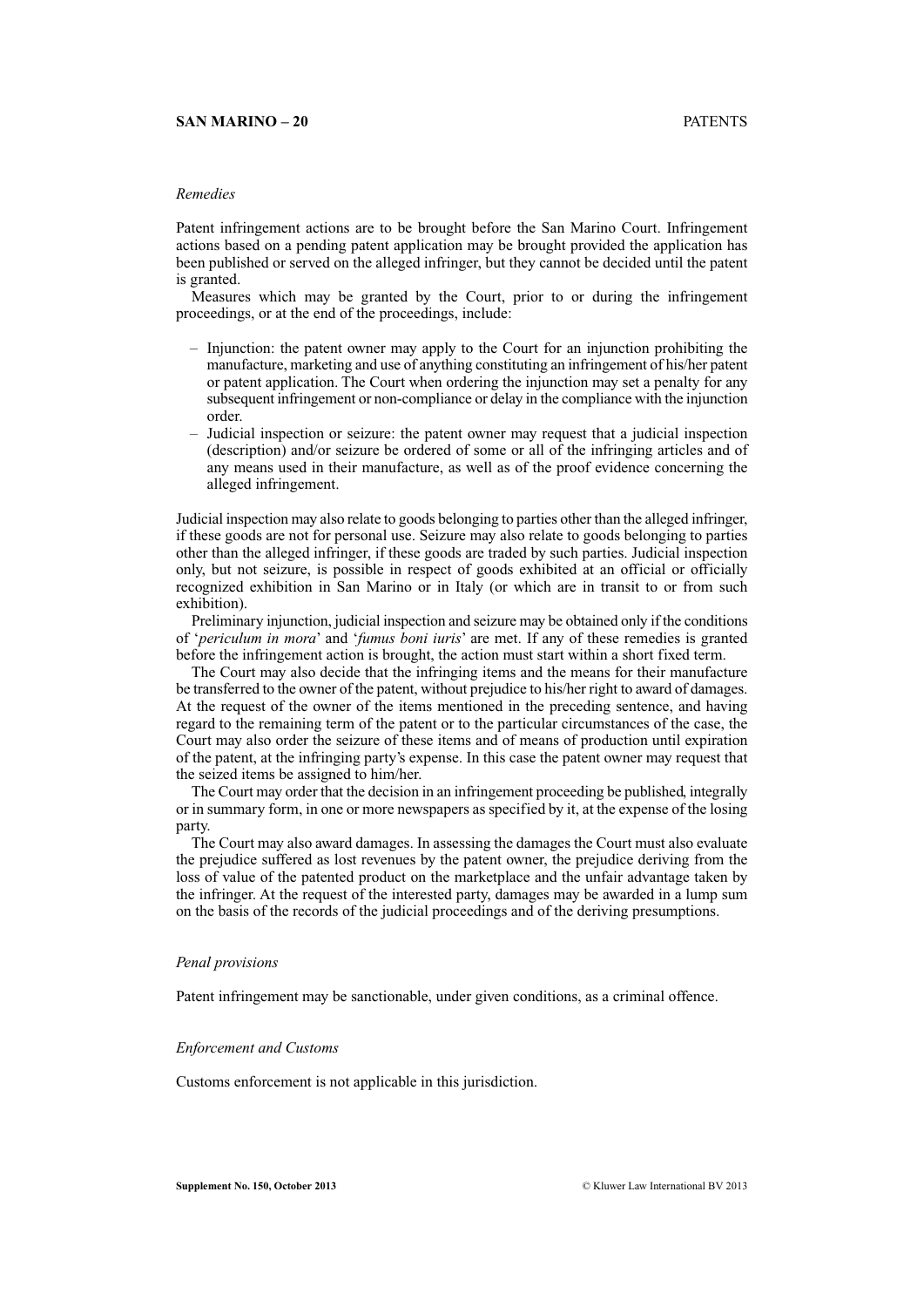# **Restoration**

Restoration (re-establishment of rights) may be obtained if an applicant or patent owner, in spite of all due care required by the circumstances taken, has not been able to observe a time limit, and the consequence thereof is the lapse of a right or the rejection of an application or request.

Within two months after the cause impeding the observance of the time limit has ceased, the non-accomplished act is to be completed and a request for restoration is to be filed stating the reasons for the non-observance and accompanied by the appropriate evidence. The relevant official fee has also to have been paid.

Restoration does not apply to the following terms: term for requesting the re-establishment of rights; term for dividing a patent application and for filing divisional applications.

Persons who, in the period between the lapse of a patent or patent application and the re-establishment of rights, have made serious and effective preparations for the use of the invention, or have actually commenced such use, have the right to work the invention free of charge within the limits of the prior use or within the limits that result from the preparations.

# **Specific Aspects of Regional Patents**

San Marino has ratified the EPC with effect from 1 July 2009. Validation of a European patent in San Marino is possible.

#### *Filing Authority*

Applications, except divisional applications, for the grant of a European Patent may be filed with the San Marino Patent and Trademark Office in the manner prescribed by the EPC.

European patent applications can be filed with the San Marino Patent and Trademark Office in any language admissible under Article 14, paragraphs 1 and 2 of the EPC.

#### *Appointment of Representative*

In the proceedings before the San Marino Patent and Trademark Office relating to a European patent with effect for San Marino, except for the filing of a European patent application, the proprietor of the patent, if not resident in San Marino, must elect an address for service care of a local representative to whom communications by the San Marino Patent and Trademark Office and notifications are sent.

## *Validation*

San Marino has not ratified the London Agreement on the application of Article 65 of the Convention on the Grant of European Patents.

Therefore, in order to validate in San Marino a European patent designating San Marino, a copy of the European patent published in the European Patent Bulletin and an Italian translation of the entire patent must be filed with the San Marino Patent and Trademark Office within six months from the publication of the mention of the grant of the European patent. Along with the translation of the European patent, a written and signed declaration is to be provided stating that the translation is entirely in conformity with the original text.

Publication fees must be paid.

If a European patent in opposition proceedings is maintained in an amended form, an Italian translation of the amended patent must be filed (with the declaration mentioned in the preceding paragraph) within six months from the publication of the decision on the opposition.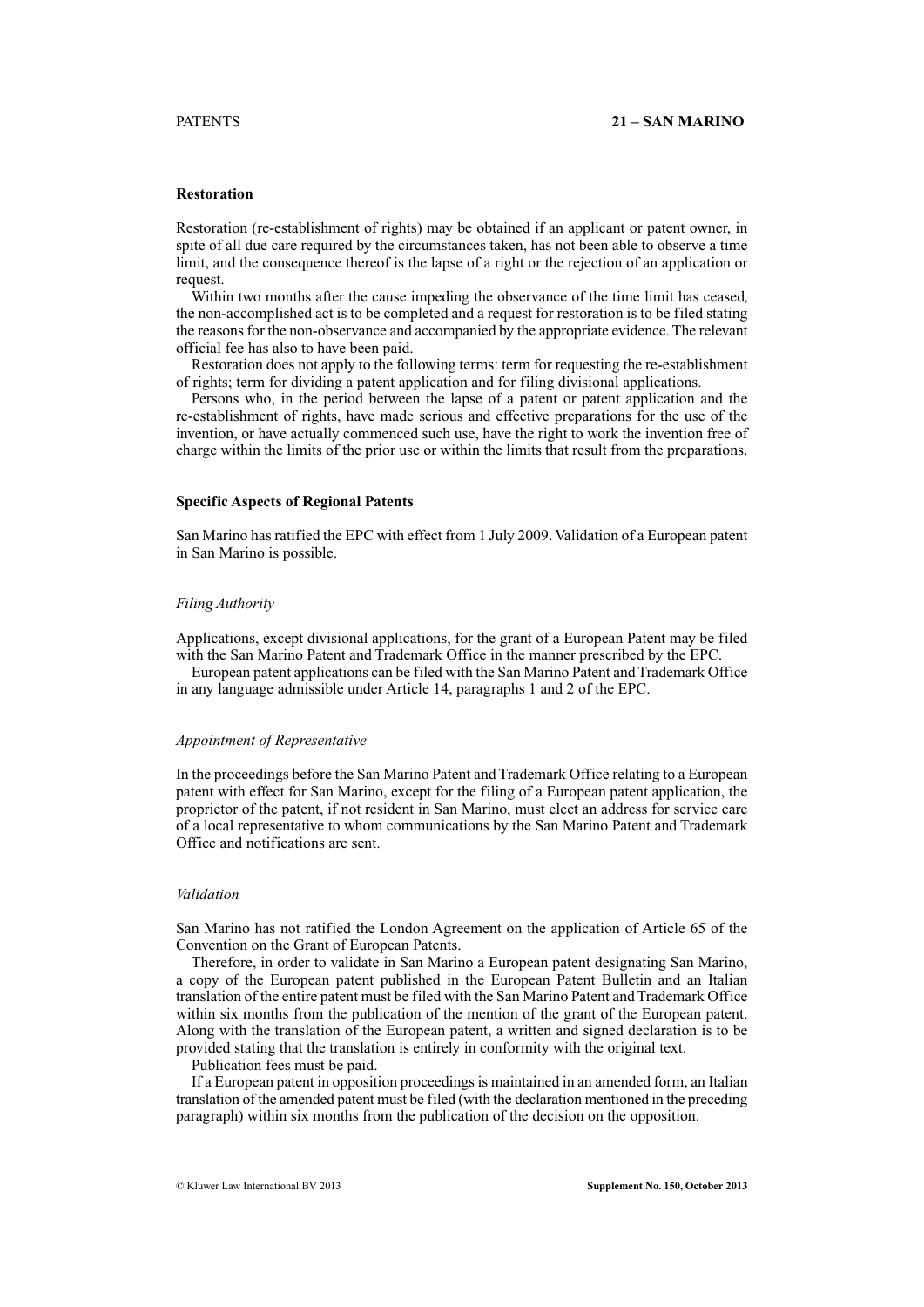# **SAN MARINO – 22** PATENTS

# *Authentic text*

The authentic text of a European patent application or of a European patent is the text in the language of the proceedings before the EPO. If the translation into Italian of a European patent confers a protection which is narrower than that conferred by the authentic text, the Italian translation is regarded as the authentic text for determining the scope of protection conferred by the patent.

#### *Amendments and corrections*

The translation of a European patent may be corrected, and the corrected translation becomes effective after it has been filed with the San Marino Patent and Trademark Office and made available to the public Anyone having in good faith started to use an invention being the subject of a European patent, or having in good faith made serious and real preparations for such use, where the use or intended use would not constitute an infringement of the patent in the version of the original Italian translation but would constitute an infringement of the patent in the version of the corrected translation, may continue (or start) such use in or for his/her own undertaking free of charge after the corrected translation has become effective (i.e., after the corrected translation has been filed with the San Marino Patent and Trademark Office).

#### *Publication*

After filing all necessary documents to validate the European patent in San Marino, the San Marino Patent and Trademark Office issues a decision and publishes a reference to said decision on the Official Bulletin and makes copies of the patent available to the public.

# *Provisional protection*

Protection in San Marino conferred by a European patent application designating San Marino starts as from the day on which a translation of the published European patent's claims is notified to the alleged infringer.

#### *Simultaneous protection*

If a national San Marino patent and a European patent designating San Marino are granted in respect of the same invention belonging to the same inventor or his/her assignee or successor in title, and both patents have the same filing or priority date, the European patent automatically prevails over the San Marino patent (to the extent the protection conferred by both patents is the same) at the expiry of the opposition period (nine months from the publication of the mention of the grant of the European patent in the European Patent Bulletin) or, if opposition proceedings have been started and the European patent is maintained, after the date on which such proceedings are definitively terminated. If, subsequently, the European patent becomes ineffective, for whatever reason, this does not revive the national San Marino patent.

# *Conversion*

A European patent application designating San Marino may be converted into a national San Marino patent application: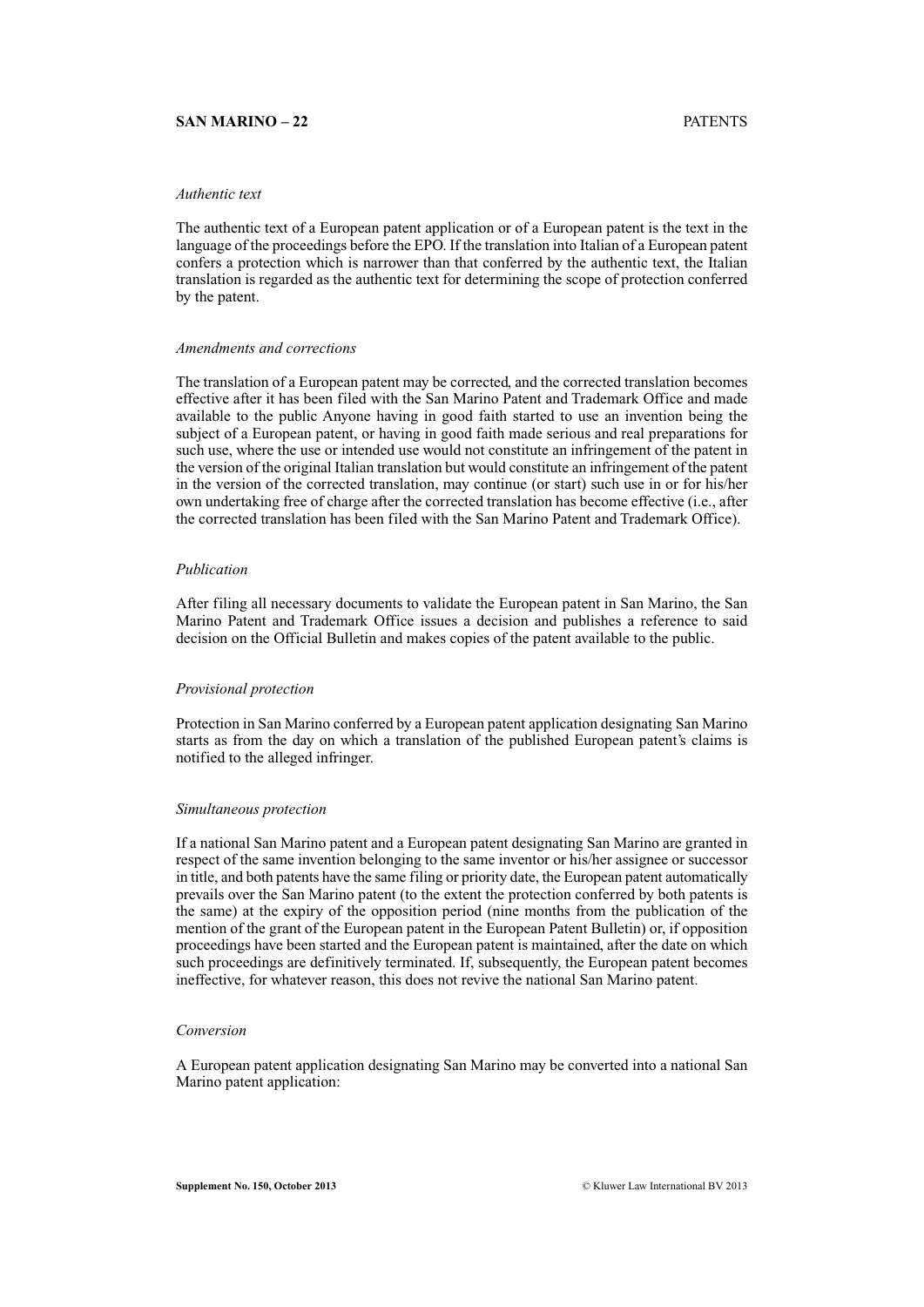- (a) if the translation into the language of the proceedings before the EPO has not been filed within the term prescribed by Rule 6(1) EPC;
- (b) if the application filed with the San Marino Patent and Trademark Office has not reached the EPO within fourteen months from the filing (or priority) date.

Requirements for conversion: conversion request, election of address for service in San Marino (if applicable), payment of the prescribed fee, Italian translation of the application (if not yet in that language).

# *Payment of fees*

Annual fees are due in respect of European patents validated in San Marino and are to be paid for each patent year starting with the year following that on which the mention of the grant of the European patent has been published in the European Patent Bulletin.

# **Specific Aspects of International Patent Applications (PCT)**

# *Receiving Office*

Competent receiving offices for nationals and residents of San Marino are the San Marino Patent and Trademark Office, the EPO, or the International Bureau of WIPO.

The language in which an international patent application may be filed in San Marino is Italian. However, applications in English, French and Spanish are also accepted.

Nationals of San Marino and persons having their principal place of business or residence in San Marino are entitled, as from 1 July 2009, to file international applications with the EPO as receiving Office.

Any PCT request (PCT/RO/101) filed on or after 1 July 2009 automatically designate San Marino as an EPC contracting state for the purpose of obtaining a European patent.

No European patents for San Marino can be granted on the basis of international applications with a filing date prior to 1 July 2009.

#### *International Searching Authority*

EPO.

### *International Preliminary Examining Authority*

EPO.

# *National phase / Regional phase*

Patent protection for San Marino applied for in a PCT international application may be obtained via both a European patent valid in San Marino and a national patent.

Time limit for entering national phase is thirty-one months from the filing or priority date. A translation into Italian of the International application must be furnished. Time limit for filing translation: thirty-one months from the priority date.

If the applicant is not resident in San Marino a representative shall be appointed.

The average processing time from entering national phase to grant is six to nine months.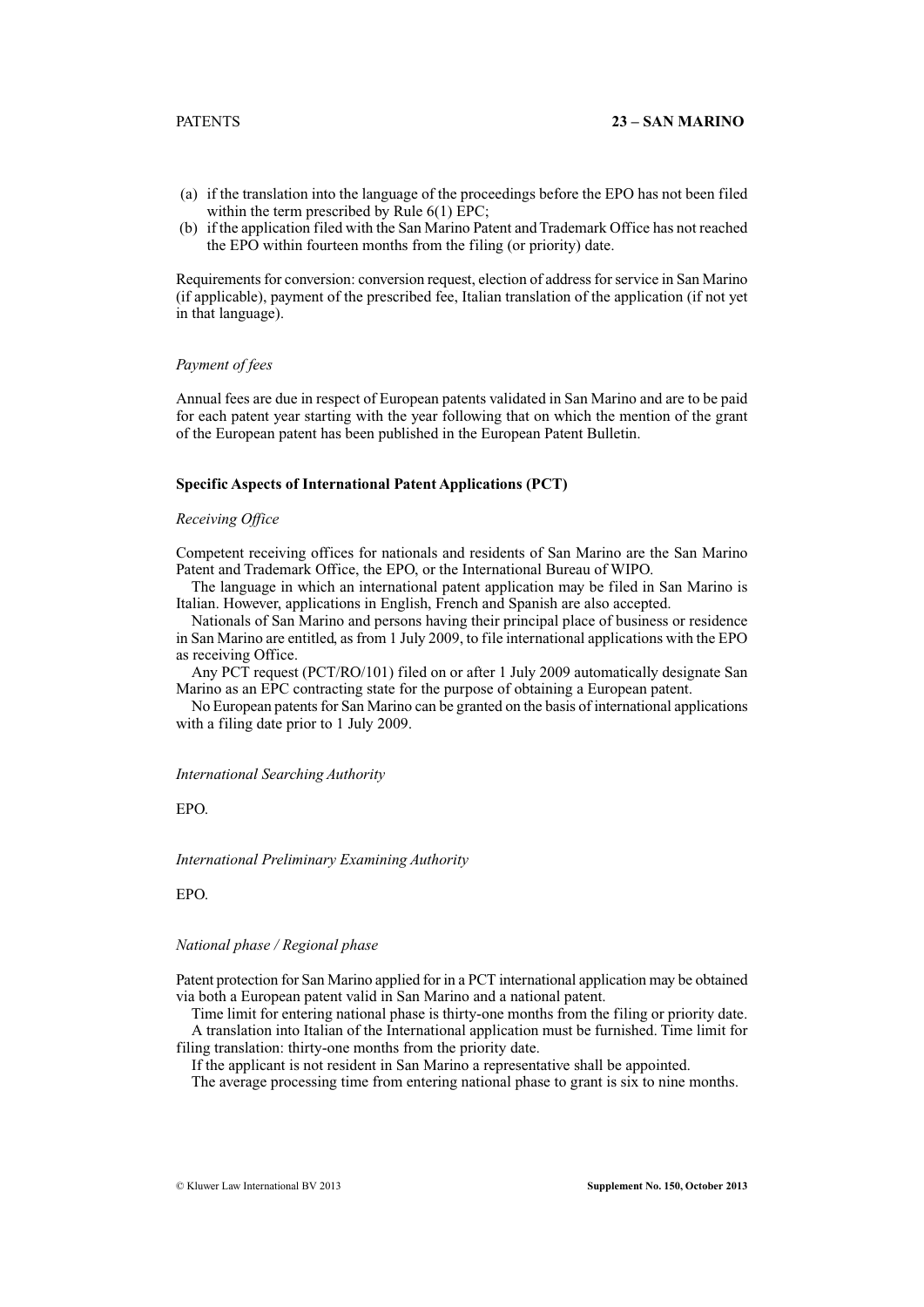# **SAN MARINO – 24** PATENTS

# *Payment of fees*

The national phase fees must be paid within the time limit for entering national phase.

# **Fees**

*Table of official fees*

Fees in Euros (EUR), as from 30 June 2010.

|                                                                                          | EUR    |
|------------------------------------------------------------------------------------------|--------|
| Filing fee for patent applications, including publication fee and first three annuities: |        |
|                                                                                          | 170.00 |
| supplement for each page of the text from the twenty-first                               | 15.00  |
|                                                                                          | 120.00 |
|                                                                                          | 100.00 |
| Transmission fee for a European or International patent application                      | 70.00  |

For the validation in San Marino of European patents a publication fee in respect of the Italian translation is due in the amount of EUR 100.00 for a text of up to twenty pages, with a supplement of EUR 15.00 for each page from the twenty-first.

Annual fees are as follows:

| Year        | seventh year,<br>each | eleventh year,<br>each | fourth year up to eighth year up to twelfth year up to<br>fifteenth year,<br>each | sixteenth year |
|-------------|-----------------------|------------------------|-----------------------------------------------------------------------------------|----------------|
| Fees        | 70.00                 | 140.00                 | 270.00                                                                            | 400.00         |
| seventeenth | eighteenth            |                        | nineteenth                                                                        | twentieth      |
| 460.00      | 530.00                |                        | 600.00                                                                            | 650.00         |

The fine for late payment of the maintenance (renewal) fees amounts to 25% of the relevant fee.

#### **Transitional Provisions**

Not applicable in this jurisdiction.

#### **Specific Patent Issues**

As an implementation of the 1939 Pact of Amity and Good Neighbourhood with Italy, if an invention is protected by a valid Italian patent or patent application, but not by a San Marino patent or patent application, the carrying out of the invention by a not authorized third party in the territory of the Republic of San Marino is considered as an infringement of the Italian patent or patent application, and its owner or the successor in title may take legal actions before the San Marino Court.

If an invention is protected by both a valid San Marino patent or patent application and a valid Italian patent or patent application, having the same owner, applicant or successor in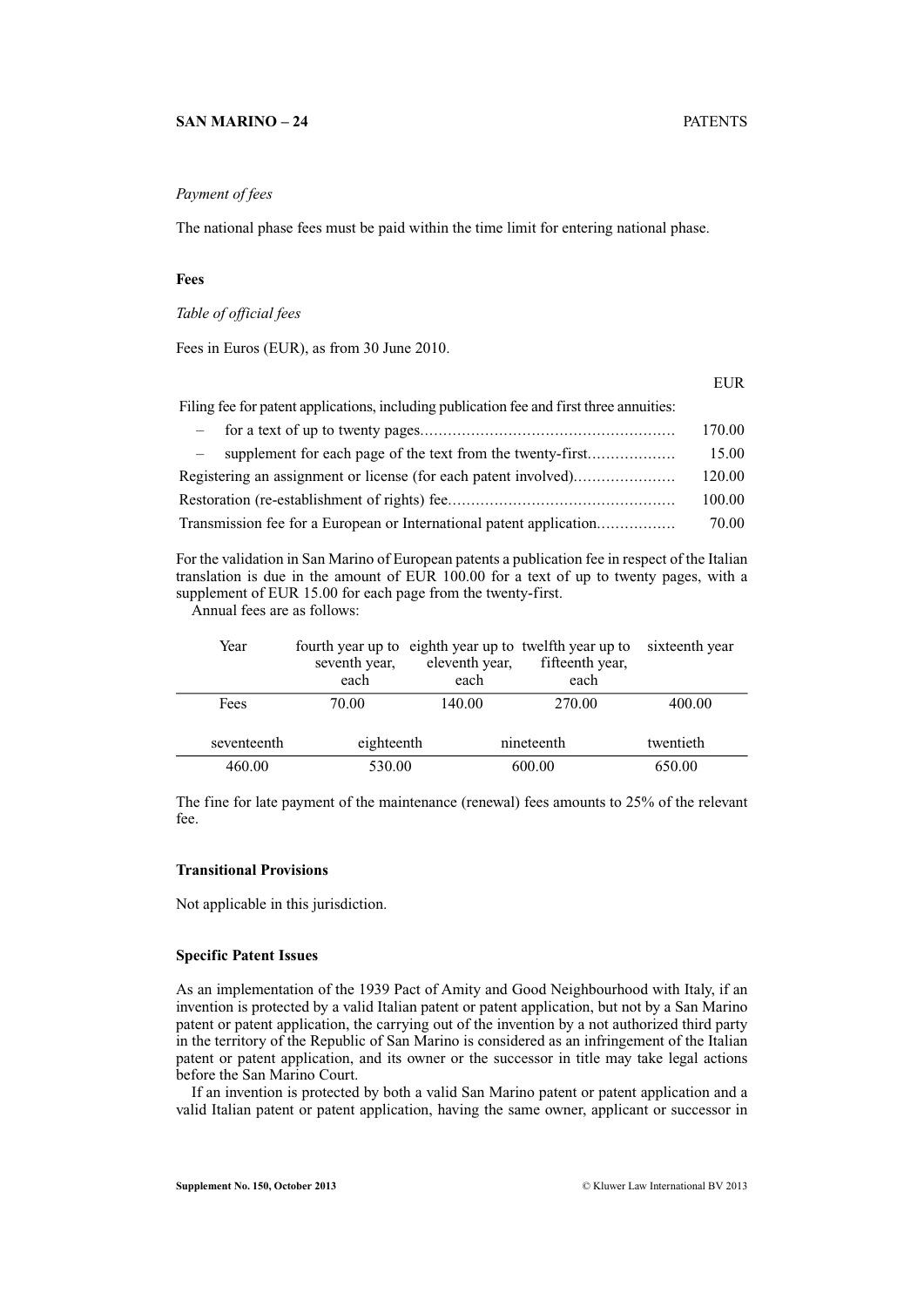title, the carrying out of the invention by a not authorized third party in the territory of the Republic of San Marino is considered as an infringement of the San Marino patent or patent application, rather than of the Italian patent or patent application, and the patentee, applicant or successor in title may take legal actions before the San Marino Court.

If the same invention is protected by both a San Marino patent or patent application and by an Italian patent or patent application having the same filing (or priority, if any) date and in the name of different patentees, applicants or successors in title linked by no legal or economic connection, provided the patents or patent applications are in force, the carrying out of the invention in the Republic of San Marino is not to be considered as an infringement of the Italian patent or patent application.

Industrial and commercial secrets: The disclosure to any third party of business information, including commercial information within the lawful control of a competitor, or the acquisition or use of such information in a manner contrary to the principles of professional fairness, are deemed as acts of unfair competition, provided the information: (i) is secret, i.e., it is not, as a whole or in the precise configuration and arrangement of its elements, generally known or easily accessible to experts and operators in the sector concerned, (ii) has a commercial value because it is secret, and (iii) is the subject of measures to be considered as reasonably adequate to keep it secret taken by the person(s) having the lawful control of the information. Furthermore, with regard to secret test data or other secret data the preparation of which has involved considerable efforts and the submission of which is required to obtain the authorization to market chemical, pharmaceutical or agricultural products which use new substances, the disclosure to third parties of such data or their acquisition or use in a manner contrary to the principles of professional fairness, shall also be deemed as acts of unfair competition.

# **Governmental Websites**

– www.usbm.sm (San Marino State Patent and Trademark Office)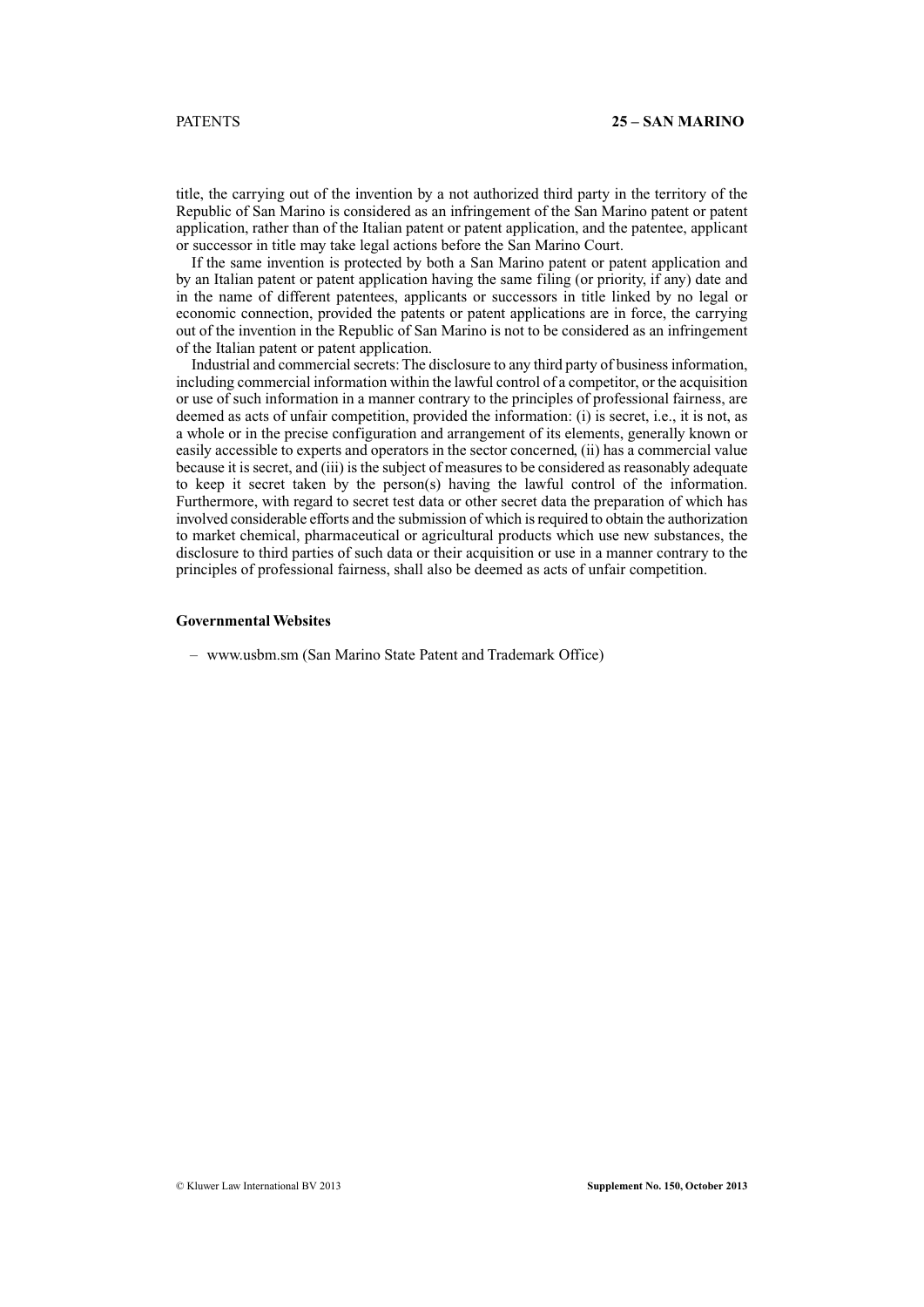# **TRADEMARKS**

# **SUMMARY**

# **Duration of Registration**

– 10 years from the filing date of the application, indefinitely renewable for further periods of 10 years.

# **Registrable / Not Registrable**

– Any new (i.e., complying with the novelty requirement) sign capable of being represented graphically (words, including personal names, designs, letters, sounds, numerals, the shape of goods or of their packaging, colour combinations or shades) can be registered.

# **Procedure**

– A trademark is registered after examination on absolute grounds. The law covers relative grounds but there is no relative examination.

# **Governmental Websites**

– www.usbm.sm (San Marino Patent and Trademark State Office)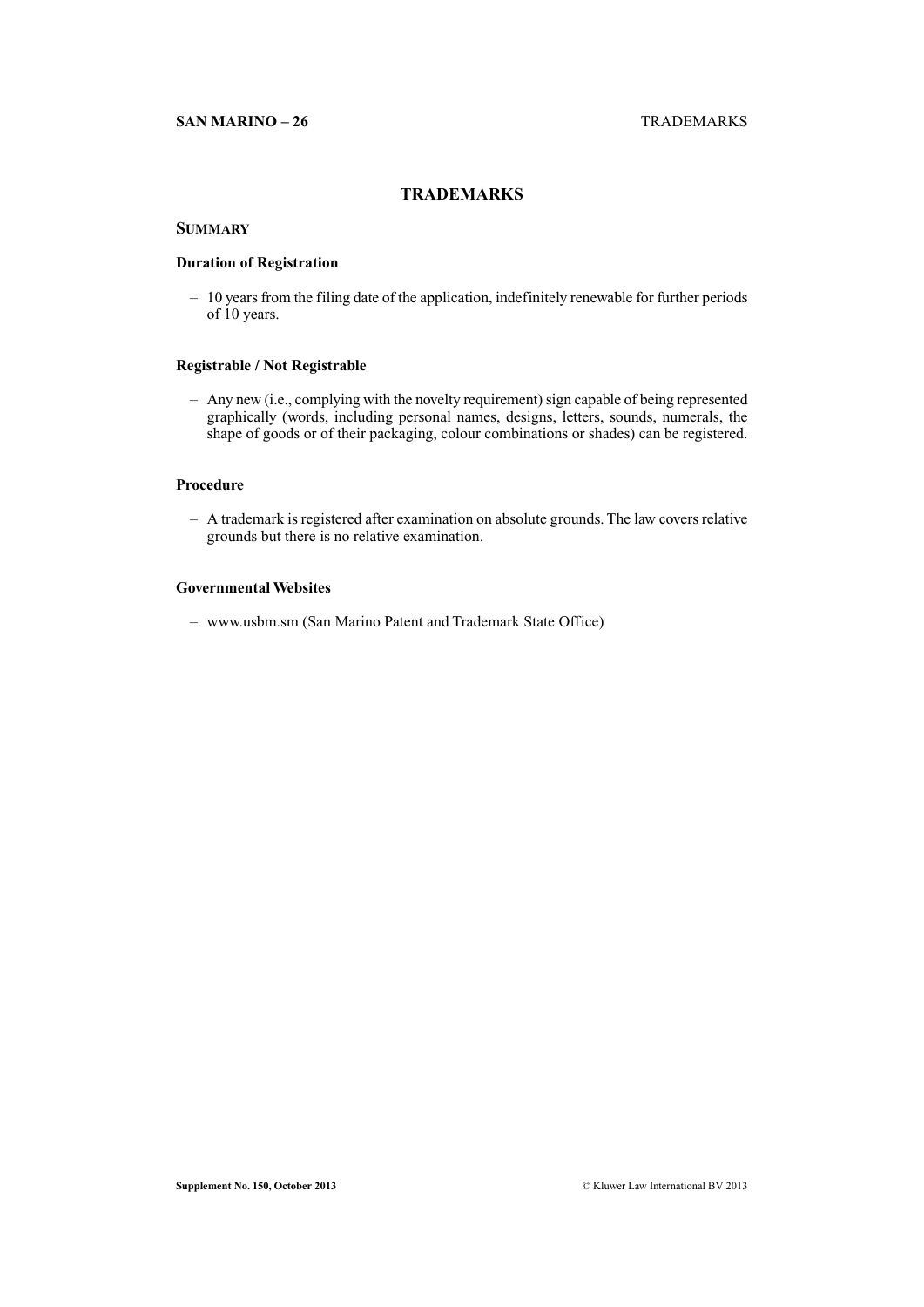# **DETAILED INFORMATION**

# **Conventions and Legislation**

# *Conventions*

- Paris Convention (International Union) 1883–1967 (effective in San Marino as from 4 March 1960; the Stockholm Act 1967 is in force as from 26 June 1991);
- Convention Establishing the World Intellectual Property Organization (WIPO Convention) 1967 (effective in San Marino as from 26 June 1991);
- Madrid Agreement Concerning the International Registration of Marks (Madrid Union) 1891–1967 (effective in San Marino as from 25 September 1960; the Stockholm Act is in force as from 26 June 1991);
- Protocol relating to the Madrid Agreement Concerning the International Registration of Marks (Madrid Protocol) 1989 (effective in San Marino as from 12 September 2007);
- Madrid Agreement for the Repression of False or Deceptive Indications of Source on Goods 1891-1967 (effective in San Marino as from 25 September 1960);
- The Hague Convention Abolishing the Requirement of Legalization for Foreign Public Documents 1961 (effective in San Marino as from 13 February 1995); and
- Pact of Amity and Good Neighbourhood between the Republic of San Marino and Italy of 31 March 1939.

Pursuant to the 1939 Pact of Amity between San Marino and Italy, each country has the obligation to prevent in its own territory any infringement or counterfeiting of trademarks registered and protected in the other country. Therefore, an Italian trademark registration or application enjoys protection in San Marino.

However, San Marino not being a member of the European Union, Community trademarks, although protected in Italy (which is on the contrary a European Union member country), do not enjoy any protection in San Marino.

As to International trademark registrations designating Italy under the Madrid Agreement or Protocol, their enforceability in San Marino is questionable and according to the San Marino Patent and Trademark Office it is to be excluded.

# *Laws*

- Law No. 79 of 25 May 2005 (Industrial Property Sole Act) as amended by Law No. 114 of 20 July 2005 and by Law No. 189 of 5 December 2011;
- Decree No. 78 of 20 April 2010 (Patent, Trademark and Design Fees); and
- Regulations No. 5 of 2 July 2007 (Regulation for the activity of professional representatives).

# **Duration of Registration**

The duration of a registration is ten years from the filing date of the application, indefinitely renewable for further ten-year periods (starting from the previous expiration date).

### **Requirements for Renewal**

Applications for renewal must be filed in the twelve months preceding the expiration date. Late renewal is possible in the six months following the expiration month of the registration upon payment of an additional fee.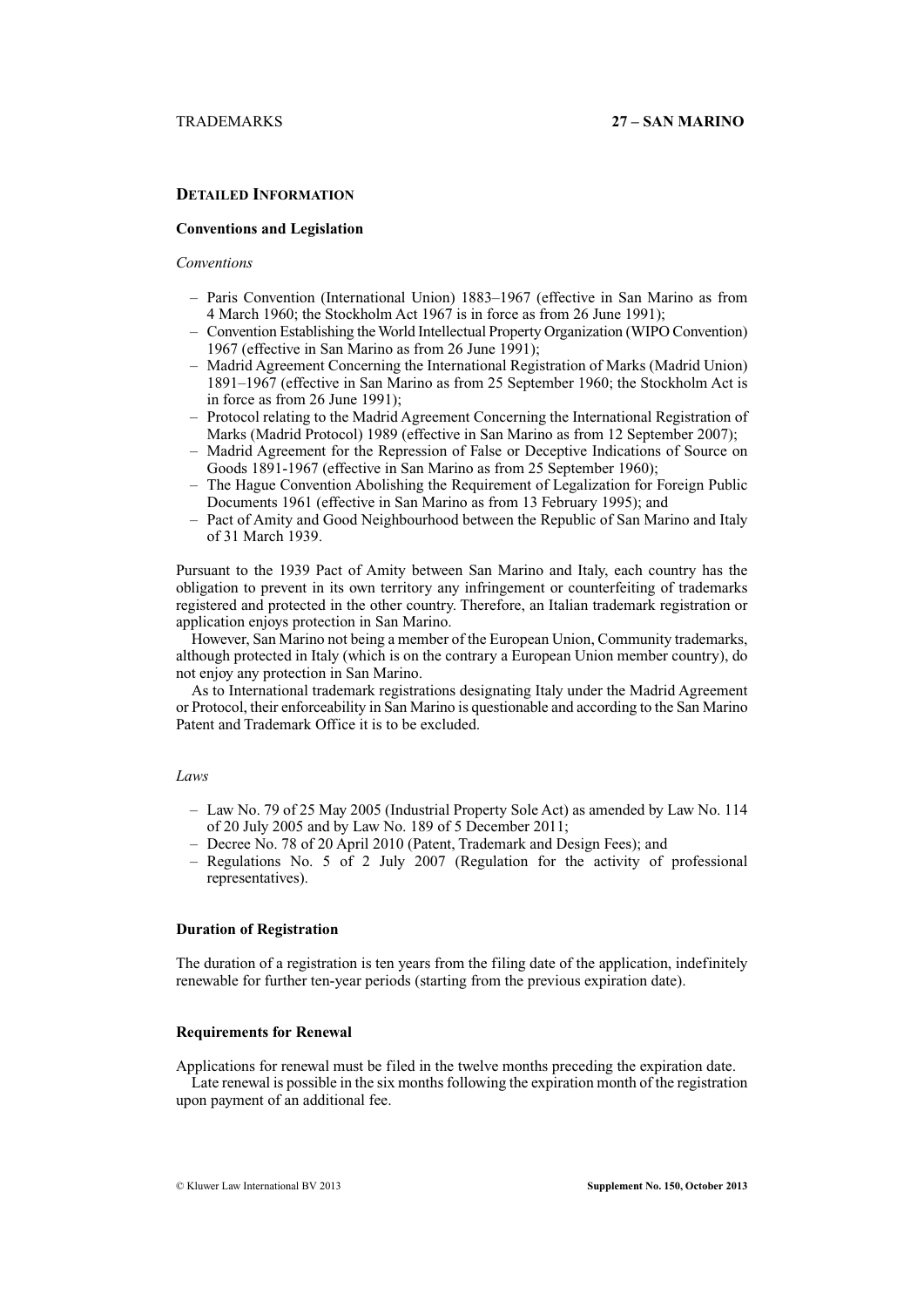A renewal application is required which must contain the registrant's details as well as the details of the registration and a specimen of the trademark.

On renewal minor changes of the trademark not affecting its distinctive features are accepted; if renewal is requested for a trademark, the distinctive features of which are different from those of the previously registered (or renewed) trademark, the San Marino Patent and Trademark Office requires the application for renewal to be converted into an application for first registration running from the filing date of the renewal application.

The renewal application must be accompanied by a simply signed Power of Attorney and by the payment of the prescribed fees.

The renewed registration has a duration of ten years from the expiration date of the registration.

In case the registration has been split up by partial assignment, renewal is to be applied for separately for each part into which the registration has been split, and each owner thereafter receives a renewal registration certificate.

# **Registrable / Not Registrable**

Any sign capable of being represented graphically (words, including personal names, designs, letters, sounds, numerals, the shape of goods or of their packaging, colour combinations or shades) can be registered if it is new and it complies with the other requirements provided for by the law.

The novelty requirement means that: there should be no prior identical or similar sign already known at a not merely local level as a trademark or distinctive sign (a well-known trademark pursuant to Article 6*bis* of the Paris Union Convention is considered known under this provision) or already registered as a trademark (or applied for, subject to its registration) in San Marino or with effect in San Marino (i.e., under an International trademark registration designating San Marino in accordance with the Madrid Agreement or Protocol) or already registered (or applied for, subject to its registration) in Italy, nor any prior identical or similar sign already known at a not merely local level as a trade name, company name or signboard, covering identical or similar goods/services, if because of the identity or similarity between the signs and of the identity or similarity between the goods or services a likelihood of confusion may arise on the part of the public, which may also consist of a likelihood of association. Prior filed/registered marks include those claiming priorities of foreign applications or of exhibitions.

Prior registered (or applied for, subject to their registration) marks are a bar to the validity of a junior one if applied for even for non-similar goods/services when the prior mark enjoys a reputation in San Marino or in Italy and the use without due cause of the junior mark would take unfair advantage of, or be detrimental to, the distinctive character or the repute of the prior mark.

The prior registrations of all the aforesaid marks are likewise a bar for junior marks if they have expired for less than two years (three years for collective marks) or may not be regarded as having lapsed on account of non-use at the time on which the nullity of the junior mark is applied for or the validity of the junior mark is challenged in a Court action.

Prior use of the mark by the applicant or by its predecessor in title is not a bar to its registration.

Beside the novelty requirement the following are not registrable as a trademark:

- Signs not capable of being represented graphically.
- Signs consisting exclusively of signs that have become customary in the current language or in the established practices of the trade; however, if such signs, prior to the filing date of the application for registration, have acquired a distinctive character through the use made thereof (secondary meaning) they may be registered.
- Signs contrary to the law, to public order or to morality.
- Signs not capable of distinguishing the goods or services of one undertaking.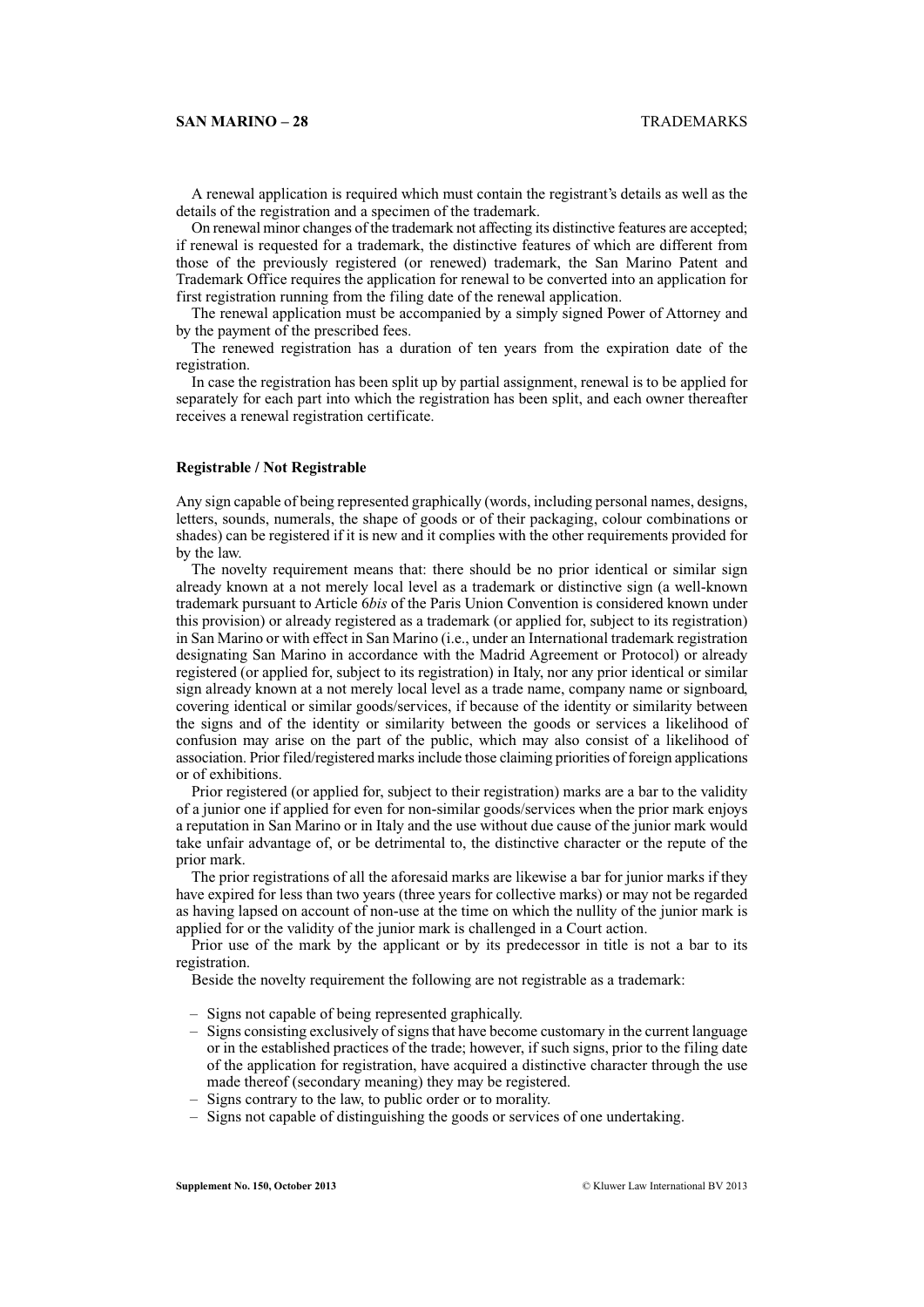- Signs which may deceive the public or the dealers, in particular as to the geographical origin, nature or characteristics of the goods or services.
- Coats-of-arms, emblems or other signs of public interest or provided for by international conventions in force, unless their registration has been authorized by the competent authorities.
- Signs which consist exclusively of generic denominations of goods or services or of descriptive indications relating thereto, such as the signs which may serve, in trade, to designate the kind, quantity, quality, intended purpose, value, geographical origin, or the time of production of the goods or of rendering of the services, or other characteristics of the goods or services; however, here again signs having acquired a 'secondary meaning' prior to the filing date of the application for registration can be registered.
- Signs consisting exclusively of the shape resulting from the nature of the goods, or of the shape of goods which is necessary to obtain a technical result, or of the shape which gives a substantial value to the goods.
- Signs the use of which would infringe a copyright, industrial property right or any other exclusive right of a third party.
- The portrait of a person without such person's consent (or, after the death of such person, without the consent of the nearest relatives).
- A personal name other than the name of the applicant if its use may prejudice the reputation, credit or dignity of the person entitled to bear that name, without such person's consent (or, after the death of such person, without the consent of the nearest relatives).
- Well-known personal names, well-known signs used in the artistic, literary, scientific, political or sports field and well-known names and initials of shows and events and of non-profit bodies and associations and their characteristic emblems, without the consent of the parties entitled thereto (or, after the death of such parties, without the consent of the nearest relatives).

# *Colour marks*

Colour combinations or shades are registrable, if distinctive.

#### *Three-dimensional marks*

Three-dimensional trademarks are registrable, unless they consist exclusively of the shape resulting from the nature of the goods, or being necessary to obtain a technical result, or giving a substantial value to the goods concerned.

# *Collective marks*

Collective trademarks are registrable. The regulations governing the use of a collective trademark, the controls and the relevant sanctions for its misuse must be filed along with the application for registration of a collective trademark. The owner of the collective trademark is responsible for ensuring that the regulations are observed by all the users of the collective trademark. The owner of the collective trademark must submit to the San Marino Patent and Trademark Office any modifications in the regulations of use. Foreign collective trademarks which are registered in the home country may be registered in San Marino provided the home country grants reciprocity to San Marino.

Signs or indications which may serve, in trade, to designate the geographical origin of the goods or services may be registered as collective trademarks; however, the San Marino Patent and Trademark Office may refuse their registration as a collective trademark if this would create unjustified privileges or could be harmful for the development of similar initiatives in the territory concerned. The registration of a geographical name as a collective trademark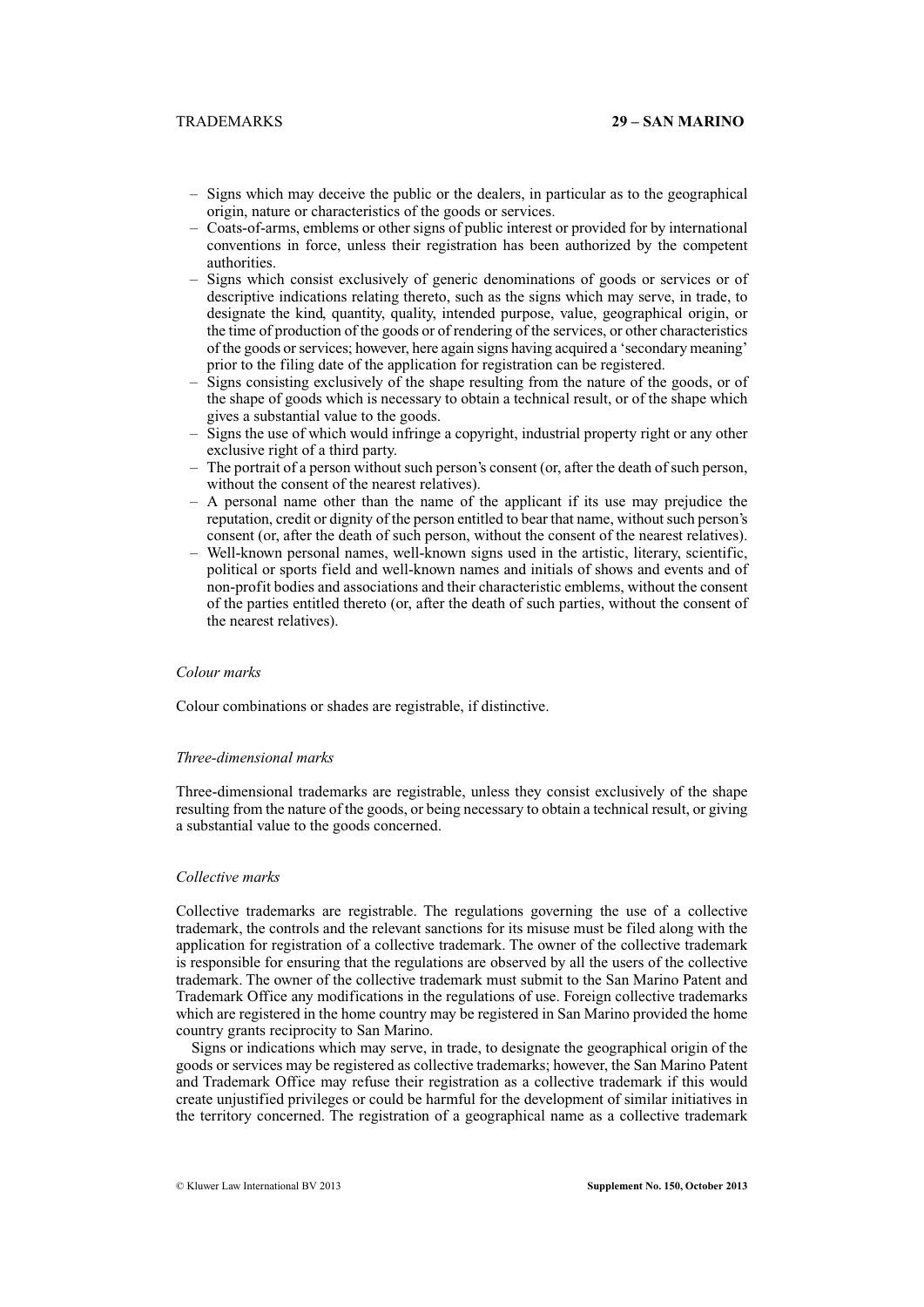### **SAN MARINO – 30** TRADEMARKS

does not entitle the owner to prevent third parties to use that name in trade, if such use is in accordance with honest practices and consequently is limited to the function as an indication of origin.

Licenses are not allowed for collective trademarks. Assignments require the prior approval by the San Marino Secretary of State for Industry.

#### *Certification marks*

Not applicable in this jurisdiction.

#### *Associated marks*

Not applicable in this jurisdiction.

#### *Series of marks*

Not applicable in this jurisdiction.

#### *Other marks*

Sounds and music notes may be registered as trademarks, provided they comply with the requirement of distinctiveness and can be represented graphically.

Defensive marks are provided for in the sense that lapse for lack of use does not apply in respect of a non-used registered trademark if its owner also owns one or more similar registered trademarks still in force, of which at least one is being genuinely used for the same goods or services.

# **Applicant**

Registration of a mark may be obtained by any person (individual or legal entity) who makes use of the trademark (in its own undertaking or through controlled or authorized undertakings) in the manufacture or trade of goods or in the rendering of services or has the intention to use it or have it used. Registration of a trademark may also be obtained by the administrations of States, regions, provinces or municipalities.

Foreigners are entitled to registration in San Marino based on reciprocity.

# **Assignment**

A trademark may be assigned with or without the business or the branch of the business pertaining to the trademark. Assignment may be for all or part of the goods or services for which the trademark is registered. Assignment is not allowed if there would be deceit in those features of the goods or services which are essential for the appraisal by the public.

A trademark may be assigned even without written form, but a written assignment is necessary for recordal, which allows the assignment to be effective against third parties who have acquired and lawfully maintained rights in the trademark application or registration. A registration cannot be split up if the assignment leads to mislead the public as to the source of goods/services.

Documents required for the recordal of an assignment: (a) a notarized and legalized (through Apostille where applicable) assignment deed or a certified copy thereof along with a sworn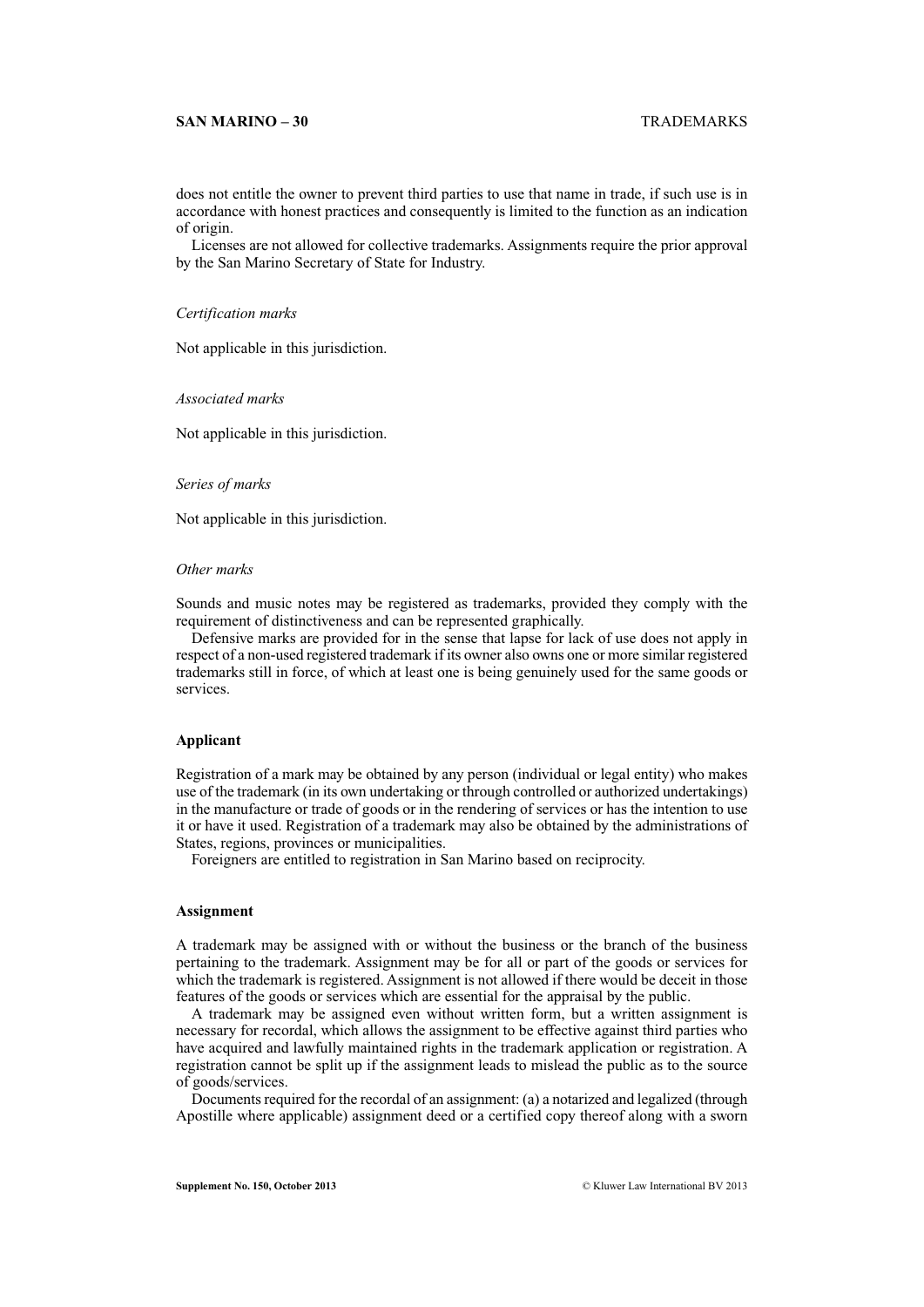translation into Italian; (b) a Power of Attorney, not legalized; and (c) proof of the payment of the prescribed official fees.

Pursuant to Law No. 189 of 5 December 2011, the San Marino Patent and Trademark Office also accepts instead of assignment deeds assignment declarations signed by both parties.

# **Requirements for Filing**

# *Request for registration*

The required documents are the following:

- (1) Application (may be filled in and signed by the applicant's professional representative) containing full name, address and nationality of the applicant (and also full name and address of the professional representative, if any), a description and a representation of the trademark, the colour or colours claimed (if any), the specification of the goods/services (multiclass applications are allowed).
- (2) For collective marks, the regulations governing the use of the trademark, the controls and the relevant sanctions must be submitted.
- (3) If priority is claimed, the application must include a statement of the country, serial number and filing date of the foreign application the priority of which is claimed.
- (4) A Power of Attorney executed by the applicant in case the application is filed through a San Marino professional representative. No legalization or notarization is required. General Powers are allowed.

In Convention priority cases, a priority document, i.e., a certified copy of the priority application must be filed along with an Italian translation thereof. An assignment of priority rights, if applicable, is also required.

The application must be accompanied by the proof of the payment of the prescribed official fees.

The additional documents missing when filing the application (Power of Attorney and regulations governing the use of collective trademarks) may be filed within two months from the filing date of the application.

The priority document may be filed within six months from the filing date of the application (no extension allowed).

One application may relate to goods or services of more than one class of the applicable classification (i.e., the International Classification under the Nice Agreement), provided that an additional fee is paid for each class of goods or services over the third.

# *Appointment of Representative*

Applicants residing abroad or whose main business address is abroad must be represented by a professional representative admitted to practice before the San Marino Office; nationals may file directly or through a qualified professional representative.

Applicants or their professional representatives must elect an address for service in the Republic of San Marino, to which communications by the San Marino Patent and Trademark Office and deeds originating from Courts are served.

# *Power of Attorney*

Powers of Attorney do not require notarization or legalization. The Power of Attorney may be filed within two months from the filing date of the application.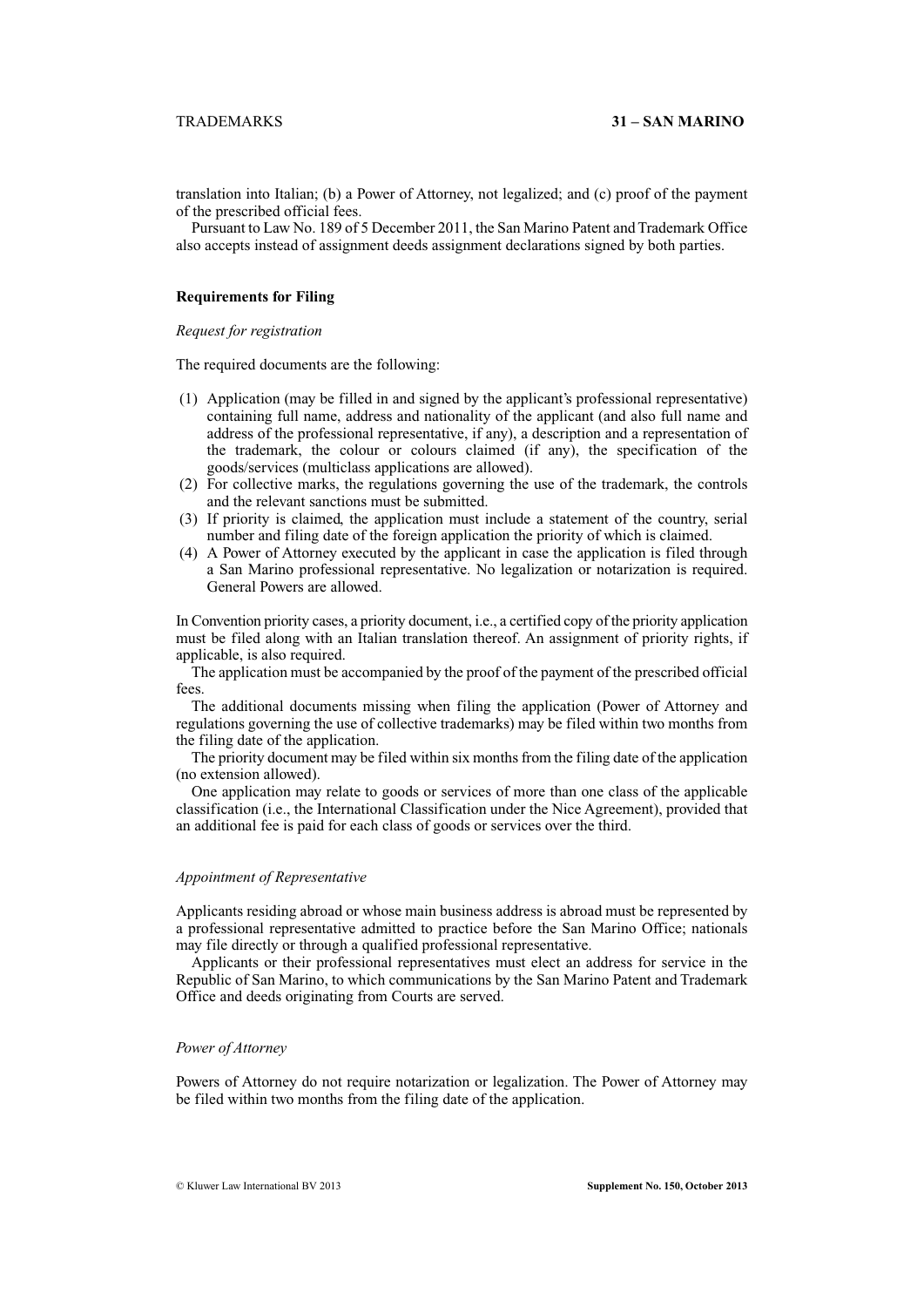# **SAN MARINO – 32** TRADEMARKS

# *Priority*

The right of priority with respect to a prior first trademark application filed abroad within the previous six months is recognized.

The priority document, i.e., a certified non-legalized copy of the earlier application must be filed within six months from the filing date of the trademark application (no extension allowed).

If the trademark application is filed by a party other than the applicant of the first trademark application the priority of which is claimed, a deed of assignment of the priority rights is required.

The priority document must be filed along with an Italian translation thereof. The San Marino Patent and Trademark Office may request a certified Italian translation of the priority document.

Exhibition priority may also be claimed for new trademarks used for the first time with goods or wares which are shown at official or officially recognized national or international exhibitions held in the State territory or in the territory of a foreign State that accords reciprocity of treatment, in particular Italy, provided an act by the San Marino Secretary of State for Industry grants a temporary protection to such trademarks. The non-extendable priority term is six months from the date on which the goods or wares were delivered for the exhibition and in any case it cannot extend beyond six months from the opening date of the exhibition.

### *Graphical representations*

A representation of the trademark must always be included in the application.

# **Procedure**

### *Filing Authority*

The trademark authority is the San Marino Patent and Trademark State Office (*Ufficio di Stato Brevetti e Marchi* (USBM)).

#### *Online filing*

The San Marino Patent and Trademark Office does not provide for online filing.

# *Classification*

The International Classification of Goods and Services under the Nice Agreement applies. Multiclass applications may be filed.

#### *Search*

No search as to earlier trademarks is carried out by the San Marino Patent and Trademark Office.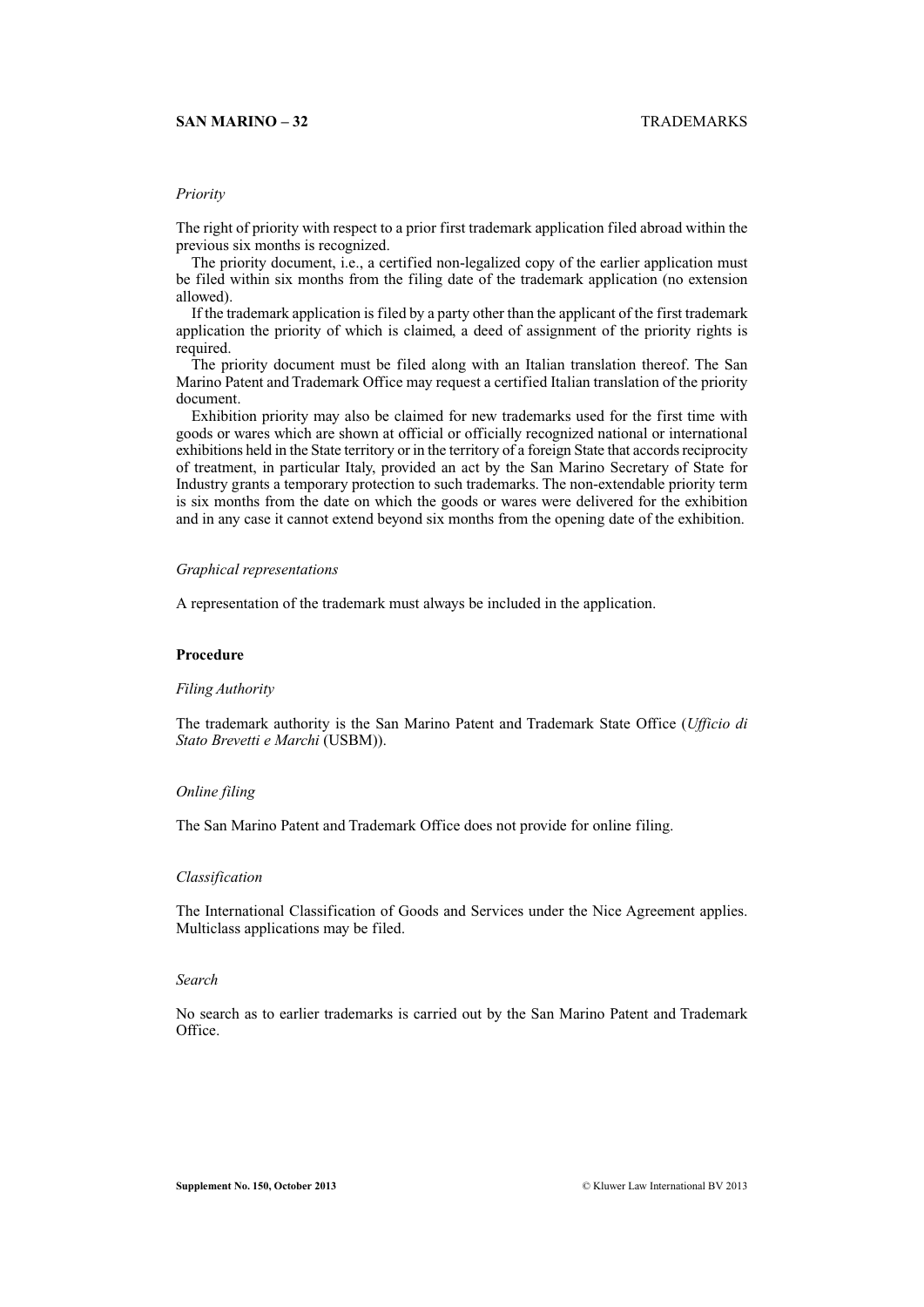### *Examination*

Applications are examined as to form and as to whether the applied for trademark is contrary to the law, to public policy or to morality, is capable of distinguishing the goods or services of one undertaking, may deceive the public or the dealers, consists of coats-of-arms, emblems or other signs of public interest or provided for by international conventions in force, or of a sign that has become customary in the current language or in the established practices of the trade, or of the portrait of a person, or of a personal name other than the name of the applicant and its use may prejudice the reputation, credit or dignity of the person entitled to bear that name, or of a well-known personal name, or of a well-known sign used in the artistic, literary, scientific, political or sports field, or of a well-known name or of the initials of shows and events and of non-profit bodies and associations or of their characteristic emblem.

No novelty examination (for prior trademarks) is carried out.

The examination currently takes places within two to four months from the filing date of the application and the application is then published (in colours, if applicable) in the special Section of the Official Gazette of San Marino, which is issued every two months.

In case of a final refusal of the trademark application by the San Marino Office following its examination, it is possible to appeal to the Administrative Court.

#### *Registration*

The registration is granted within about twelve to eighteen months as of the filing date of the application.

There are no formal steps required for the certificate to issue and no final registration fee is payable.

# *Opposition*

Opposition proceedings before the San Marino Patent and Trademark Office are provided for by the law but are not yet operational and will be possible only in the future, once the relevant rules are issued by the Director of the Office.

Oppositions (in the future) may then be filed within three months from the publication of the application on the basis of conflicting earlier San Marino or Italian trademark applications or registrations, or of earlier non-registered trademarks already known at a not merely local level, including well-known trademarks pursuant to Article 6*bis* of the Paris Union Convention. In addition to the owners of said earlier signs also exclusive licensees are entitled to file oppositions, if they are not expressly prevented to do so in the license agreement.

Oppositions (in the future) may then also be possible against an International trademark registration designating San Marino within three months from the publication in the International Bulletin.

Any third party, including groups that represent manufacturers, service providers, traders or consumers may submit written observations against the registration of the applied for trademark. The observations are to be filed within four months from the publication date of the trademark application. The observations are included in the file of the trademark application and are served to the applicant who may file a reply. The party who has filed observations does not become a party to the proceedings before the San Marino Patent and Trademark Office.

Observations are based on absolute grounds only and cannot be filed based on relative grounds.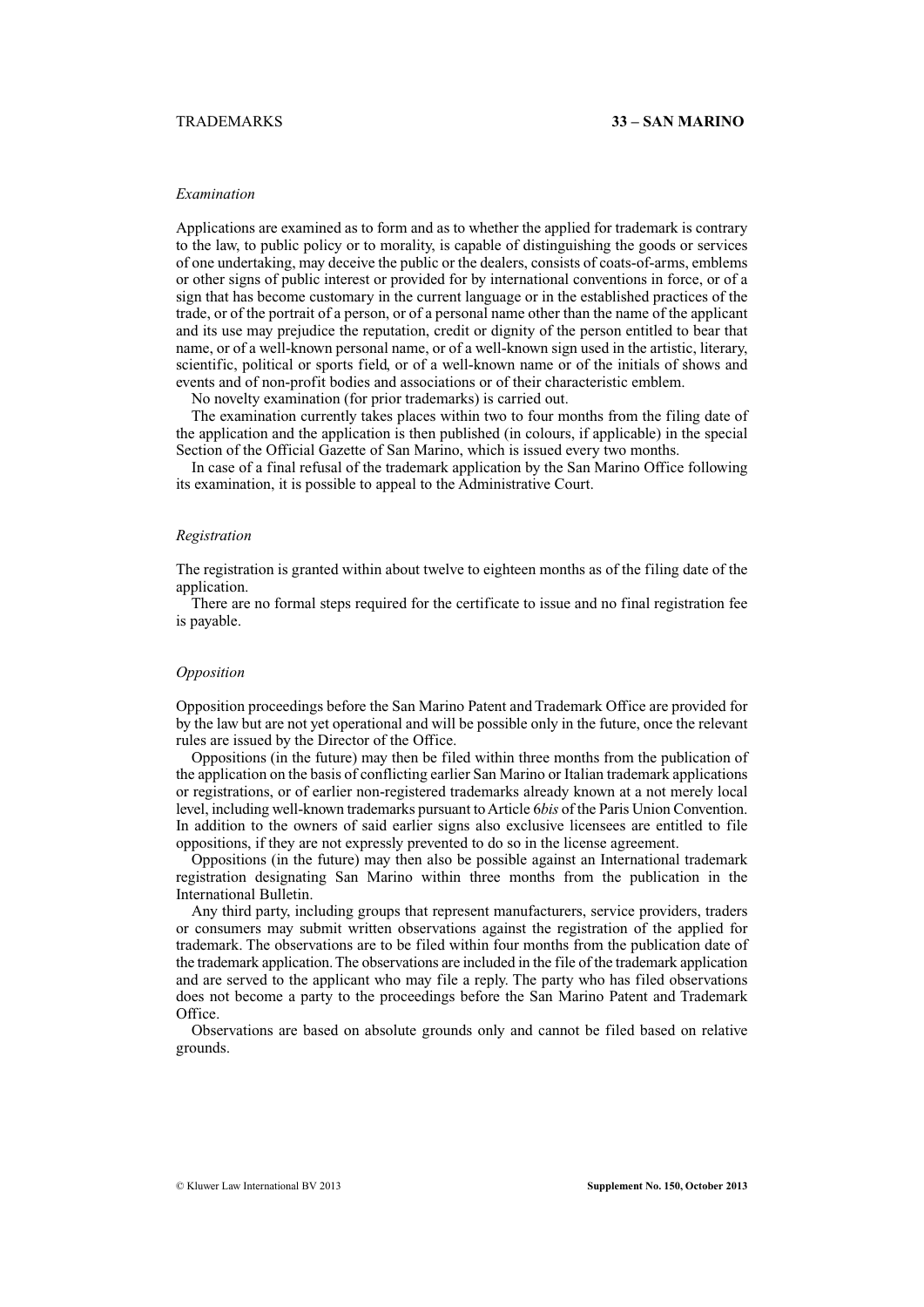# **SAN MARINO – 34** TRADEMARKS

# *Appeal*

The San Marino Patent and Trademark Office's decisions may be appealed to the San Marino Administrative Court.

#### *Alteration after Registration*

Alterations in registered marks are allowed on renewal and may concern the registered trademark, provided they are limited to its non-distinctive features and they do not substantially alter the identity of the trademark as initially registered, or the goods/services coverage, provided they are limited to similar goods/services in the same class.

#### *Publication / Public File Inspection*

Both trademark applications and registrations are published. Once a trademark registration is granted, the relevant file is open to public inspection.

# **Nullity and Lapse**

The nullity of a registration may be challenged in Court on the ground that the trademark was not registrable and may be partial (i.e., for only some of the goods/services covered by the registration).

The lapse of a registration, which likewise must be challenged in Court and may be partial, may occur on the ground: (a) of non-use of the trademark; (b) that, because of the owner's acts or inactivity, the trademark has become the common name in the trade of the product or service in respect of which it is registered, i.e., it has lost its distinctive character; (c) that the trademark has become liable to deceive the public, in particular as to the nature, quality or origin of the goods or services, because of the manner and context in which the trademark is used by its owner or with his/her consent for the goods or services for which it is registered; (d) that the trademark has become contrary to the law, to public policy or to morality; (e) of the failure to pay the renewal fees.

Lapse of a collective trademark registration may furthermore occur if the owner does not carry out the controls provided for by the regulations of use.

Any interested party (except as mentioned below) may bring a Court action to request the registration of a trademark to be declared null and void or lapsed.

Nullity on the ground of earlier rights, or on the ground that the trademark infringes another party's copyright, industrial property right or any other exclusive right, or on the ground that the trademark infringes another's party right to the name or portrait, or on the ground that the registrant was not entitled to registration may only be claimed by the owner of the earlier right and by his/her successor in title or by the entitled person.

Bad faith registrations (e.g., applied for by an agent or licensee) can be declared null and void.

If an application for registration was filed by a person not entitled thereto and the registration has not yet been granted, the entitled person may, as a result of a final decision given by the Court, within three months from the date on which said decision became final either prosecute the application as the applicant in his/her own name, or file a new application in his/her own name having the same application date of the application filed by the non-entitled person (the latter application shall then cease to have effect), or obtain the rejection of the application of the non-entitled person. If on the contrary the registration has already been granted, the entitled person may have the registration either transferred to his/her own name or declared null and void.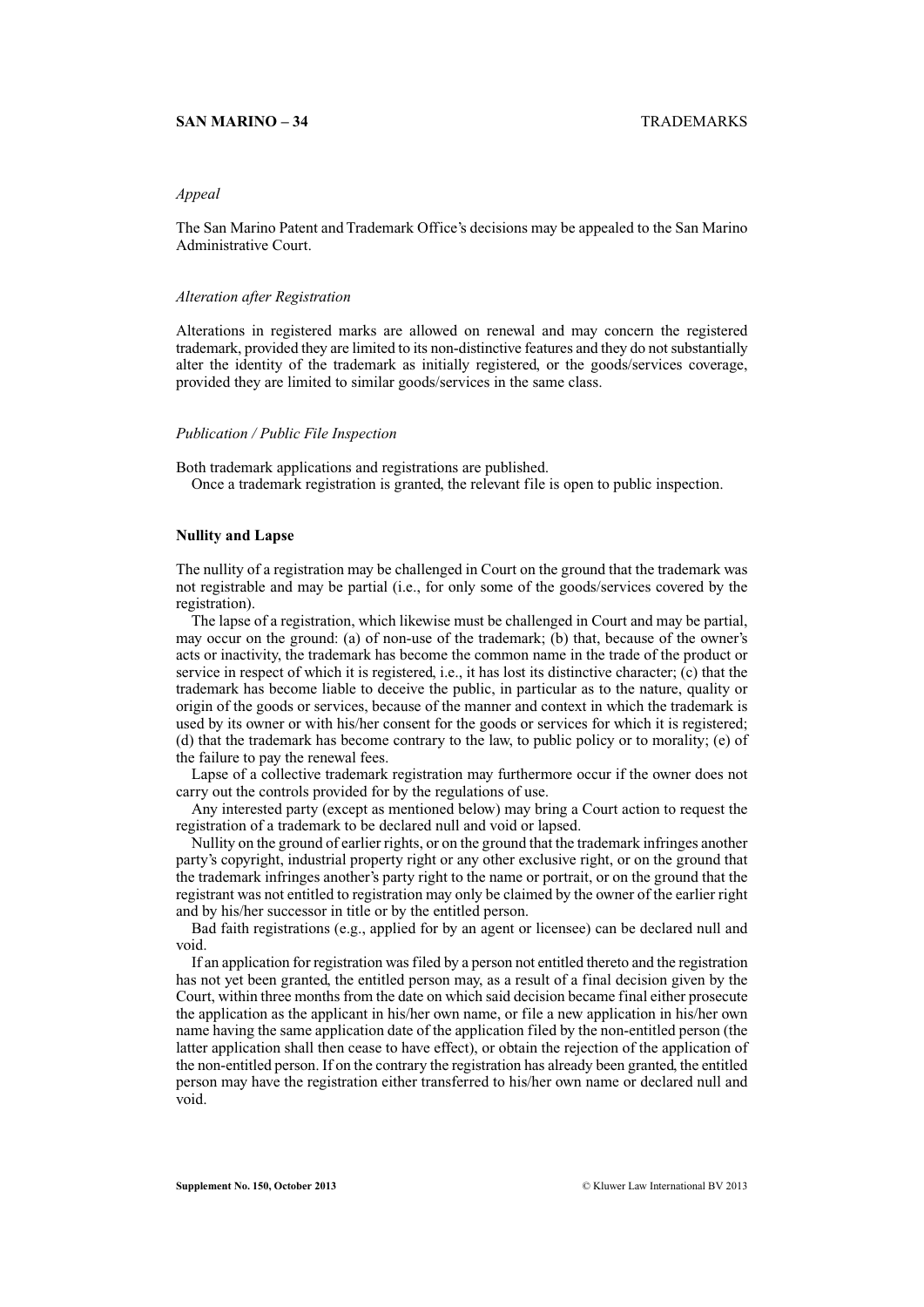The Court final decision declaring a trademark registration null and void or lapsed is effective against everybody and is recorded with the San Marino Patent and Trademark Office.

Use by any party of a trademark the registration of which has been declared null and void is prohibited if the ground of the nullity declaration involves that the use of the trademark is unlawful.

# **Use Requirement**

A registered trademark must be used in San Marino or in Italy for the goods or services for which it is registered.

The registration lapses (lapse for lack of use must to be declared in Court proceedings), for all or part of the goods/services covered if the trademark is not genuinely used by the registrant or with his/her consent, within five years from the registration date, or if use is discontinued for five consecutive years, unless the lack of use is due to legitimate reasons.

Renewal does not constitute use, nor does it restore the compulsory five-year use period. The validity of the registration is recovered if genuine use of the trademark is commenced or resumed after the expiration of the compulsory five-year use period provided that no rights in the trademark have been acquired by a third party through an application for registration or use. Likewise, recovering rights is not allowed if the owner of the trademark makes preparations for the commencement or resumption of use of the trademark only after having

become aware that a lapse claim or counter-claim is about to be filed; such commencement or resumption of use is not taken into consideration if it did not occur after the expiry of the five-year period of non-use and at least three months prior to the filing of the lapse claim or counter-claim.

Use of the registered trademark in a modified form not affecting its distinctive character as also affixing the trademark in San Marino or in Italy to goods or their packaging for export purposes constitute use of the trademark.

Lapse of the trademark registration does furthermore not occur if the owner of the non-used trademark at the same time also owns one or more similar trademarks still in force of which at least one is being genuinely used for the same goods or services (see under the subheading 'Other marks').

The burden of proof to have the lapse of a trademark registration declared on account of non-use lies on the party which claims the lapse. The proof may be furnished by any means, including simple presumptive evidence.

### **Marking**

Marking is advisable, but not compulsory. Possible marking: '*Marchio registrato*', or '*Marchio reg*.', which may also be followed by the trademark registration number, or ®, or '*Marchio depositato'*, or '*Marchio dep*.', which may also be followed by the trademark application number.

#### **Licenses and Registered Users**

Exclusive and non-exclusive licenses under a registered trademark or even a pending trademark application may be granted. Licenses may be for all or part of the goods or services for which the trademark is registered, and may be for all or part of the San Marino territory.

License agreements must provide for an actual control by the licensor on the quality of the licensed goods or services. If such quality control is not provided for in the license agreement or if it is not carried out by the licensor the license agreement is not valid and the exclusive rights deriving from the registration cannot be enforced.

In case of a non-exclusive license the licensee is obliged to expressly undertake to provide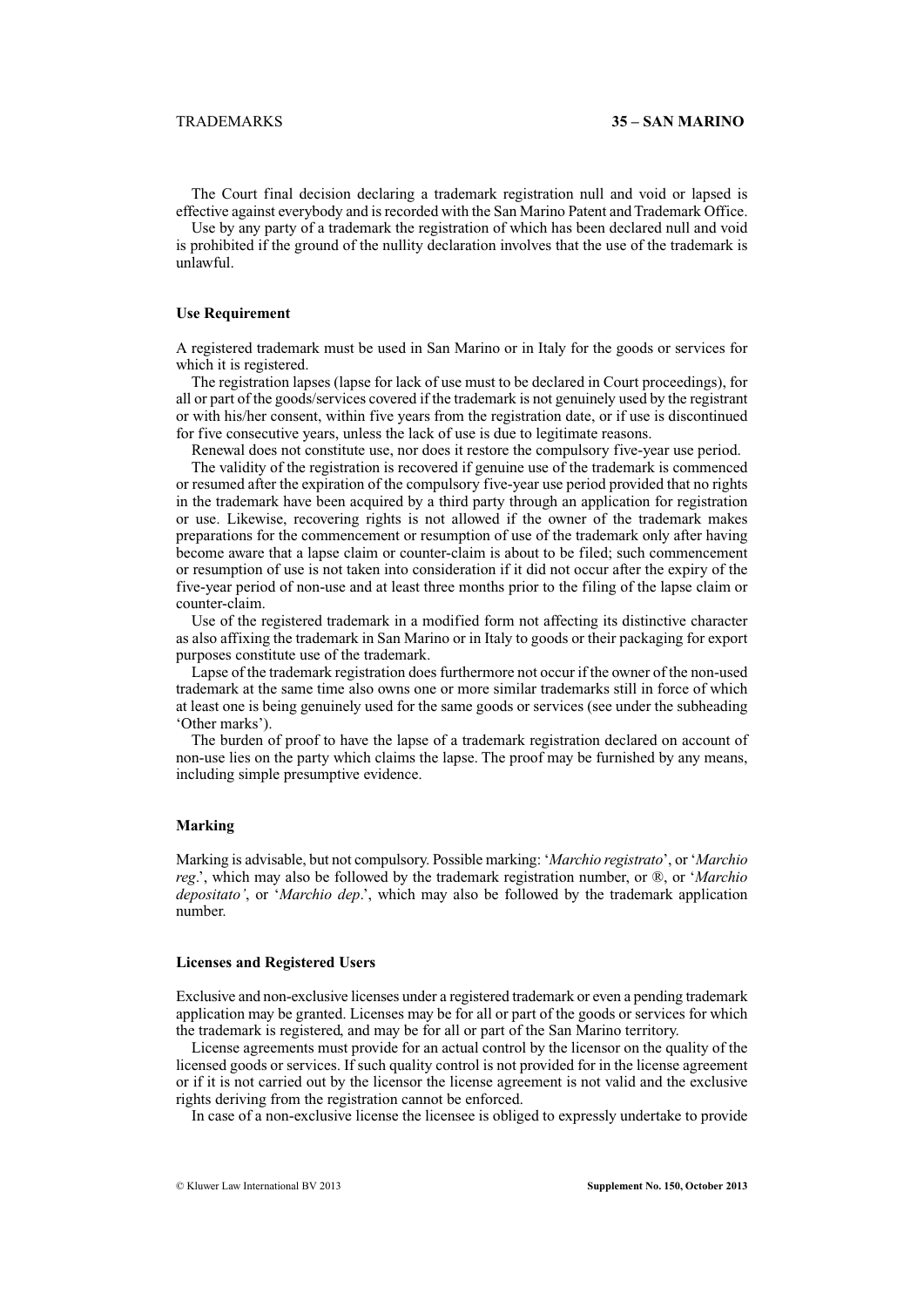# **SAN MARINO – 36** TRADEMARKS

goods or services of the same kind as those provided under the same trademark by the trademark owner and/or by other licensees.

The owner of a licensed registered trademark may sue for infringement (and not only sue for breach of the license agreement) a licensee who acts in contravention of any provision of the license agreement with regard to the duration of the license, the form in which the trademark may be used, the goods or services for which the license was granted, the territory in which the trademark may be used, or the quality standards applicable to the goods manufactured or the services rendered by the licensee.

License agreements must be recorded with the San Marino Patent and Trademark Office in order to be effective against third parties who have acquired and lawfully maintained rights in the trademark application or registration.

Documents required for the recordal of a license: (a) a notarized and legalized (through Apostille where applicable) license deed or a certified copy thereof along with a sworn translation into Italian; (b) a Power of Attorney from licensor and from licensee, not legalized; (c) proof of the payment of the prescribed official fees.

Pursuant to Law No. 189 of 5 December 2011, the San Marino Patent and Trademark Office also accepts instead of license deeds license declarations signed by both parties.

Licenses are not allowed for collective trademarks.

# **Pledge and Seizure**

Security interests may be established in respect of registered trademarks or even pending trademark applications and may be recorded with the San Marino Patent and Trademark Office in order to be effective against third parties who have acquired and lawfully maintained rights in the trademark application or registration; the recordal requirements are as in the case of assignments.

# **Infringement**

# *Infringing acts / Non-infringing acts*

The registration confers on the owner the exclusive right to use the trademark. Except for trademarks enjoying a reputation in San Marino or in Italy, exclusive trademark rights are limited to the goods or services listed in the registration and to similar goods or services.

Exclusive rights are also enjoyed by a non-registered trademark, de facto used in San Marino which has acquired a not mere local reputation, i.e., a nation-wide reputation, as well as by a well-known trademark under Article 6*bis* of the Paris Union Convention. On the contrary, the prior user of a non-registered trademark which enjoys no reputation or a mere local reputation has the right to continue the use of the trademark (including use in advertisement) after the registration of an identical or similar mark by another party, within the (territorial and other) limits determined by the prior use, but is not entitled to challenge the registration of the later trademark.

The registration confers on the owner the exclusive right to use the trademark for the goods/services covered thereby. The owner has the right to prohibit third parties to use without his/her consent identical or confusingly similar trademarks. If the registered trademark enjoys a reputation in San Marino or in Italy its owner may prohibit the use of a sign identical with or similar to the registered trademark for non-similar goods or services if the use of the sign allows to take unfair advantage of the distinctive character or the repute of the trademark, or is detrimental thereto.

In particular the owner of a trademark may prohibit third parties to affix the sign to the goods or to their packaging; to offer the goods, to put them on the market or to stock them for these purposes, or to offer or supply services under the sign; to import or export the goods under that sign; to use the sign on business papers and in advertising. Traders may affix their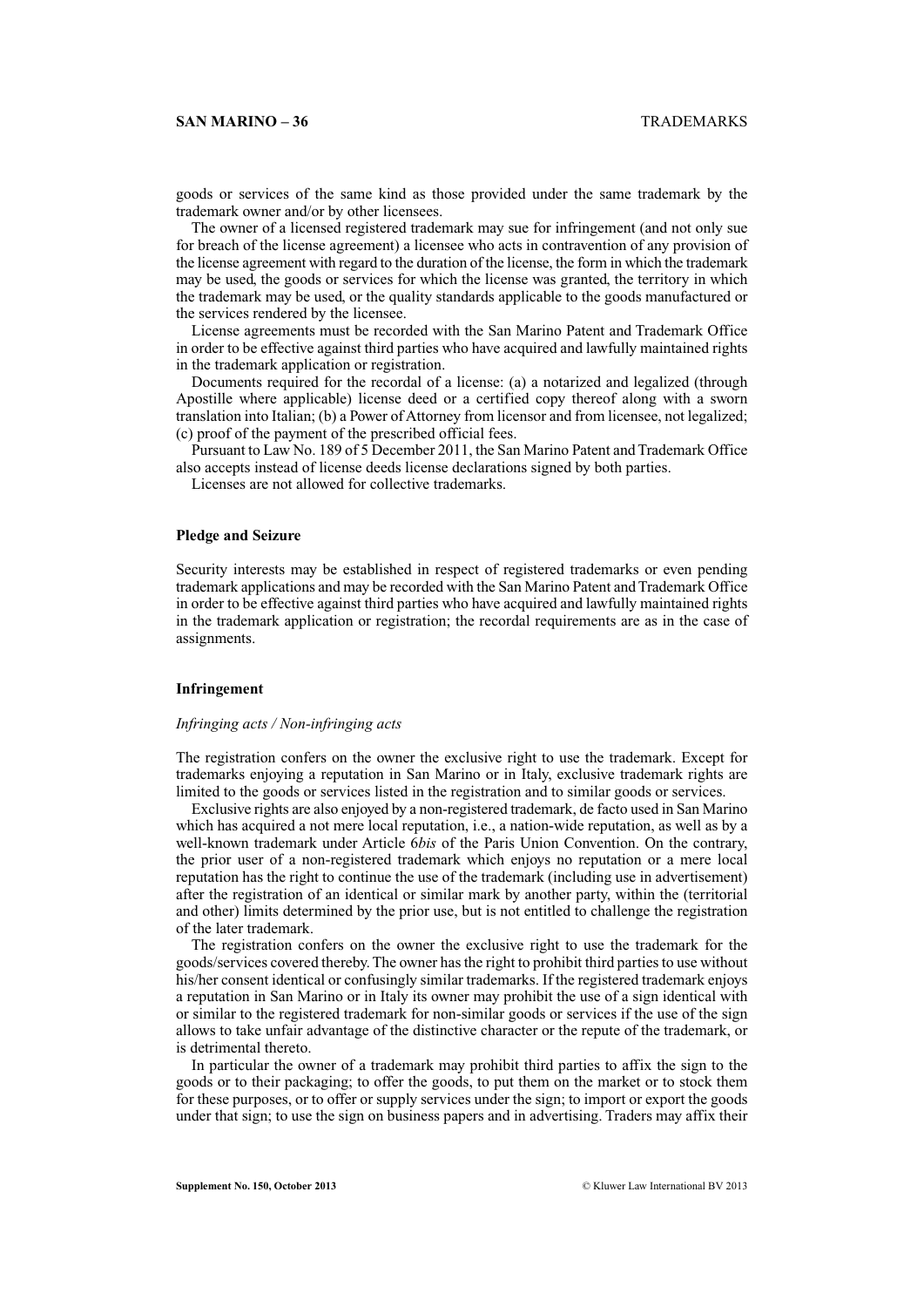trademarks on the goods they market but are not allowed to suppress the trademark of the manufacturer or of the trader from whom they received the goods.

Owners of earlier registered trademarks and owners of earlier non-registered trademarks which are known at a not merely local level, who have tolerated use of a later identical or similar registered trademark during a period of five consecutive years, while being aware of such use, cannot request the registration of the later trademark to be declared null and void nor oppose the use of the later trademark for the goods or services for which that trademark has been used, except where registration of the later trademark was applied for in bad faith (forfeiture of rights through acquiescence). In this case the owner of the later trademark is not entitled to oppose the use of the earlier trademark or the continuation of use of the earlier non-registered trademark. The right to request the nullity of the registration of a trademark which infringes another party's copyright, industrial property right or other exclusive rights, or which has been registered without the required consent of another party (where it consists of another party's portrait, or personal name, or well-known personal name or sign used in the artistic, literary, scientific, political or sports field, or of a well-known name or initials of shows and events or of non-profit bodies and associations, or of their characteristic emblems) likewise forfeits under the same conditions.

The following acts carried out by a third party in the course of trade do not amount to an infringement of a trademark and cannot be prohibited by its owner:

- (a) use by the third party of his/her name and address;
- (b) use of indications concerning the kind, quality, quantity, intended purpose, value, geographical origin, the time of production of the goods or of rendering of the service, or other characteristics of the goods or service.

Third parties must however avoid such uses that give rise to confusion or deceit.

The trademark owner cannot prohibit third parties to use the trademark where it is necessary to indicate the intended purpose of a product or service, in particular as accessories or spare parts, provided such use is in accordance with the principles of professional fairness (honest practices) and thus the use is for descriptive purposes only.

Pact of Amity with Italy allows owners of trademarks registered in Italy to enforce their rights in San Marino.

The owner of a registered trademark cannot prohibit a third party to use the trademark in relation to goods which have been put on the market by him/her or with his/her consent in the San Marino territory, except if there exist legitimate reasons for the trademark owner to oppose the further commercialization of the goods, in particular where the condition of the goods is changed or impaired after they have been put on the market.

A licensee not complying with the provisions of the license agreement is considered as an infringer.

# *Remedies*

Trademark infringement actions are to be brought before the San Marino Court. Infringement actions based on a pending trademark application may be brought provided the trademark application has been published or served on the alleged infringer, but they cannot be decided until the registration is granted.

Available remedies in case of infringement include: an injunction prohibiting the use of the infringing trademark and the manufacture and trade of the goods or the rendering of the services bearing the infringing trademark, a penalty for any subsequent infringement or non-compliance or delay in the compliance with the injunction order; the destruction of the infringing trademark and even of the packaging of the goods and (if deemed appropriate by the Court) of the goods themselves (however, no order for removal or destruction may be issued if the infringing items belong to persons who use them in good faith for personal or domestic purposes); the assignment of the infringing goods manufactured, imported or sold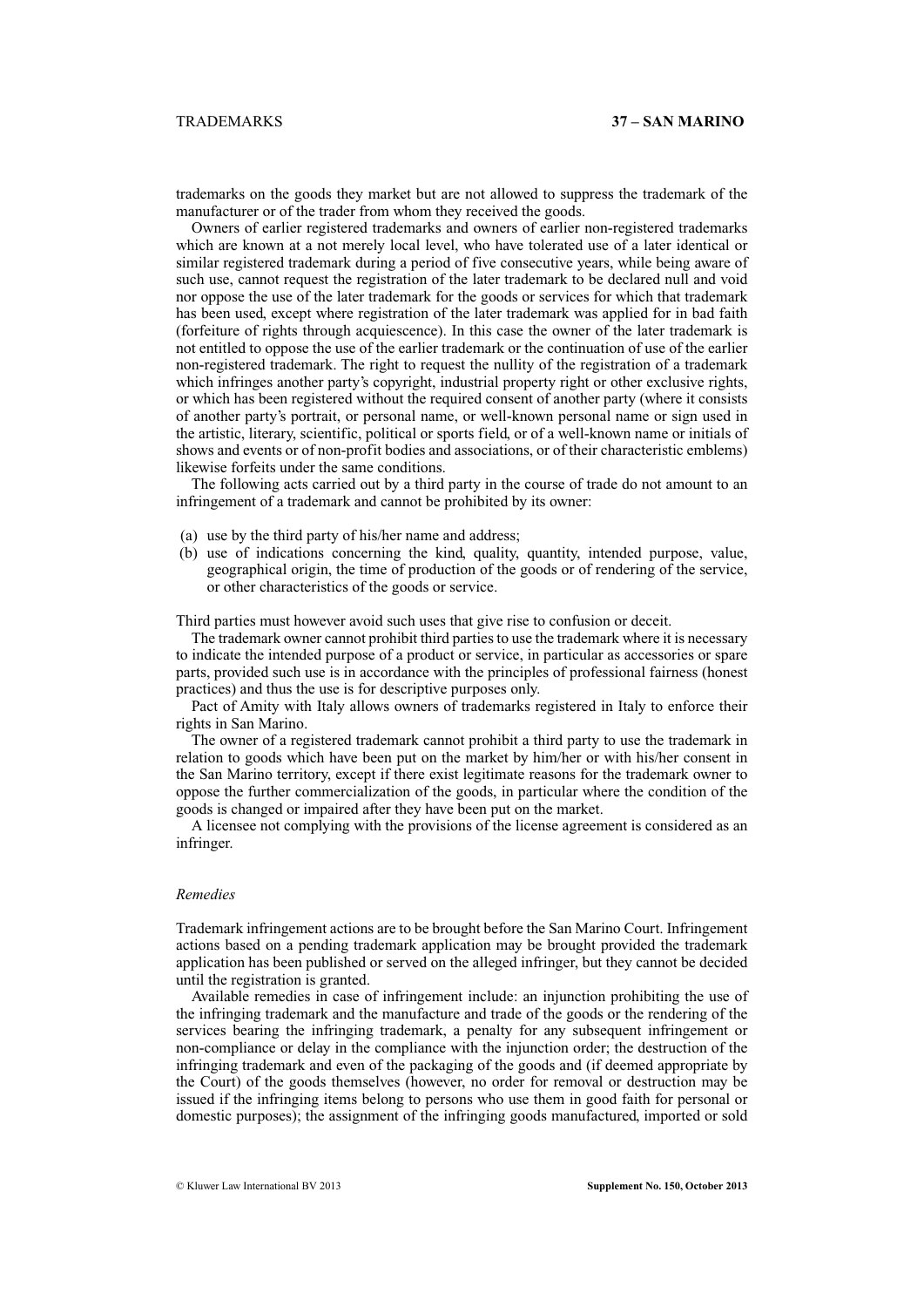to the owner of the trademark right, together with those specific means univocally devoted to their manufacture, or, under certain circumstances, their seizure at the infringing party's expense; the publication of the Court decision; the award of damages. In assessing the damages the Court must also evaluate the prejudice suffered as lost revenues by the owner of the trademark rights, the prejudice deriving from the loss of value of the infringed trademark on the marketplace and the unfair advantage taken by the infringer.

At the request of the interested party, damages may be awarded in a lump sum on the basis of the records of the judicial proceedings and of the deriving presumptions.

Prior to or during infringement proceedings the trademark owner may request a preliminary injunction prohibiting the manufacture and trade of anything constituting an infringement of his/her trademark. The Court when ordering the preliminary injunction may set a penalty for any subsequent infringement or non-compliance or delay in the compliance with the injunction order.

The trademark owner may also request that a judicial inspection (description) and/or seizure be ordered of some or all of the infringing goods as well as of the means used in their manufacture and of the proof evidence concerning the alleged infringement. Judicial inspection may also relate to goods belonging to parties other than the alleged infringer, if these goods are not for personal use. Seizure may also relate to goods belonging to parties other than the alleged infringer, if these goods are traded by such parties. Judicial inspection only, but not seizure, is possible in respect of goods exhibited at an official or officially recognized exhibition in San Marino or in Italy (or which are in transit to or from such exhibition).

Preliminary injunction, judicial inspection and seizure may be obtained only if the conditions of '*periculum in mora'* and '*fumus boni iuris'* are met. If any of these remedies is granted before the infringement action is brought, the action must start within a short fixed term.

#### *Penal provisions*

Trademark infringement may be sanctionable, under given conditions, as a criminal offence.

#### *Enforcement and Customs*

Customs enforcement is not applicable in this jurisdiction.

#### **Well-known and Reputed Marks**

A registered trademark enjoying a reputation in San Marino or in Italy is protected against use in San Marino without the consent of its owner of a third party's identical or similar trademark for non-similar goods/services if such use would take unfair advantage of, or be detrimental to, the distinctive character or the repute of the earlier trademark.

Well-known personal names, well-known signs used in the artistic, literary, scientific, political or sports field and well-known names and initials of shows and events and of non-profit bodies and associations and their characteristic emblems may only be registered by the parties entitled thereto or with their consent (or, after the death of such parties, with the consent of the nearest relatives).

# **Trademarks and Trade Names**

Trade names are protected even without registration. Use of a trade name, trademark, service mark or collective trademark identical with another party's earlier trade name is not allowed. Likewise use of a trade name or trademark similar to another party's earlier trade name is not allowed if it is likely to deceive the public.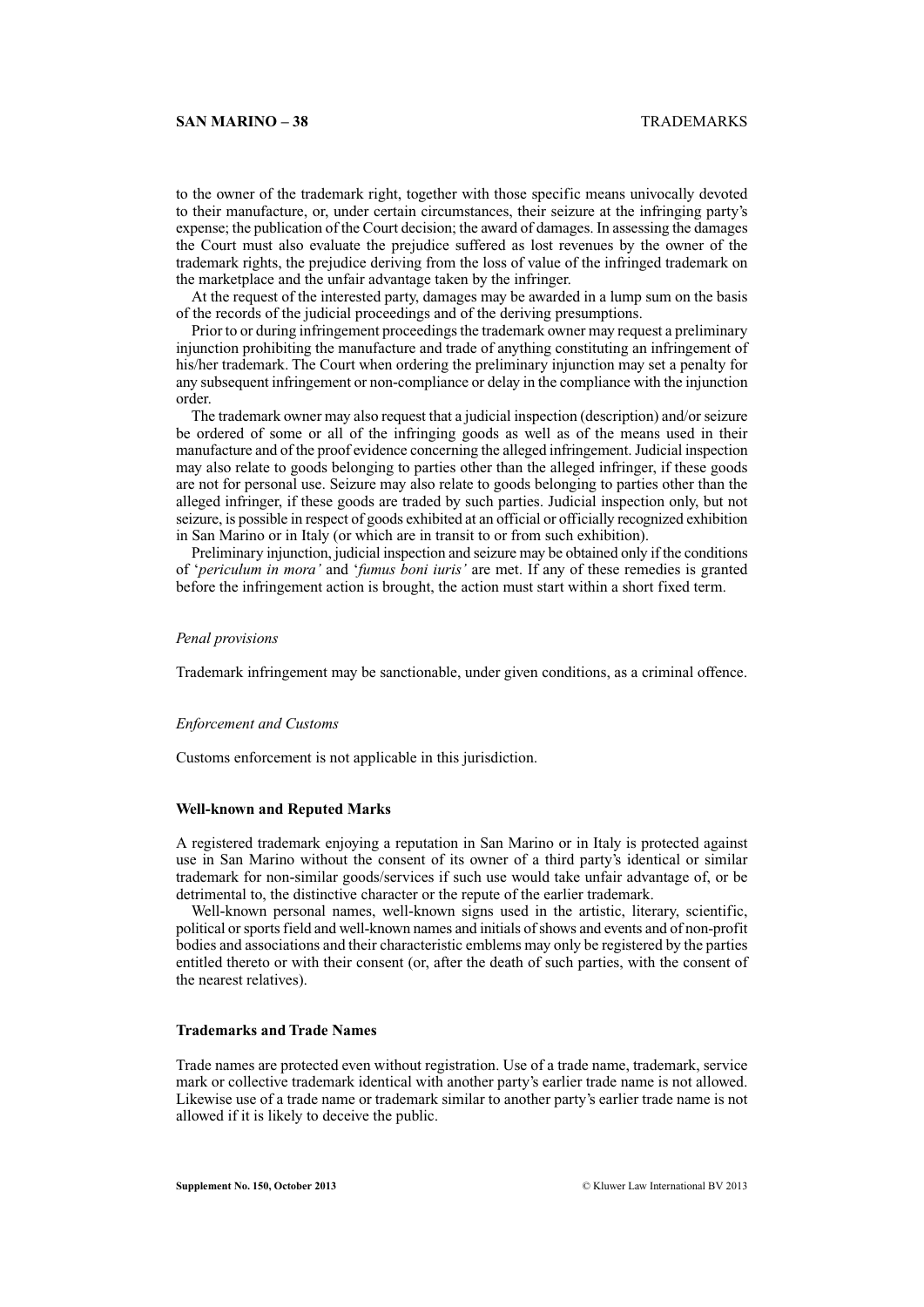# **Trademarks and Domain Names**

The Naming and Registration Authority of San Marino (www.nic.sm) is responsible for the registration and management of domain names in San Marino under the country code top-level domain '.sm'. Domain names under the ccTLD 'sm' may be applied for and registered also by foreigners. Ownership of a trademark application or registration in San Marino is not required for acquiring a domain name registration. Registration is made on a first-come first-served basis. The duration of the domain registration is one year, renewable for further one-year periods.

Trademarks belonging to third parties cannot be registered as domain names. Conflicts between domain names and trademarks may be resolved by submitting them to the General Direction of the Postal and Telecommunication Service (*Direzione Generale delle Poste e Telecomunicazioni*) or to the San Marino Secretary of State Office for telecommunications (*Segreteria di Stato alle Telecomunicazioni*) and/or through Court proceedings.

# **Trademarks and Appellations of Origin / Trademarks and Geographical Indications**

Any direct or indirect use of an appellation of origin (meaning the name of the country, region or other geographical entity used to designate a good that originates from it and the typical quality of which is exclusively or essentially attributable to its geographical environment, including natural and human factors) is prohibited if it is false or may deceive the public. The imitation of an appellation of origin is likewise prohibited even though the true place of origin of the good is mentioned. Use of a translation of the appellation or use of the appellation accompanied by terms such as 'kind', 'type', 'imitation' or similar terms are also prohibited.

Any direct or indirect use of an indication of origin (meaning any expression or sign used to designate that a good or service originates from a certain country, region or other geographical entity) is prohibited if it is false or may deceive the public about the origin of the goods or services or the identity of their manufacturers or suppliers.

There is no system of formal registration in San Marino of appellations and geographical indications.

Conflicts between trademarks and appellations of origin or geographical indications are resolved through Court proceedings.

#### **Restoration**

Restoration (re-establishment of rights) may be obtained if an applicant or trademark owner, in spite of all due care required by the circumstances taken, has not been able to observe a time limit, and the consequence thereof is the lapse of a right or the rejection of an application or request.

Within two months after the cause impeding the observance of the time limit has ceased, the non-accomplished act is to be completed and a request for restoration is to be filed stating the reasons for the non-observance and accompanied by the appropriate evidence. The relevant official fee has also to be have been paid.

Restoration does not apply to the following terms: term for requesting the re-establishment of rights; term for dividing a trademark application and for filing divisional applications; opposition term.

Persons who, in the period between the lapse of a trademark registration or trademark application and the re-establishment of rights, have made serious and effective preparations for the use of the trademark, or have actually commenced such use, have the right to be refunded the costs they incurred.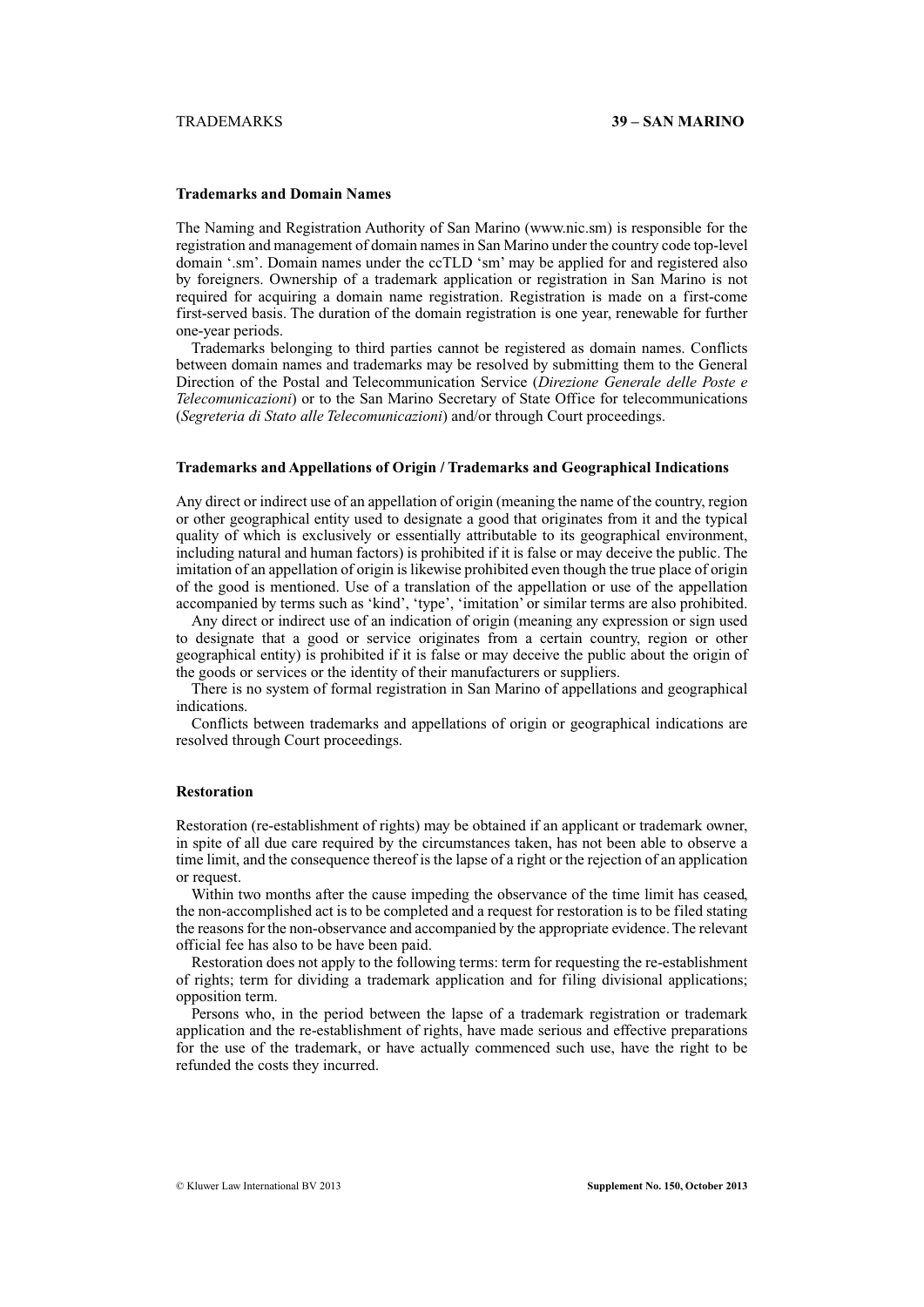# **SAN MARINO – 40** TRADEMARKS

EUR

# **Specific Aspects of Regional Trademark Registration**

San Marino is not a member of the European Union. Therefore, Community Trademarks do not enjoy any protection in San Marino.

# **Specific Aspects of International Trademark Registration**

San Marino is a party to both the Madrid Agreement Concerning the International Registration of Marks 1891–1967 and the Madrid Protocol of 1989. International applications designating San Marino are examined according to the national law in the same manner as national applications.

For international applications under the Protocol designating San Marino, San Marino has made declarations extending refusal to eighteen months and for payment of individual fees.

# **Fees**

# *Table of official fees*

Fees in Euros (EUR), as from 30 June 2010.

|                                                                                                                                                                | LUN.                            |
|----------------------------------------------------------------------------------------------------------------------------------------------------------------|---------------------------------|
| Application for first registration of a trademark, for ten years in up to three                                                                                | 150.00                          |
| Renewal of a trademark registration for ten years in up to three classes                                                                                       | 150.00                          |
| Each additional class in addition to the fourth (for applications for first<br>registration and for renewals of trademark registrations)                       | 40.00                           |
| Application for first registration of a collective trademark, for ten years in up                                                                              | 270.00                          |
| Renewal of a collective trademark registration for ten years in up to three                                                                                    | 270.00                          |
| Each additional class in addition to the fourth (for applications for first<br>registration of a collective trademark and for renewals of collective trademark | 70.00                           |
|                                                                                                                                                                | $25\%$ of the<br>renewal<br>fee |
| Registering an assignment or license (for each trademark involved)                                                                                             | 120.00                          |
|                                                                                                                                                                | 100.00                          |
| National fee for application for international registration (under the Madrid                                                                                  | 70.00                           |

# **Transitional Provisions**

Not applicable in this jurisdiction.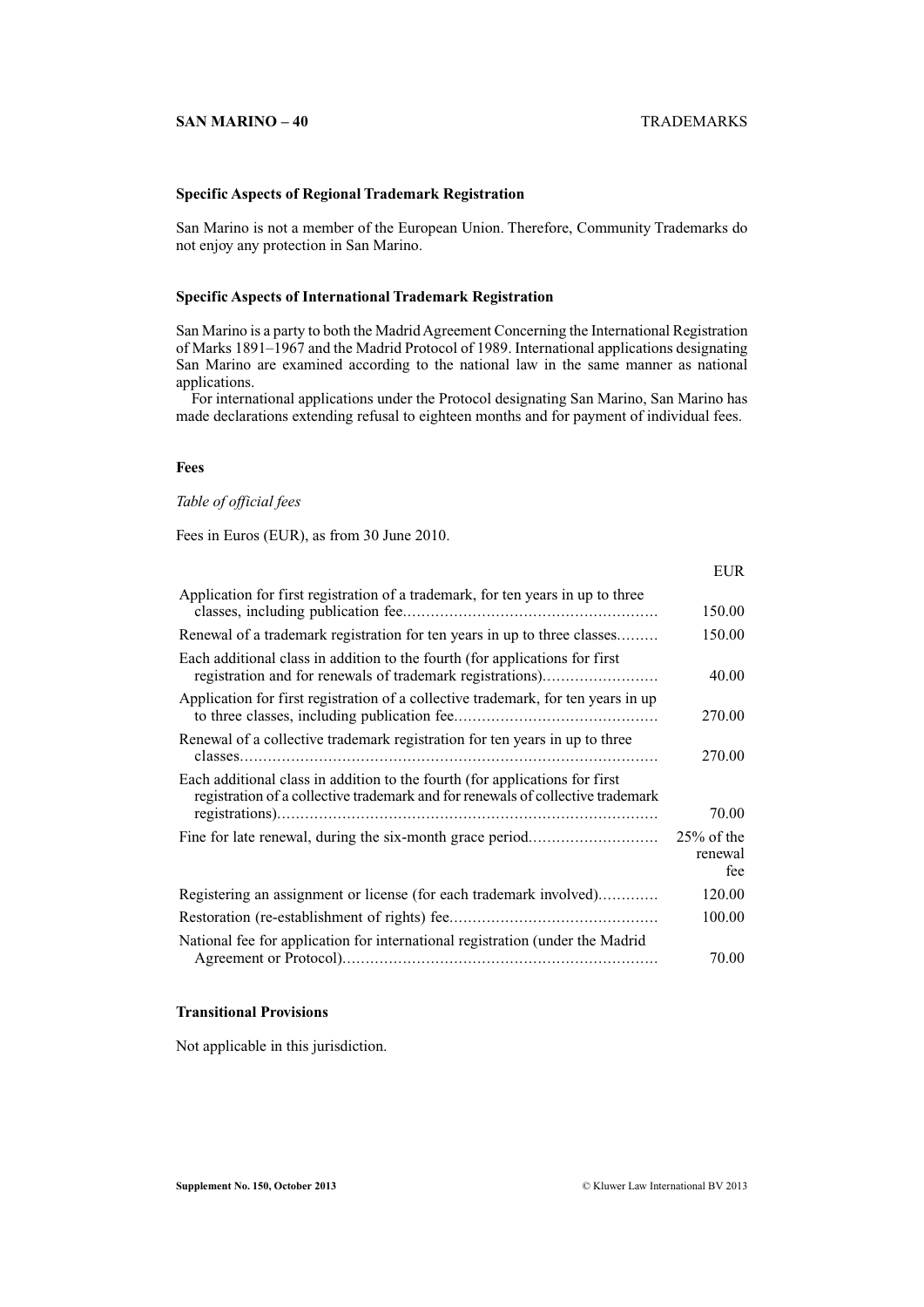# **Specific Trademark Issues**

Pursuant to the 1939 Amity Pact with Italy, if a mark is simultaneously applied for/registered both in San Marino and in Italy in the name of the same owner, infringing acts performed in San Marino must be challenged on the basis of the San Marino application/registration; if the mark is applied for/registered in Italy only, infringing acts performed in San Marino can be challenged on the basis of the Italian application/registration before the San Marino Court.

# **Governmental Websites**

– www.usbm.sm (San Marino Patent and Trademark State Office)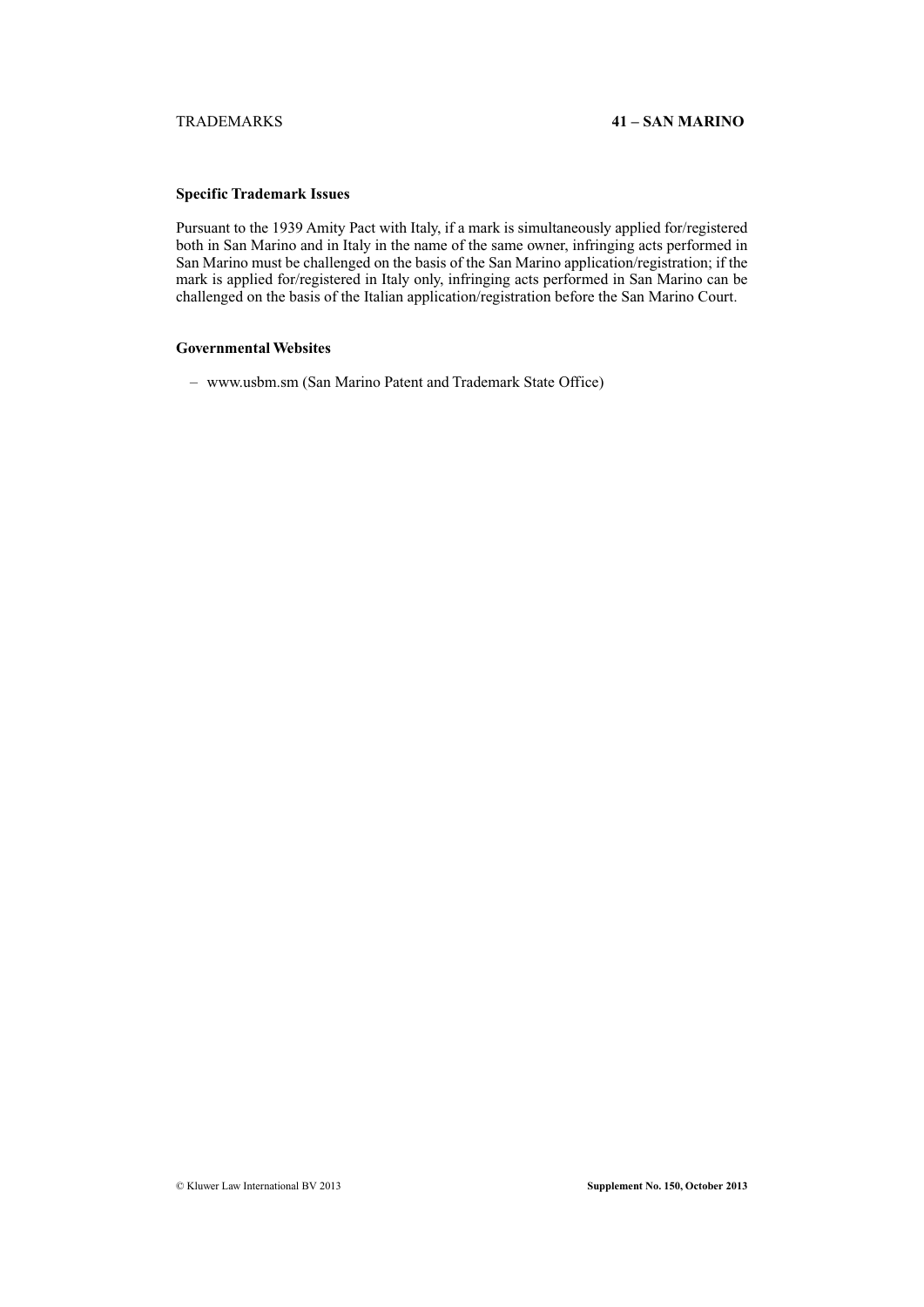# **SAN MARINO – 42** UTILITY MODELS

# **UTILITY MODELS**

# **SUMMARY**

# **Duration of Registration**

– See Chapter 'Italy'.

# **Registrable / Not Registrable**

– See Chapter 'Italy'.

# **Novelty**

– See Chapter 'Italy'.

# **Requirements and Procedure**

– See Chapter 'Italy'.

# **Government Websites**

– www.usbm.sm (San Marino Patent and Trademark State Office)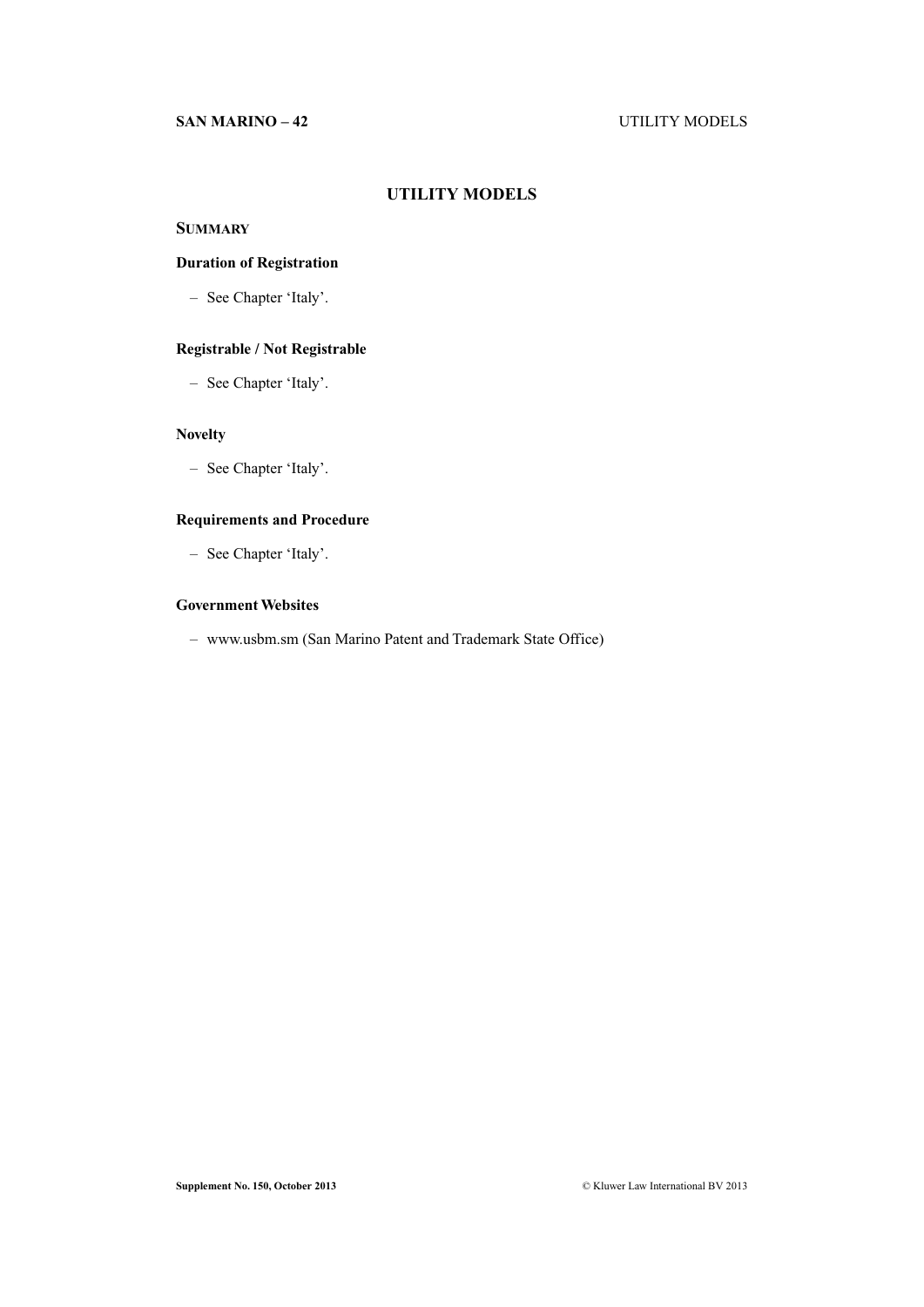# **DETAILED INFORMATION**

# **Conventions and Legislation**

# *Conventions*

- Paris Convention (International Union) 1883–1967 (effective in San Marino as from 4 March 1960; the Stockholm Act 1967 is in force as from 26 June 1991);
- Convention Establishing the World Intellectual Property Organization (WIPO Convention) 1967 (effective for San Marino as from 26 June 1991);
- The Hague Convention Abolishing the Requirement of Legalization for Foreign Public Documents 1961 (effective in San Marino as from 13 February 1995);
- Patent Cooperation Treaty (PCT) 1970 (effective in San Marino as from 14 December 2004);
- European Patent Convention (EPC) (effective in San Marino as from 1 July 2009); and
- Pact of Amity and Good Neighbourhood between the Republic of San Marino and Italy of 31 March 1939.

Pursuant to the 1939 Pact of Amity between San Marino and Italy, each country has the obligation to prevent in its own territory any infringement or counterfeiting of models which are covered by industrial property rights in the other country. Therefore, an Italian utility model enjoys protection in San Marino.

#### *Laws*

- See Chapter 'Italy'.
- The San Marino IP law does not provide utility models, but pursuant to the 1939 Pact of Amity between San Marino and Italy Italian utility models enjoy protection in San Marino.

# **Duration of Registration**

See Chapter 'Italy'.

### **Requirements for Renewal**

See Chapter 'Italy'.

# **Registrable / Not Registrable**

See Chapter 'Italy'.

# **Novelty**

See Chapter 'Italy'.

# **Applicant**

See Chapter 'Italy'.

© Kluwer Law International BV 2013 **Supplement No. 150, October 2013**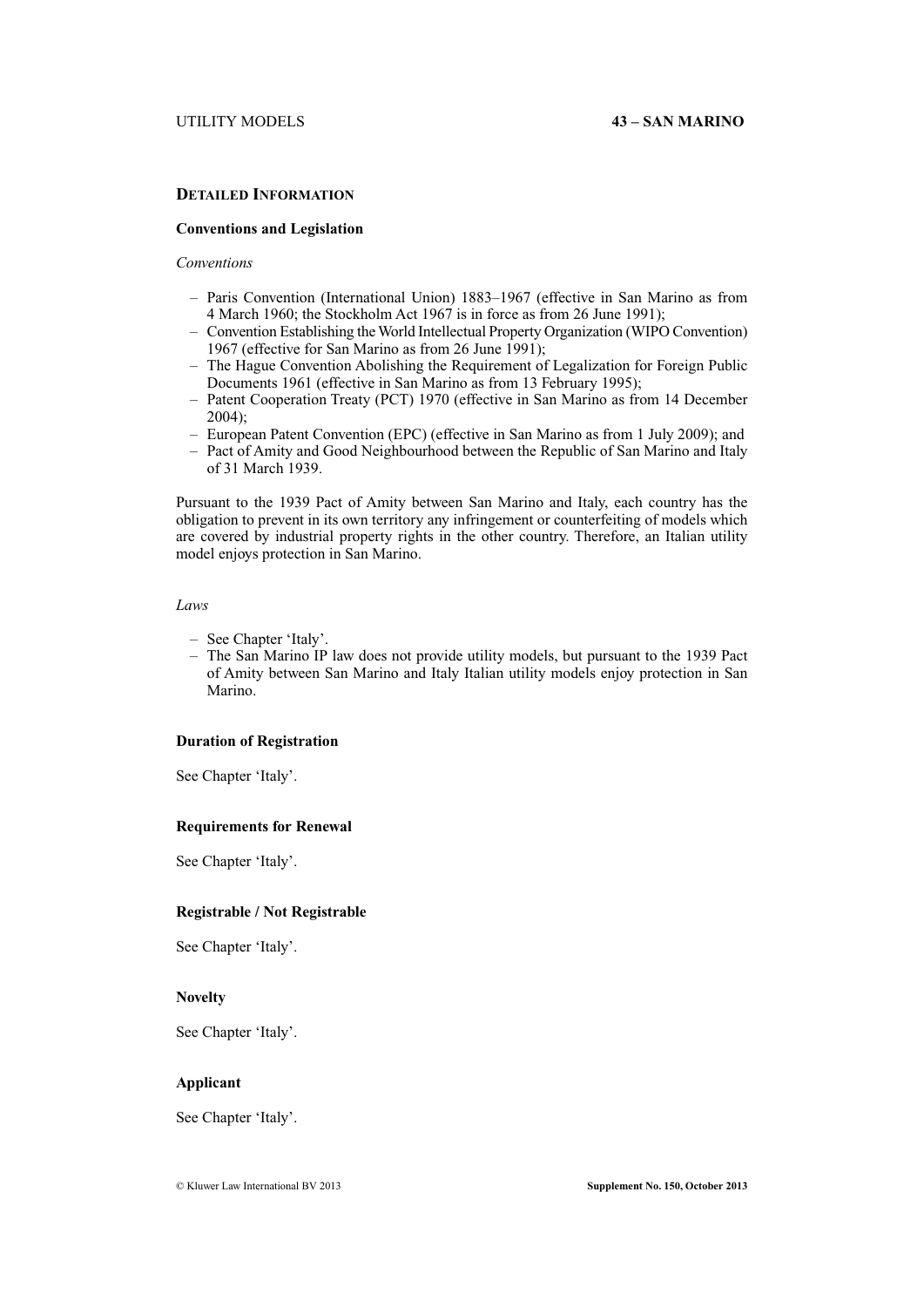# **SAN MARINO – 44** UTILITY MODELS

# **Assignment**

See Chapter 'Italy'.

# **Requirements for Filing**

See Chapter 'Italy'.

# **Procedure**

See Chapter 'Italy'.

# **Nullity and Lapse**

See Chapter 'Italy'.

# **Use Requirement**

See Chapter 'Italy'.

# **Marking**

See Chapter 'Italy'.

# **Licenses**

See Chapter 'Italy'.

# **Pledge and Seizure**

See Chapter 'Italy'.

# **Infringement**

See Chapter 'Italy'.

# **Restoration**

See Chapter 'Italy'.

# **Utility Model Application Based on International Patent Application (PCT)**

See Chapter 'Italy'.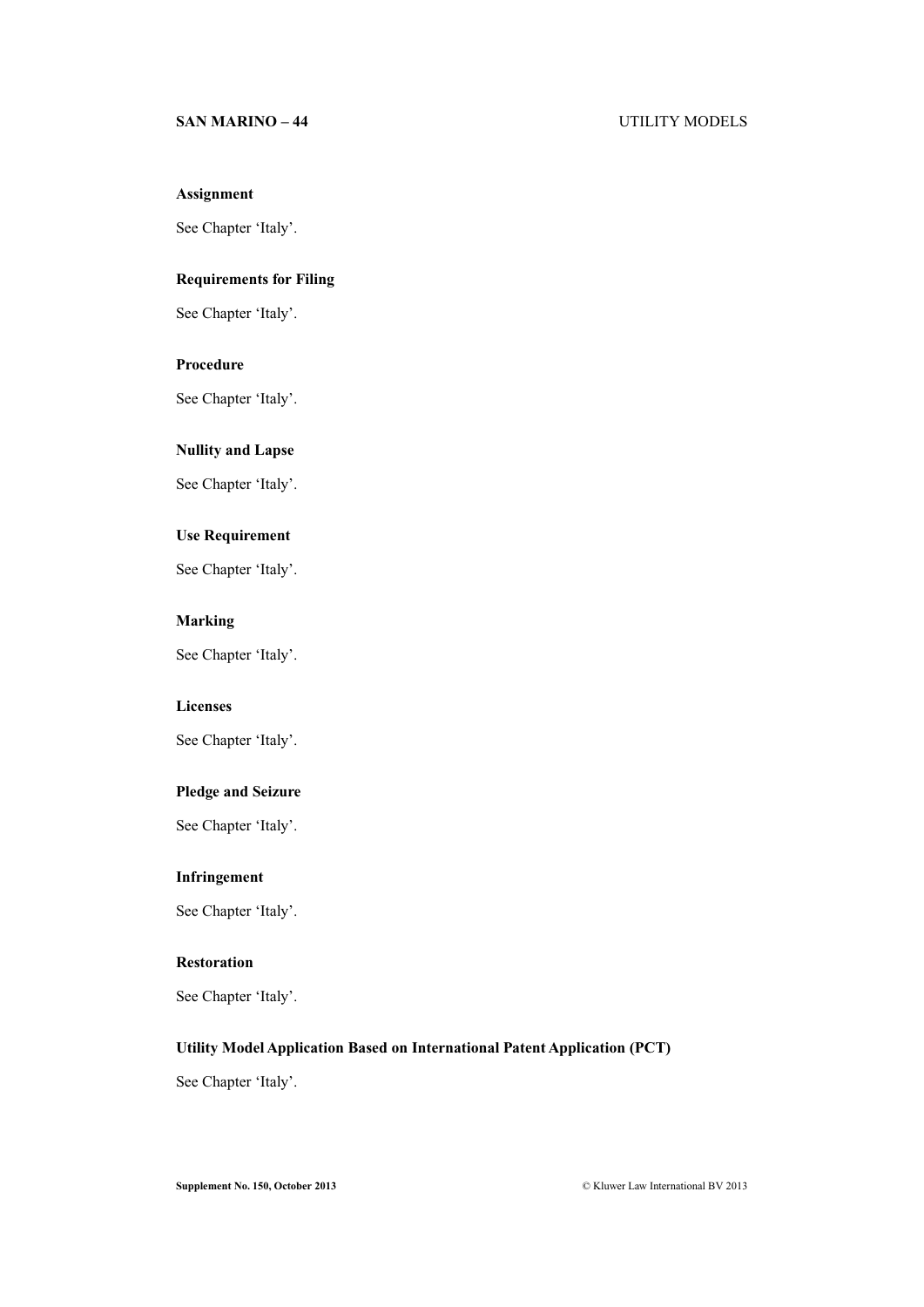# UTILITY MODELS **45 – SAN MARINO**

# **Fees**

*Table of official fees*

See Chapter 'Italy'.

# **Transitional Provisions**

See Chapter 'Italy'.

# **Specific Utility Model Issues**

See Chapter 'Italy'.

# **Governmental Websites**

– www.usbm.sm (San Marino Patent and Trademark State Office)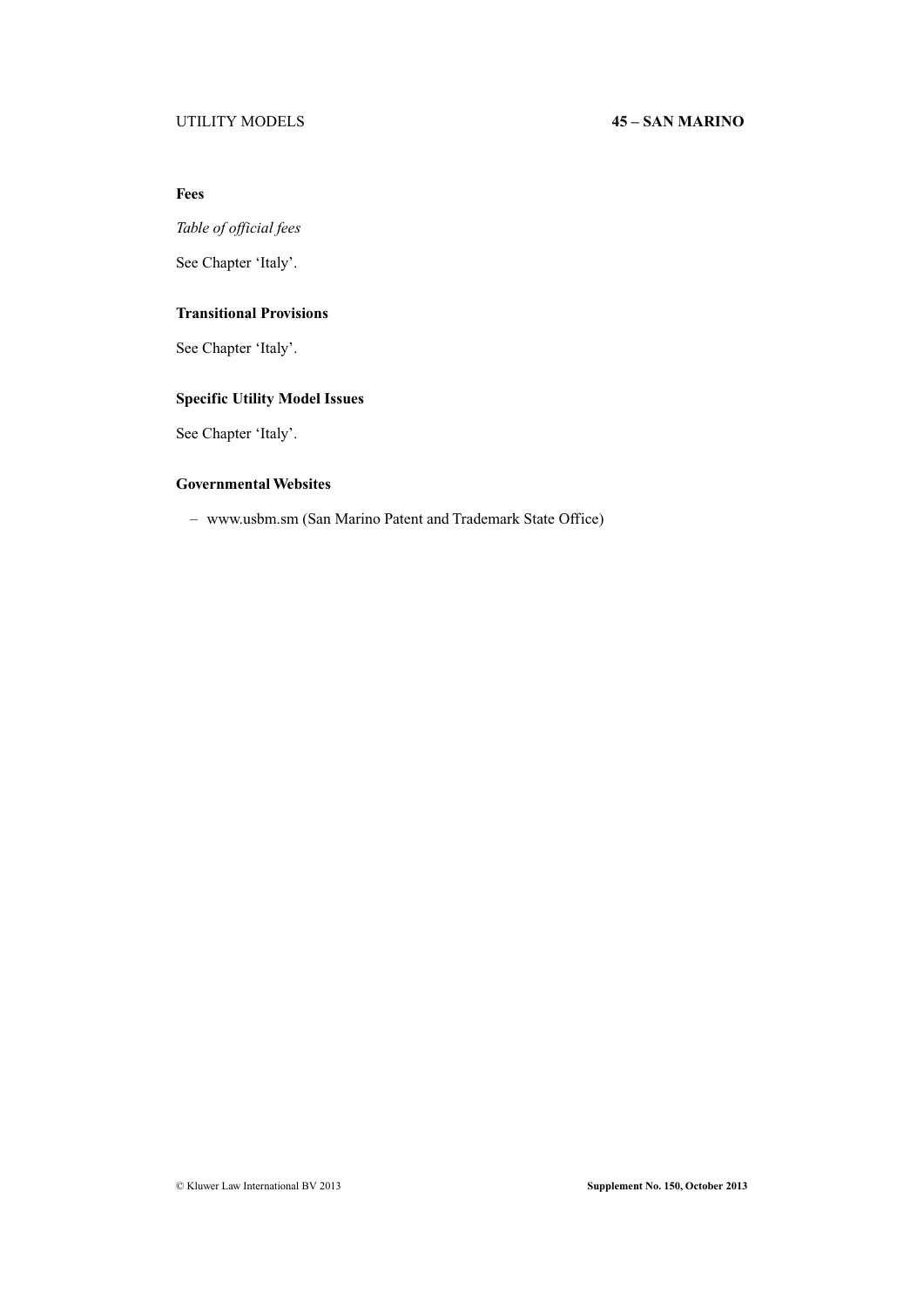# **INDUSTRIAL DESIGNS AND MODELS**

# **SUMMARY**

# **Duration**

– 5 years from the filing date of the application, renewable for one or more periods of 5 years, up to the maximum of 25 years.

# **Registrable / Not Registrable:**

– A registrable design is defined as the appearance of the whole or a part of an industrial or handicraft item resulting, in particular, from the features of the lines, contours, colours, shape, texture and/or materials of the item itself and/or its ornamentation.

# **Novelty**

- Absolute novelty is required, with respect to the circles specialized in the sector within San Marino or the European Union.
- A 12-month grace period preceding the filing/priority date applies.

# **Procedure**

– Examination of new design applications is limited to form.

# **Governmental Websites**

– www.usbm.sm (San Marino Patent and Trademark State Office)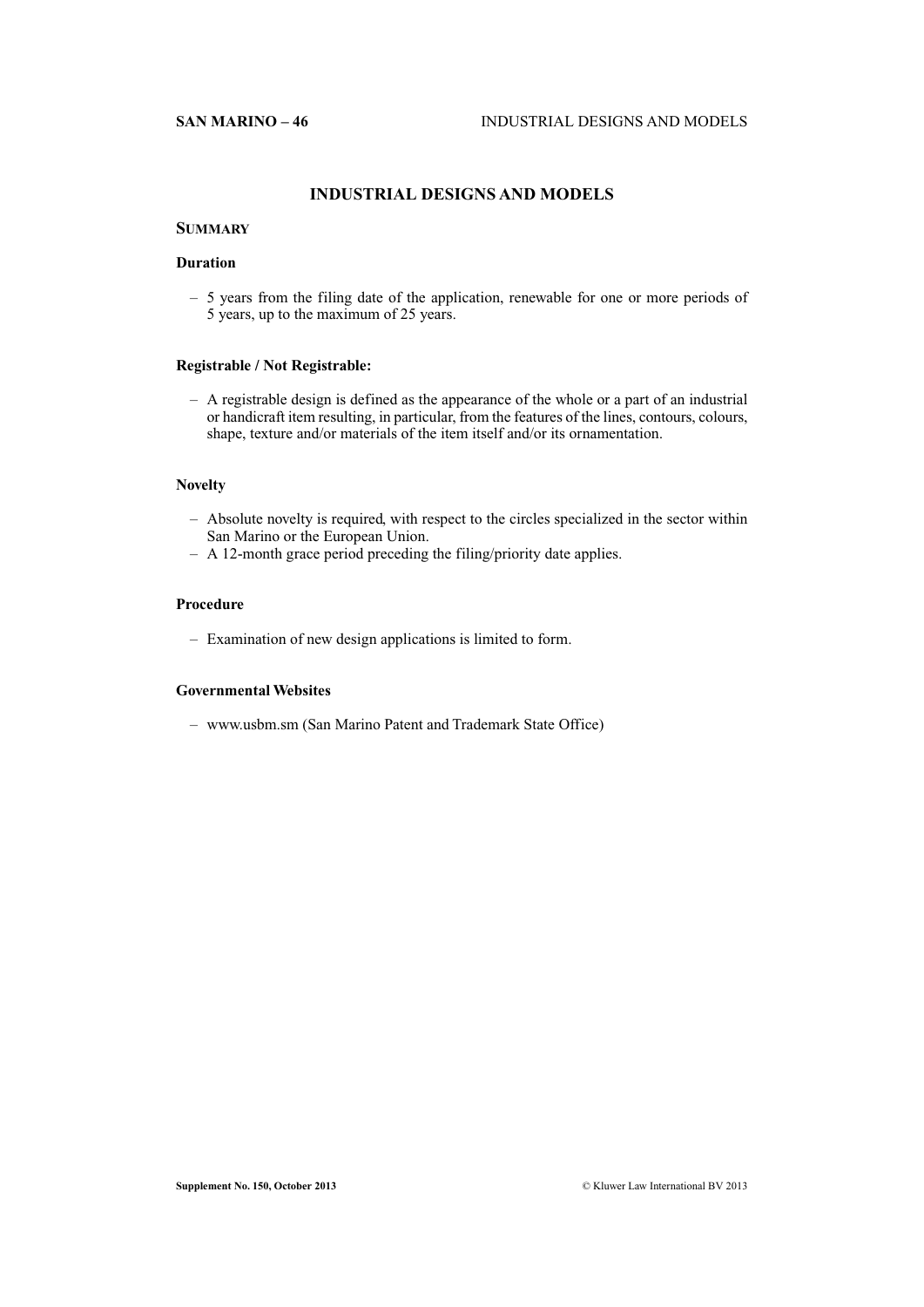# **DETAILED INFORMATION**

### **Conventions and Legislation**

# *Conventions*

- Paris Convention (International Union) 1883–1967 (effective in San Marino as from 4 March 1960; the Stockholm Act 1967 is in force as from 26 June 1991);
- Convention Establishing the World Intellectual Property Organization (WIPO Convention) 1967 (effective for San Marino as from 26 June 1991);
- The Hague Convention Abolishing the Requirement of Legalization for Foreign Public Documents 1961 (effective in San Marino as from 13 February 1995); and
- Pact of Amity and Good Neighbourhood between the Republic of San Marino and Italy of 31 March 1939.

Pursuant to the 1939 Pact of Amity between San Marino and Italy, each country has the obligation to prevent in its own territory any infringement or counterfeiting of models and designs which are covered by industrial property rights in the other country. Therefore, an Italian design or design application enjoys protection in San Marino.

However, San Marino not being a member of the European Union, Community designs, although protected in Italy (which is on the contrary a European Union member country), do not enjoy any protection in San Marino.

As to International designs designating Italy under the Hague Agreement, their enforceability in San Marino is questionable and according to the San Marino Patent and Trademark Office it is to be excluded.

# *Laws*

- Law No. 79 of 25 May 2005 (Industrial Property Sole Act) as amended by Law No. 114 of 20 July 2005 and by Law No. 189 of 5 December 2011;
- Decree No. 78 of 20 April 2010 (Patent, Trademark and Design Fees); and
- Regulation No. 5 of 2 July 2007 (Regulation for the activity of professional representatives).

# **Duration of Registration**

The duration of a registration is five years from the filing date of the application. This period can be renewed for one or more periods of five years each, upon payment of the prescribed fees, up to the maximum of twenty-five years from the filing date of the application.

#### **Requirements for Renewal**

Renewal requires payment of the prescribed renewal fee. The renewal fee is due on the last day of the month on which protection ends.

A grace period of six months is provided for the late payment with a fine of the renewal fees.

Anyone can pay the renewal fees. No particular documents or a Power of Attorney are required.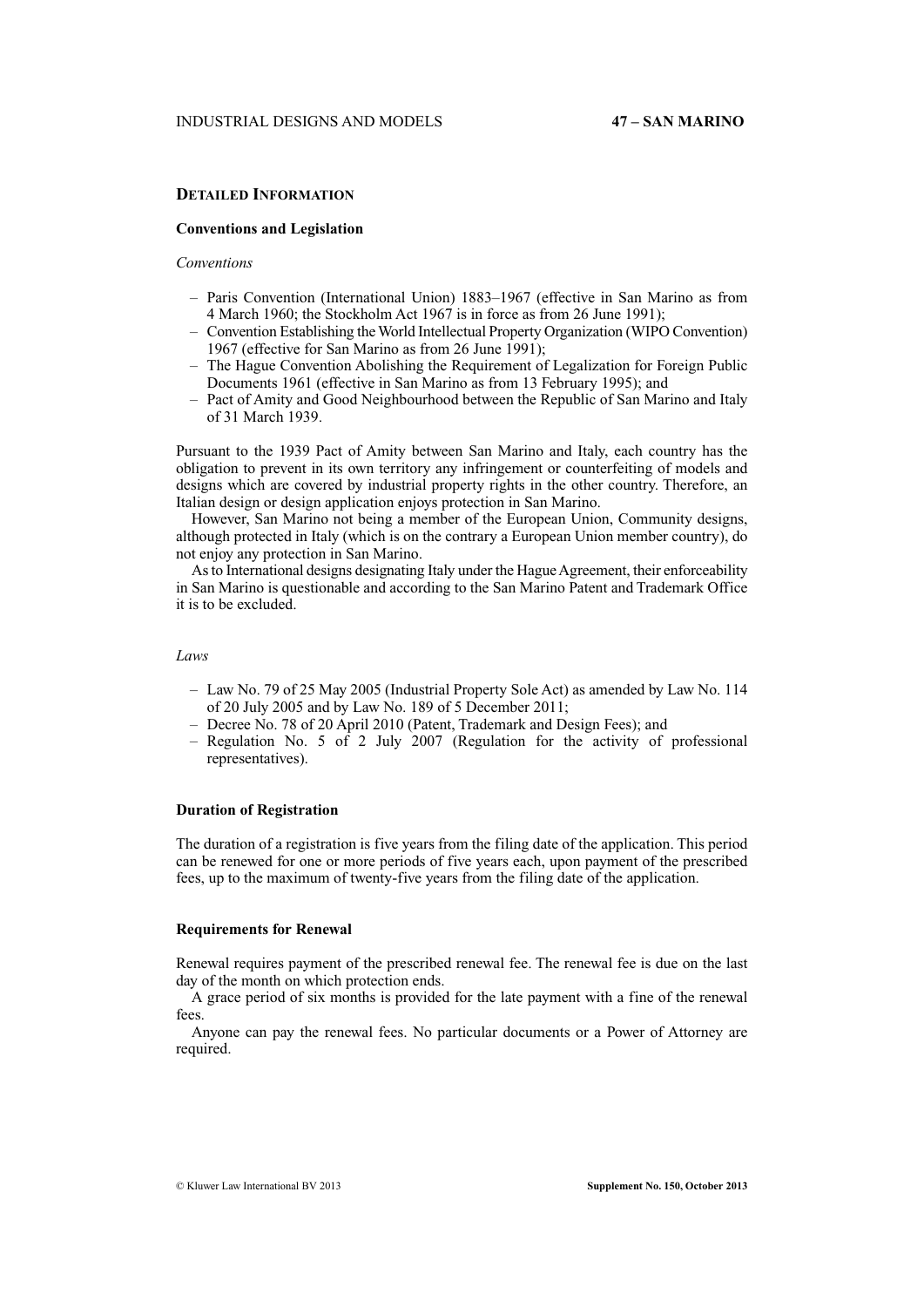#### **Registrable / Not Registrable**

A registrable design is defined as the appearance of the whole or a part of an industrial or handicraft product resulting, in particular, from the features of the lines, contours, colours, shape, texture and/or materials of the product itself and/or its ornamentation.

Product means any industrial or handicraft item, including, among others, parts intended to be assembled into a complex product provided they remain visible, packaging, get-up, graphic symbols and typefaces, but excluding computer programs. Complex products are products composed of multiple components which may be disassembled and reassembled.

In order to be registrable, a design must be new and have individual character.

A design is not registrable if:

- it does not comply with the definition of design;
- it lacks the novelty requirement;
- it lacks the individual character requirement;
- it is contrary to public order or to morality.

No design registration may be obtained for those features of appearance of a product which are solely dictated by its technical function, or those features of appearance of a product which must necessarily be reproduced in their exact form and dimensions in order to permit the product in which the design is incorporated or to which it is applied to be mechanically connected to or placed in, around or against another product so that either product may perform its function.

A design shall be considered to have individual character if the overall impression it produces on the informed user differs from the overall impression produced on such a user by any design which has been made available to the public before the date of filing the application for registration or, if a priority is claimed, the date of priority. In assessing individual character, the degree of freedom of the designer in developing the design shall be taken into consideration.

# **Novelty**

In order to be registrable, a design must be new. Absolute novelty with respect to the circles specialized in the sector within San Marino or the European Union is required.

A design shall be considered to be new if no identical design has been made available to the public before the date of filing of the application for registration of the design for which protection is claimed, or, if priority is claimed, the date of priority. Designs shall be deemed to be identical if their features differ only in immaterial details.

#### *Grace period*

A disclosure, for the purpose of applying the novelty and the individual character requirements, shall not be taken into consideration if:

- (a) the design, during the twelve months preceding the filing date or, if priority is claimed, during the twelve months preceding the priority date, has been made available to the public by the author or his/her successor in title, or by a third party as a result of information provided or action by the author or his/her successor in title;
- (b) the design, during the twelve months preceding the filing date or, if priority is claimed, during the twelve months preceding the priority date, has been made available to the public as the consequence of an abuse in relation to the author or his/her successor in title.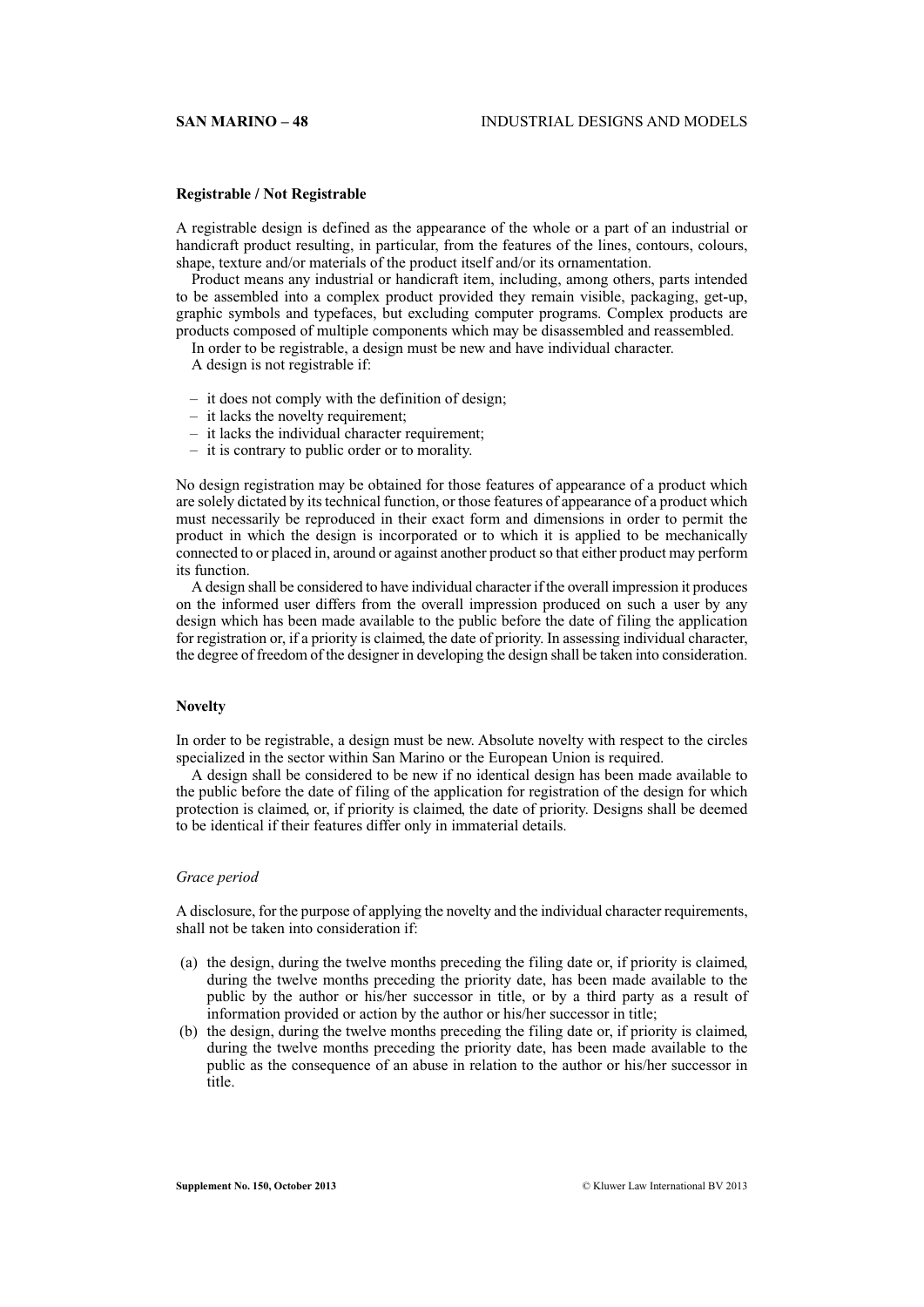# **Applicant**

The right to the registration of a design shall vest in its author or his/her successor in title (natural or legal person).

Where a design is developed by an employee in the performance of his/her duties, the right to the registration of the design shall vest in the employer, except otherwise agreed upon between the parties. However, the employee has the right to be recognized as the author and to be mentioned as such in the Register and in the publication of the design.

### **Assignment**

A design may be assigned even without written form, but a written assignment is necessary for recordal, which allows the assignment to be effective against third parties who have acquired and lawfully maintained rights in the design registration or application.

Documents required for the recordal of an assignment: (a) a notarized and legalized (through Apostille where applicable) assignment deed or a certified copy thereof along with a sworn translation into Italian; (b) a Power of Attorney, not legalized; (c) proof of the payment of the prescribed official fees.

Pursuant to Law No. 189 of 5 December 2011, the San Marino Patent and Trademark Office also accepts instead of assignment deeds assignment declarations signed by both parties.

#### **Requirements for Filing**

#### *Request for registration*

The application for the registration of a design must be filed at the San Marino Patent and Trademark Office and must contain:

- (1) Full name, address and nationality of the applicant, and full name and address of the representative, if appointed.
- (2) The indication of the design or model in the form of a title, specifying the industrial products to which the design or model applies, the features of such products and, if necessary, the aim to be achieved by such features.

The following documents must be attached to the application:

- (1) a graphic reproduction of the design or model or of the industrial products incorporating the design or model, or a sample thereof;
- (2) a description of the design, only if required for proper understanding;
- (3) the proof of the payment of the prescribed official fees;
- (4) a Power of Attorney, if a representative is appointed;
- (5) in Convention priority cases, a priority document, i.e., a certified copy of the priority application must be filed along with an Italian translation thereof. An assignment of priority rights, if applicable, is also required.

#### *Appointment of Representative*

Applicants residing abroad or whose main business address is abroad must be represented by a professional representative admitted to practice before the San Marino Office; nationals may file directly or through a qualified professional representative.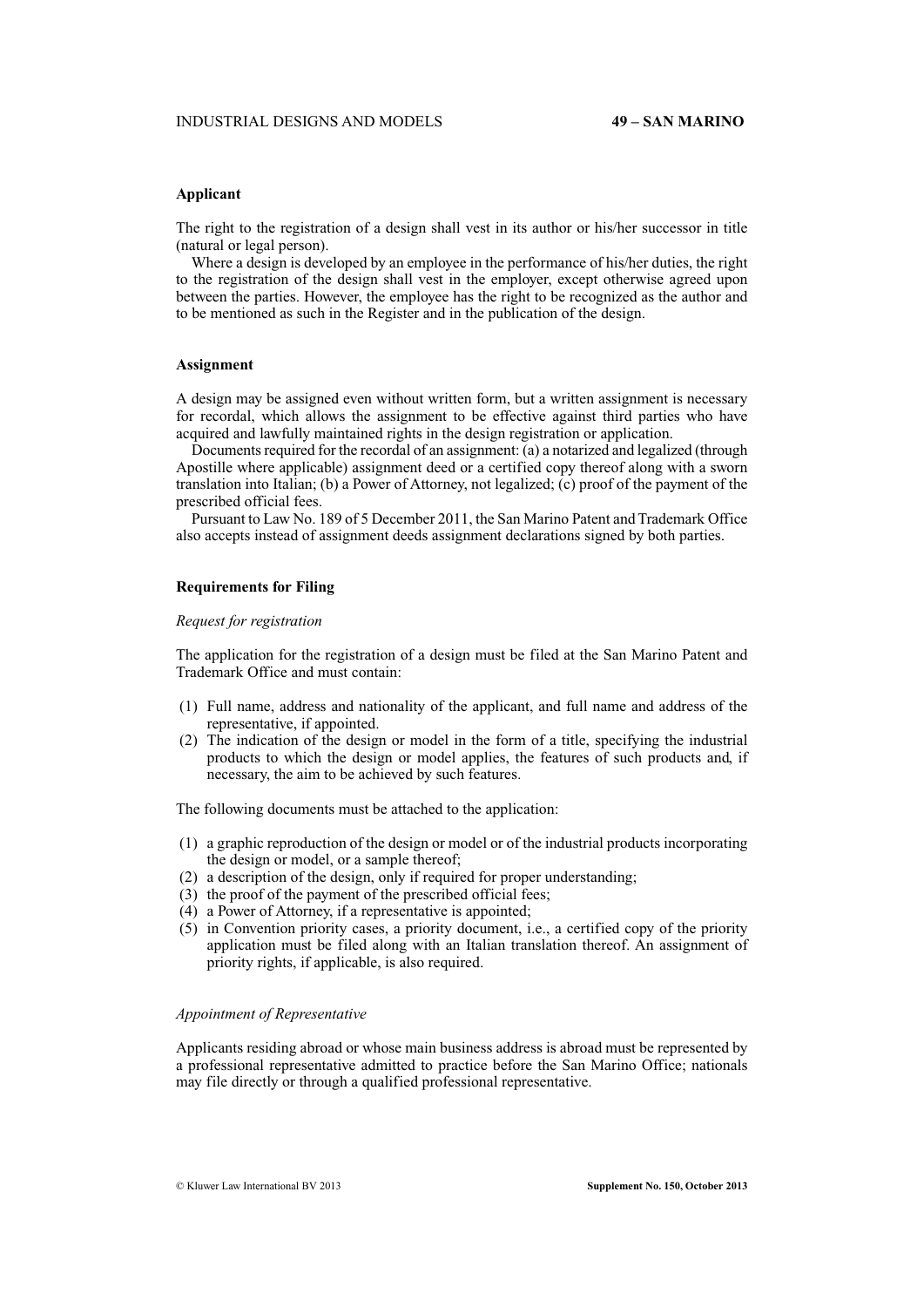Applicants or their professional representatives must elect an address for service in the Republic of San Marino, to which communications by the San Marino Patent and Trademark Office and deeds originating from Courts are served.

#### *Power of Attorney*

Powers of Attorney do not require notarization or legalization. The Power of Attorney may be filed within two months from the filing date of the application.

#### *Priority*

The right of priority with respect to a prior first design application filed abroad within the previous six months is recognized.

The priority document, i.e., a certified non-legalized copy of the earlier application must be filed within six months from the filing date of the design application (no extension allowed).

If the design application is filed by a party other than the applicant of the first design application the priority of which is claimed, a deed of assignment of the priority rights is required.

The priority document must be filed along with an Italian translation thereof. The San Marino Patent and Trademark Office may request a sworn Italian translation of the priority document.

#### *Description*

A description may be filed, in three copies, if required for proper understanding (a single copy may be filed and the remaining two copies may be filed within two months from the filing date of the application).

The three copies of the description, if filed, must be signed by the applicant or by its representative.

#### *Graphical representations*

The graphical reproductions can be drawings (handmade or printed) and/or photographs. They may be in black and white or in colour, if the colours constitute characteristic features of the design.

Dimensions and ratios between the different parts of the design or product must be clearly indicated if they are important for the appearance of the product.

The graphical reproductions must be filed in three copies (signed by the applicant or its representative). Where a single copy of the graphical reproductions is filed, the remaining two copies may be filed within two months from the filing date of the application.

As an alternative to the graphical reproductions, a sample (in three specimens) of the product incorporating the design can be filed.

# *Multiple deposits*

Up to 100 models or designs may be included in the same application, provided that they are intended to be incorporated into products belonging to the same class of the International Classification under the Locarno Agreement.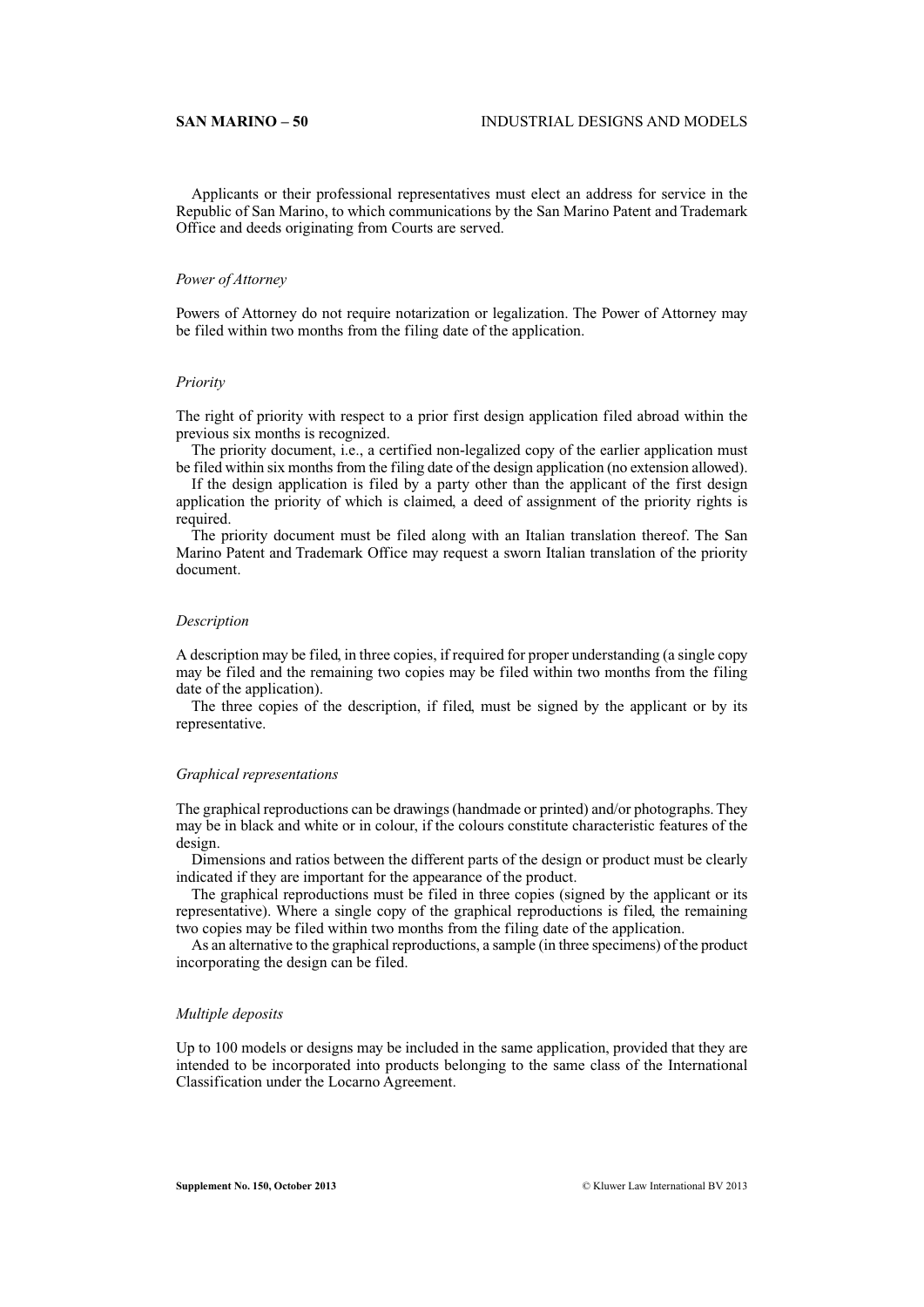# **Procedure**

### *Filing Authority*

The design authority is the San Marino Patent and Trademark State Office (*Ufficio di Stato Brevetti e Marchi* (USBM)).

# *Online filing*

The San Marino Patent and Trademark Office does not provide for online filing.

#### *Classification*

The International Classification under the Locarno Agreement applies.

# *Search*

No prior art search is performed by the San Marino Patent and Trademark Office.

#### *Examination*

The examination of new design applications is limited to the following:

- compliance with the definition of 'design';
- contrariety to public order or to morality;
- fulfilment of the filing formalities (content of the application);
- priority data.

# *Amendments, corrections and withdrawal*

The Applicant may correct the application before the application matures into registration, without extending the scope of protection beyond that of the application as originally filed.

The Applicant may withdraw the application before it matures into registration.

# *Registration*

Unless the application is rejected, the San Marino Patent and Trademark Office grants the registration, which is published and issues a registration certificate to the applicant.

# *Opposition*

No administrative opposition proceedings are provided before the San Marino Patent and Trademark Office.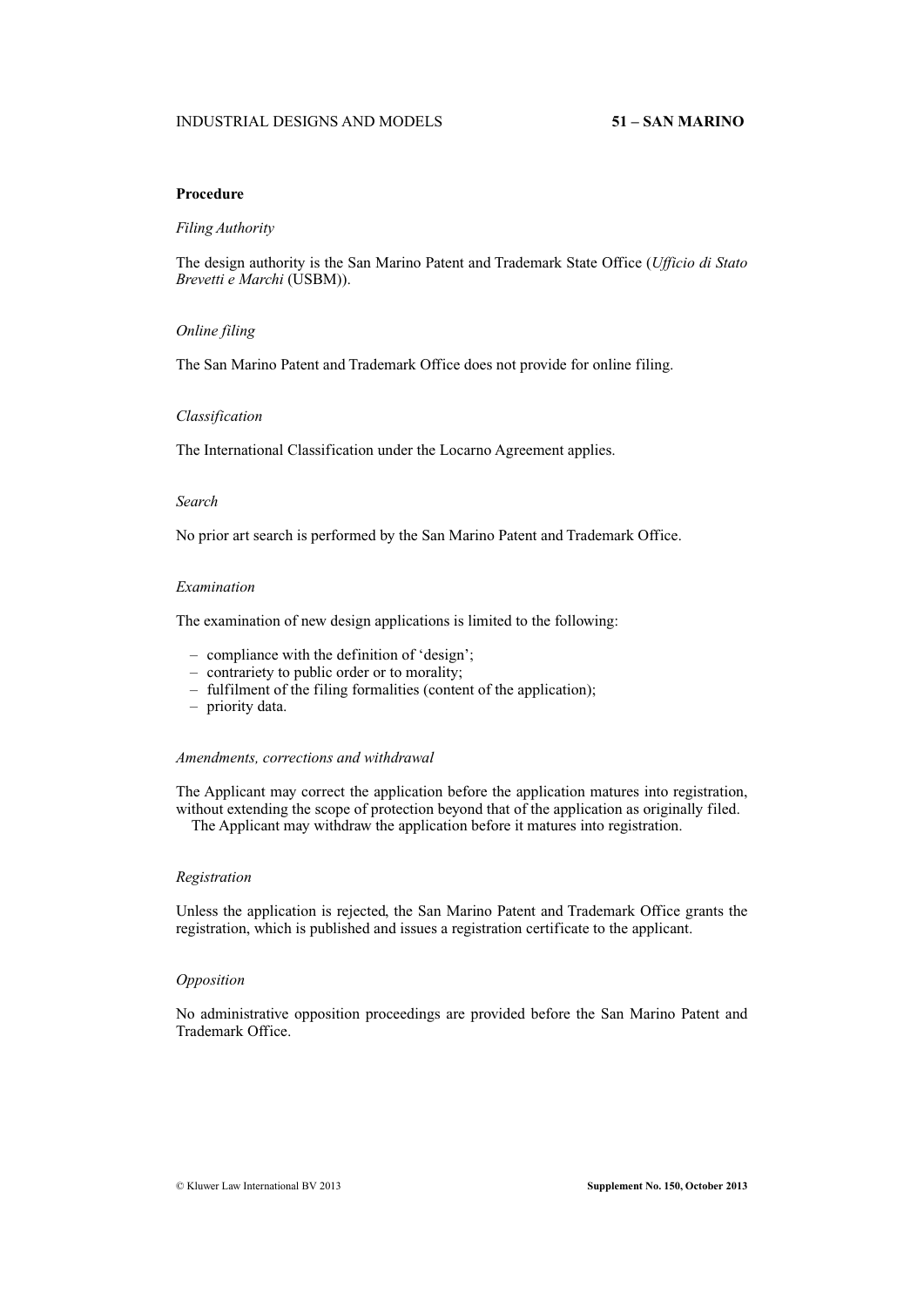# *Appeal*

The San Marino Patent and Trademark Office's decisions may be appealed to the San Marino Administrative Court.

# *Publication / Deferred Publication / Public File Inspection*

Design applications are made available to the public immediately after filing unless the applicant on filing requests postponement of availability for a period (maximum twelve months from the filing date of the application or, if applicable, from the priority date).

# **Nullity and Lapse**

A design can be declared invalid if:

- it does not comply with the definition of 'design';
- it does not fulfil the registrability requirements (novelty, individual character, technical function);
- if the applicant is not entitled to the registration (only the holder of the right to the design can claim the invalidity of the design under this ground);
- if the design is in conflict with a prior design which has been made available to the public after the filing date of the application or, if priority is claimed, the date of priority of the design, and which is protected from an earlier date by a Community design application or registered design, or by a design application or registered design in the Republic of San Marino or in Italy (only the holder of the prior right or third parties having a legitimate interest can claim the invalidity of the design under this ground);
- if the design includes an earlier distinctive sign the owner of which prohibits its use or if the design constitutes an unauthorized use of a copyrighted work in the Republic of San Marino or in Italy (only the holder of the conflicting right can claim the invalidity of the design under these grounds);
- if the design constitutes an improper use of any of the items listed in Article 6*ter* of the 'Paris Convention', or of signs, emblems and coats-of-arms other than those covered by the said Article 6*ter* and which are of particular public interest in the Republic of San Marino or in Italy.

A registered design which has been declared invalid may be maintained in an amended form, if in that form it complies with the requirements for protection and the identity of the design is retained.

#### **Use Requirement**

Working is not compulsory.

# **Marking**

Marking is advisable, but not compulsory. Possible marking: '*Modello registrato*', or 'Mod. reg.', which may also be followed by the design registration number, or '*Modello Depositato*', or 'Mod. Dep.', which may also be followed by the design application number.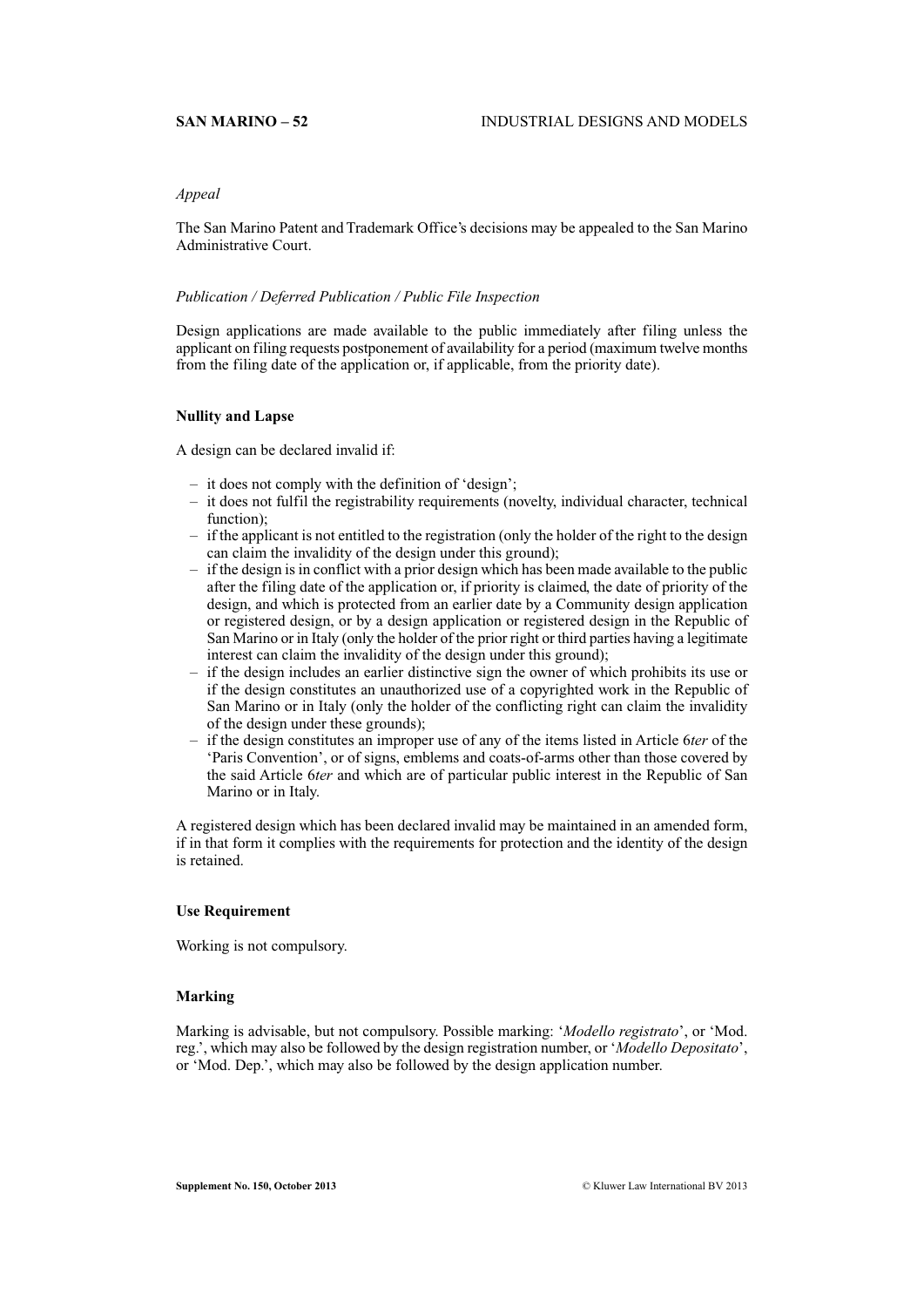# **Licenses**

Exclusive and non-exclusive licenses under a design registration or even a pending design application may be granted.

License agreements must be recorded with the San Marino Patent and Trademark Office in order to be effective against third parties who have acquired and lawfully maintained rights in the design registration or application.

Documents required for the recordal of a license: (a) a notarized and legalized (through Apostille where applicable) license deed or a certified copy thereof along with a sworn translation into Italian; (b) a Power of Attorney from licensor and from licensee, not legalized; and (c) proof of the payment of the prescribed official fees.

Pursuant to Law No. 189 of 5 December 2011, the San Marino Patent and Trademark Office also accepts instead of license deeds license declarations signed by both parties.

# **Pledge and Seizure**

Security interests in respect of designs or even pending design applications may be established and recorded with the San Marino Patent and Trademark Office in order to be effective against third parties who have acquired and lawfully maintained rights in the design registration or application; the requirements are as in the case of assignments.

#### **Infringement**

# *Infringing acts / Non-infringing acts*

The registration of a design or model confers on the owner the exclusive right to use the design or model and to prevent any third party not having his/her consent from using it.

In particular, the following acts done without the consent of the owner of a registered design or model are considered infringement: manufacturing, offering, trading, importing, exporting or using a product in which the design is incorporated or to which it is applied, or stocking such a product for those purposes.

The right conferred by the registration of a design or model cannot be enforced in respect of the following:

- acts done privately and for non-commercial purposes;
- acts done for experimental purposes;
- acts of reproduction for citation or teaching purposes, provided that such acts are compatible with fair trade practice and do not unduly prejudice the normal exploitation of the design, and provided further that mention is made of the source;
- equipment on ships and aircraft registered in other countries and temporarily entering in the territory of the Republic of San Marino, as well as their repairs and importing into the republic of San Marino spare parts and accessories necessary to carry out such repairs.

The Pact of Amity with Italy allows owners of San Marino design registrations to enforce their rights in the Italian territory and owners of designs registered in Italy to enforce their rights in San Marino.

#### *Prior user rights*

Not applicable in this jurisdiction.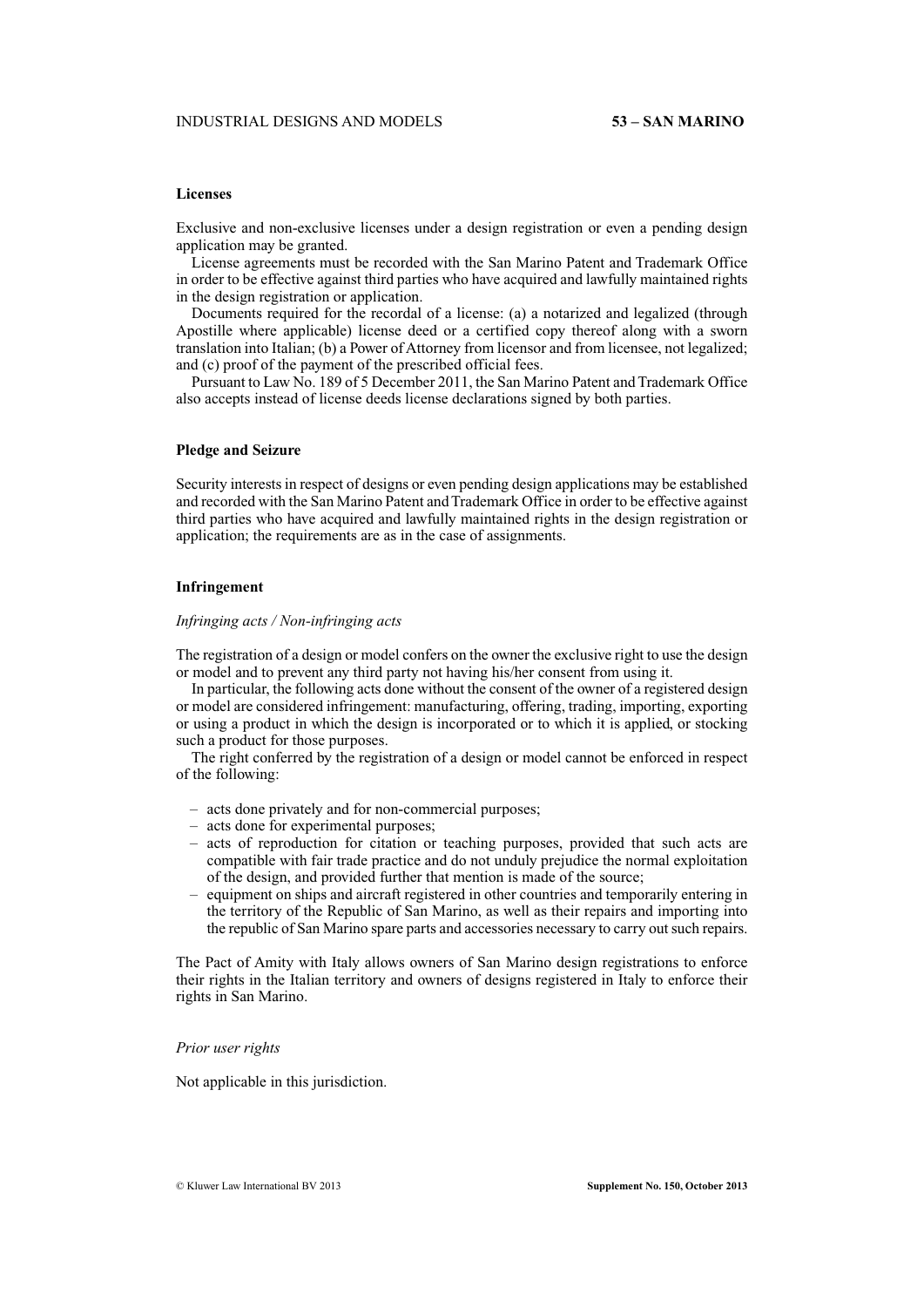# *Remedies*

Design infringement actions are to be brought before the San Marino Court. Infringement actions based on a pending design application may be brought provided the design application has been published or served on the alleged infringer, but they cannot be decided until the registration is granted.

Measures which may be granted by the Court, prior to or during the infringement proceedings, or at the end of the proceedings, include:

- Injunction: the design owner may apply to the Court for an injunction prohibiting the manufacture, marketing and use of anything constituting an infringement of his/her design. The Court when ordering the injunction may set a penalty for any subsequent infringement or non-compliance or delay in the compliance with the injunction order.
- Judicial inspection or seizure: the design owner may request that a judicial inspection (description) and/or seizure be ordered of some or all of the infringing articles and of any means used in their manufacture, as well as of the proof evidence concerning the alleged infringement.

Judicial inspection may also relate to goods belonging to parties other than the alleged infringer, if these goods are not for personal use. Seizure may also relate to goods belonging to parties other than the alleged infringer, if these goods are traded by such parties. Judicial inspection only, but not seizure, is possible in respect of goods exhibited at an official or officially recognized exhibition in San Marino or in Italy (or which are in transit to or from such exhibition).

Preliminary injunction, judicial inspection and seizure may be obtained only if the conditions of '*periculum in mora*' and '*fumus boni iuris*' are met. If any of these remedies is granted before the infringement action is brought, the action must start within a short fixed term.

The Court may also decide that the infringing items and the means for their manufacture be transferred to the owner of the design, without prejudice to his/her right to award of damages. At the request of the owner of the items mentioned in the preceding sentence, and having regard to the remaining term of the design or to the particular circumstances of the case, the Court may also order the seizure of these items and of means of production until expiration of the design, at the infringing party's expense. In this case the owner of the design may request that the seized items be assigned to him/her.

The Court may order that the decision in an infringement proceeding be published, integrally or in summary form, in one or more newspapers as specified by it, at the expense of the losing party.

The Court may also award damages. In assessing the damages the Court must also evaluate the prejudice suffered as lost revenues by the owner of the design rights, the prejudice deriving from the loss of value of the infringed design on the marketplace and the unfair advantage taken by the infringer. At the request of the interested party, damages may be awarded in a lump sum on the basis of the records of the judicial proceedings and of the deriving presumptions.

#### *Penal provisions*

Design infringement may be sanctionable, under given conditions, as a criminal offence.

#### *Enforcement and Customs*

Customs enforcement is not applicable in this jurisdiction.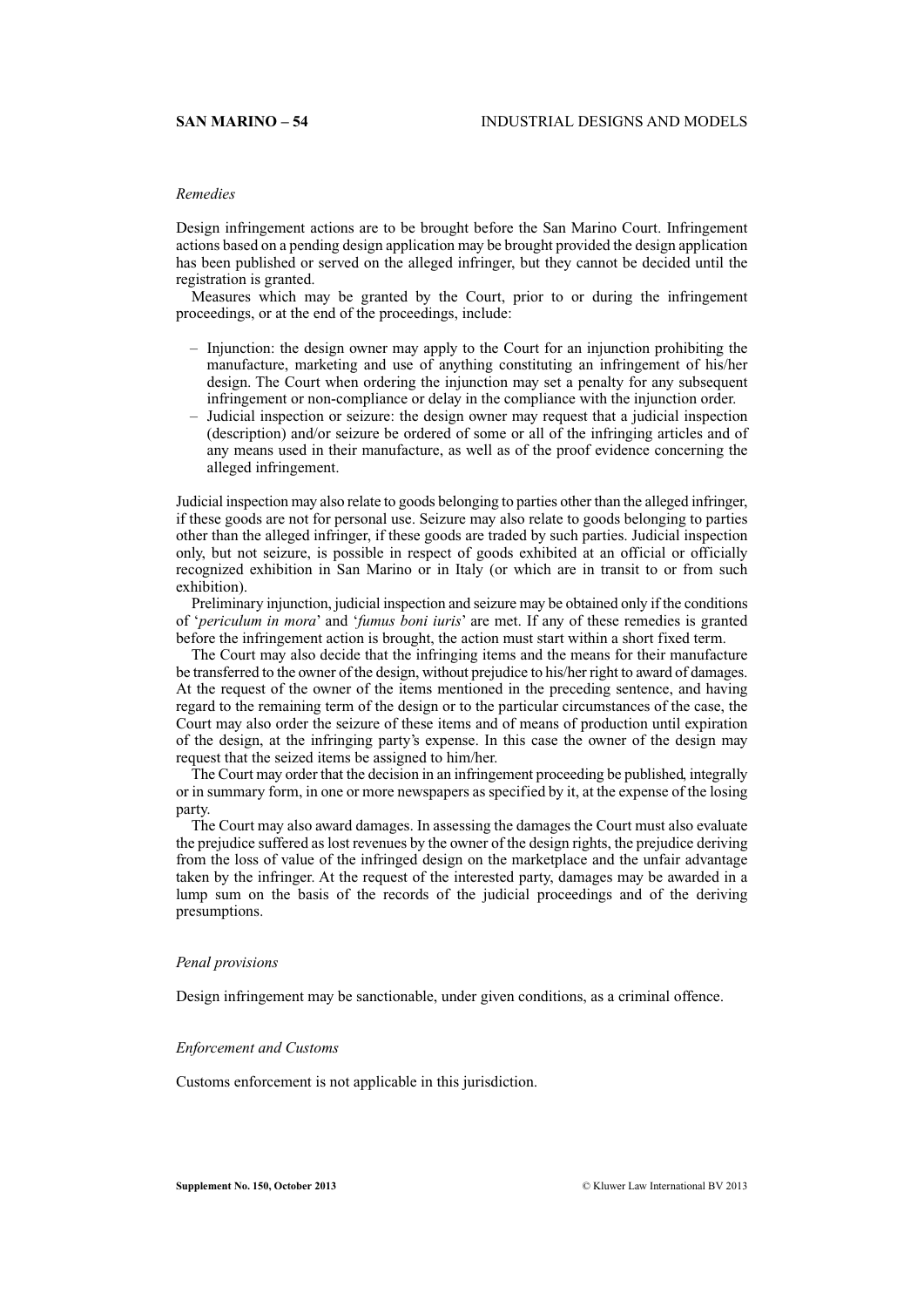# **Restoration**

Restoration (re-establishment of rights) may be obtained if an applicant or design owner, in spite of all due care required by the circumstances taken, has not been able to observe a time limit, and the consequence thereof is the lapse of a right or the rejection of an application or request.

Within two months after the cause impeding the observance of the time limit has ceased, the non-accomplished act is to be completed and a request for restoration is to be filed stating the reasons for the non-observance and accompanied by the appropriate evidence. The relevant official fee has also to have been paid.

Restoration does not apply to the following terms: term for requesting the re-establishment of rights; term for dividing a design application and for filing divisional applications.

Persons who, in the period between the lapse of a design registration or application and the re-establishment of rights, have made serious and effective preparations for the use of the design, or have actually commenced such use, have the right to work the design free of charge within the limits of the prior use or within the limits that result from the preparations.

# **Specific Aspects of Regional Design Registration**

San Marino is not a member of the European Union. Therefore, Community Designs do not enjoy any protection in San Marino.

# **Specific Aspects of International Design Registration**

Not applicable in this jurisdiction.

As to International designs designating Italy, their enforceability in San Marino pursuant to the 1939 Pact of Amity between San Marino and Italy, is questionable and according to the San Marino Patent and Trademark Office it is to be excluded.

# **Design and Copyright Protection**

A registered or registrable design or model may also benefit of copyright protection.

# **Fees**

*Table of official fees*

Fees in Euros (EUR), as from 30 June 2010.

|                                                                      | LUK.   |
|----------------------------------------------------------------------|--------|
| Filing fee for single design applications, including publication fee | 70.00  |
| Filing fee for multiple design applications:                         |        |
|                                                                      | 140.00 |
| $ \,$                                                                | 190.00 |
| $\frac{1}{2}$                                                        | 270.00 |
|                                                                      | 320.00 |
|                                                                      | 400.00 |
| Registering an assignment or license (for each design involved)      | 120.00 |

EUR